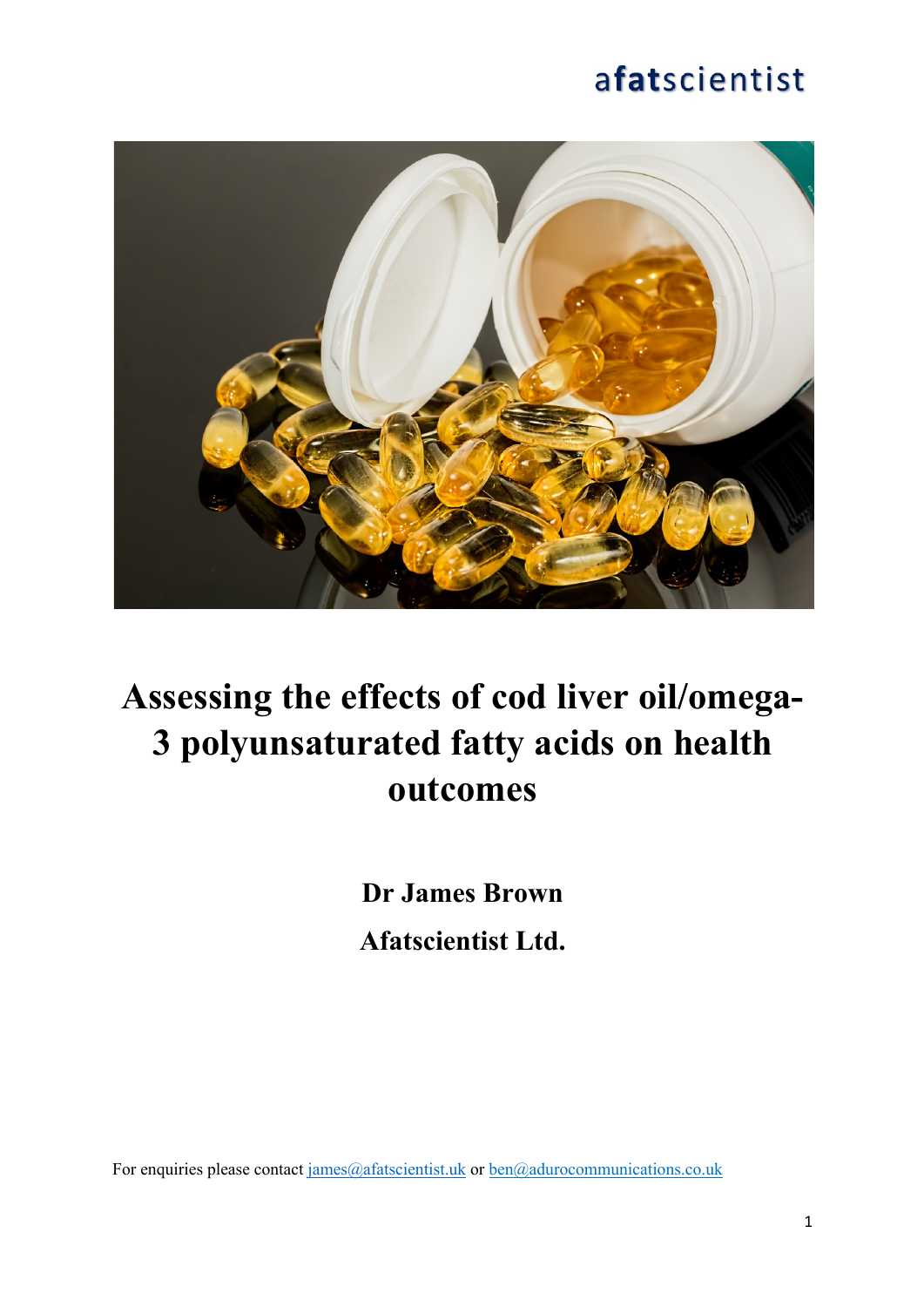#### Contents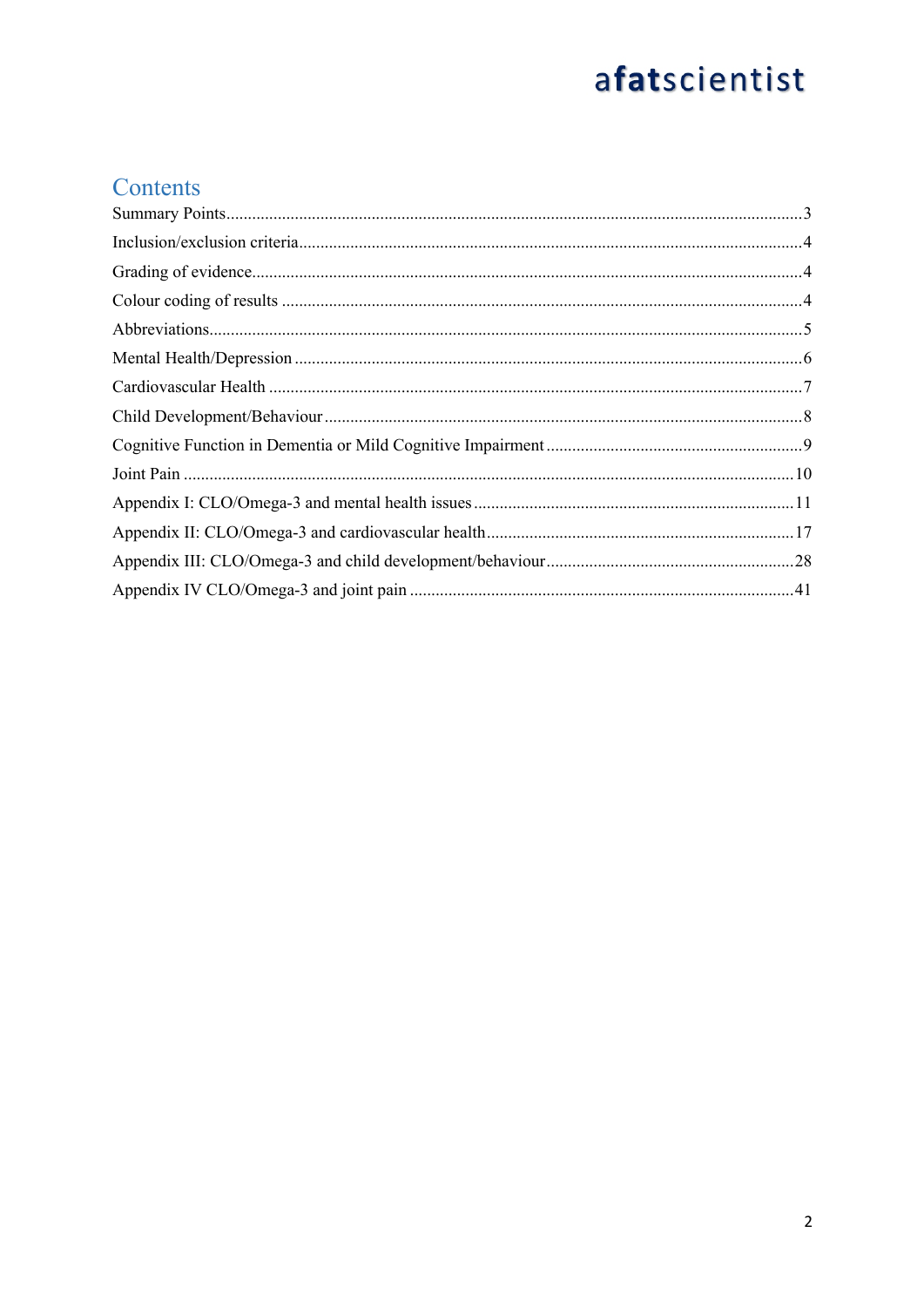#### Summary Points

- Omega-3 PUFA supplements appear, in general, to be safe and well tolerated.
- Use of omega-3 PUFA/marine oil supplements seem to reproducibly increase the levels of EPA and DHA in the blood and in some cells/tissues.
- Many people could benefit from an increased intake of omega-3 fatty acids. The typical UK diet contains relatively low amounts of these.
- Omega-3 PUFA/marine oils may have a role in treatment of various mental disorders, such as depression and anxiety
- Omega-3 PUFA/marine oils appear to reduce the risk of heart disease. It may help to reduce the risk by reducing blood levels of TAG, preventing atherosclerosis and reducing blood pressure
- Omega-3 PUFA/marine oils appear to improve behaviour in children with ADHD or ASD. There is mixed evidence around the benefits of omega-3 PUFA/marine oils on development and educational attainment of children.
- Omega-3 PUFA/marine oils appear to improve joint pain in individuals with OA or RA and can lead to a reduction in use of NSAIDs.
- There is some evidence that omega-3 PUFA/marine oils may improve cognitive function in older adults with MCI or mild dementia. These findings do not appear to be repeated in more severe cases of cognitive dysfunction.

#### **Disclaimer**

Afatscientist Ltd do not accept any liability for any actions taken by individuals who read this report. The purpose of this report is to gather and assess evidence of the effects of omega-3/cod liver oil consumption in humans.

Whilst there has been extensive research across many domains of health, this report has not included areas where there are very limited studies or where the evidence suggests that there is consistent reporting of no effects and should not therefore be considered as an exhaustive or definitive report.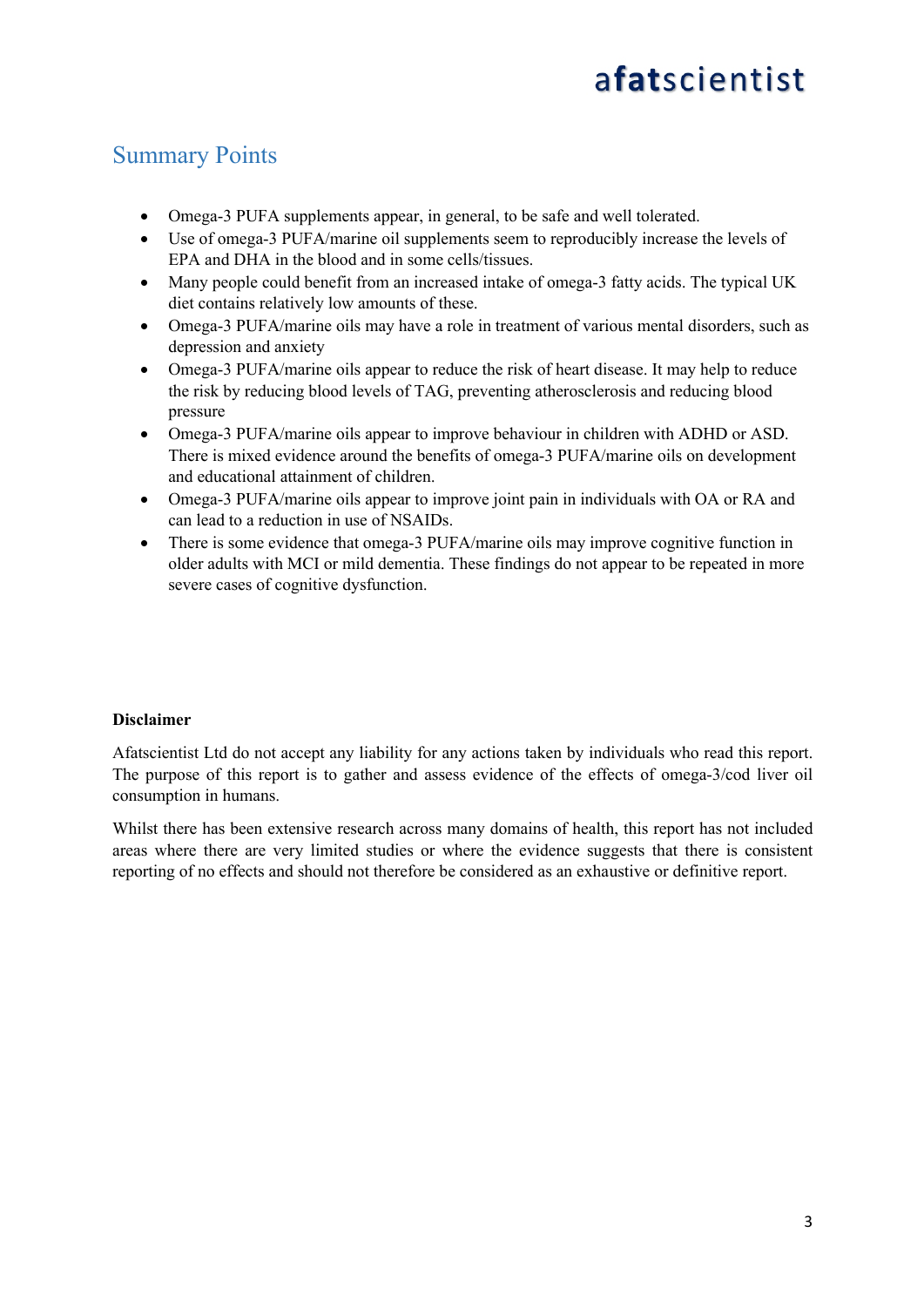#### Inclusion/exclusion criteria

Inclusion criteria:

- 1. Clinical trial in human subjects
- 2. Published in English
- 3. Published as peer reviewed journal article
- 4. Full text available
- 5. Post 1990

Exclusion criteria:

- 1. Animal studies
- 2. Published in non-English language
- 3. Conference abstracts
- 4. Press releases/websites where no paper can be found, no full text available to assess quality
- 5. Pre-1990

6. Systematic reviews and meta-analyses (these are dealt with separately due to the possibility of them using the same studies

#### Grading of evidence

The studies that have been included have been graded for their quality, based upon a number of factors including the design of the study (interventional or observational, method of controlling the study etc.), whether the authors conduct and report a sample size calculation, whether they recruited enough subjects to provide reliable data and whether they were registered trials (where appropriate). In general, a Double-blinded, randomised clinical trial will start as high quality (1) , but can be reduced due to having a small sample size, no reporting of a sample size calculation or statistical power etc. Equally, an observational study will start as low (5) due to the lack of intervention but quality scoring would increase due to large sample size, registration etc. The numbering system below has been applied to all studies included:

- $1 -$ High quality
- 2 High to moderate quality
- 3 Moderate quality
- 4 Moderate to low quality
- 5 Low quality

It should also be noted that a high quality study does not necessarily represent a true image of the actual effects of omega-3, nor that a low quality study is misleading. In fact, in some areas higher quality studies which have smaller sample sizes often report effects which can disappear in larger studies, and this is somewhat concerning.

#### Colour coding of results

Within the table in the appendices, a colour coding scheme has been used to highlight if findings were significant, inconclusive/difficult to draw conclusions from or not significant, as demonstrated below.

| Significant     |
|-----------------|
| Inconclusive    |
| Non-significant |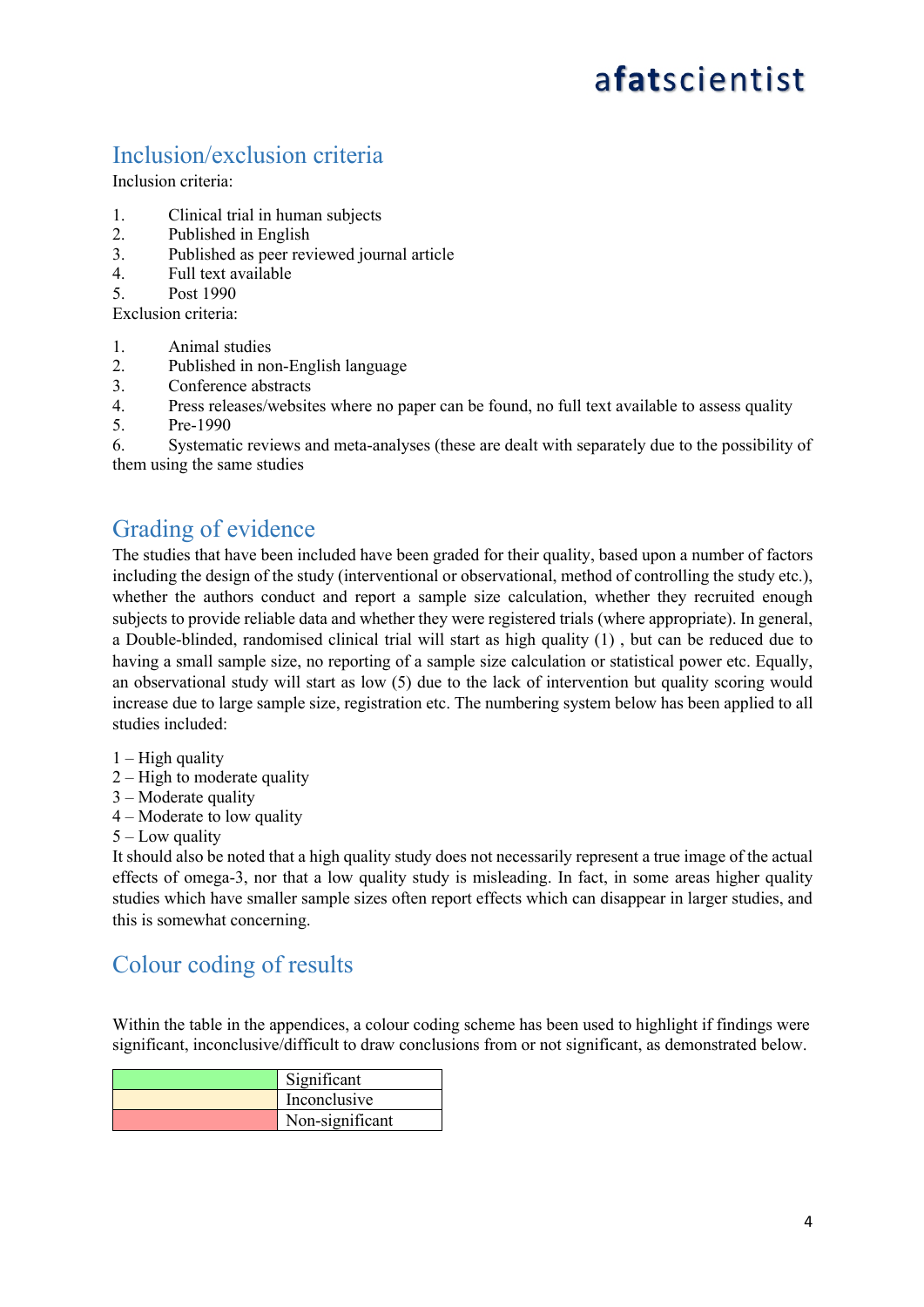#### Abbreviations

AD – Alzheimer's disease ADHD - Attention deficit hyperactivity disorder ASD - autistic spectrum disorder CHD - coronary heart disease CLO - cod liver oil DHA - docosahexaenoic acid EPA - eicosapentaenoic Acid FO - fish oil HDL - high-density lipoprotein LDL - low-density lipoprotein MCI – mild cognitive impairment NSAID – non-steroidal anti-inflammatory drug OA - osteoarthritis OR - odds ratio PUFA - polyunsaturated fatty acids RA – rheumatoid arthritis TAG - triacylglycerol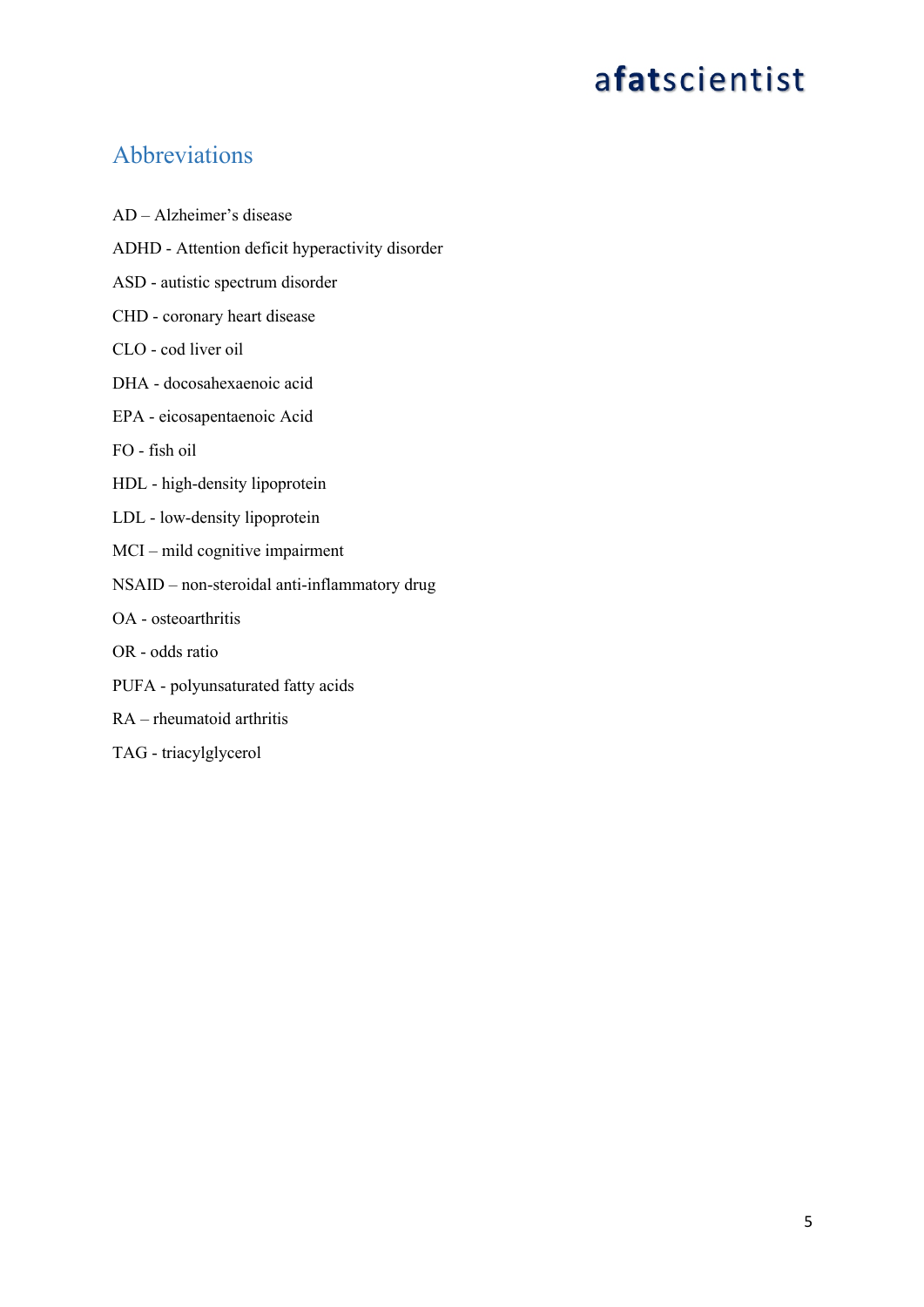#### Mental Health/Depression

A number of studies using either CLO or FO/Omega-3 supplements have shown beneficial effects on mental health issues such as depression. Whilst the findings of the studies displayed below are not universally consistent, it is reasonable to state that evidence shows that some individuals who suffer from anxiety, depression or pre-menstrual syndrome would benefit from the use of CLO/Omega-3 supplements.

Meta-analysis by Liao et al (2019) reported that omega-3 PUFAs with EPA $> 60\%$  at a dosage of  $\leq$  1 g/d would have beneficial effects on depression, however further meta-analysis by Deane et al (2019) suggested that long-chain omega-3 supplementation probably has little or no effect in preventing depression or anxiety symptoms and Zhao et al (2019) found that the limited evidence of omega-3 PUFA in the acute treatment of major depressive disorder, it did not seem to offer a clear advantage for children and adolescents. This was backed up by meta-analysis by Bloch et al which reported that current published trials suggest a small but non-significant benefit of omega-3 FAs for major depression and postulated that nearly all of the treatment efficacy observed in the published literature may be attributable to publication bias.

**Conclusion: Omega-3 supplementation may be beneficial in treating some people with depression, but the evidence is not strong or consistent.**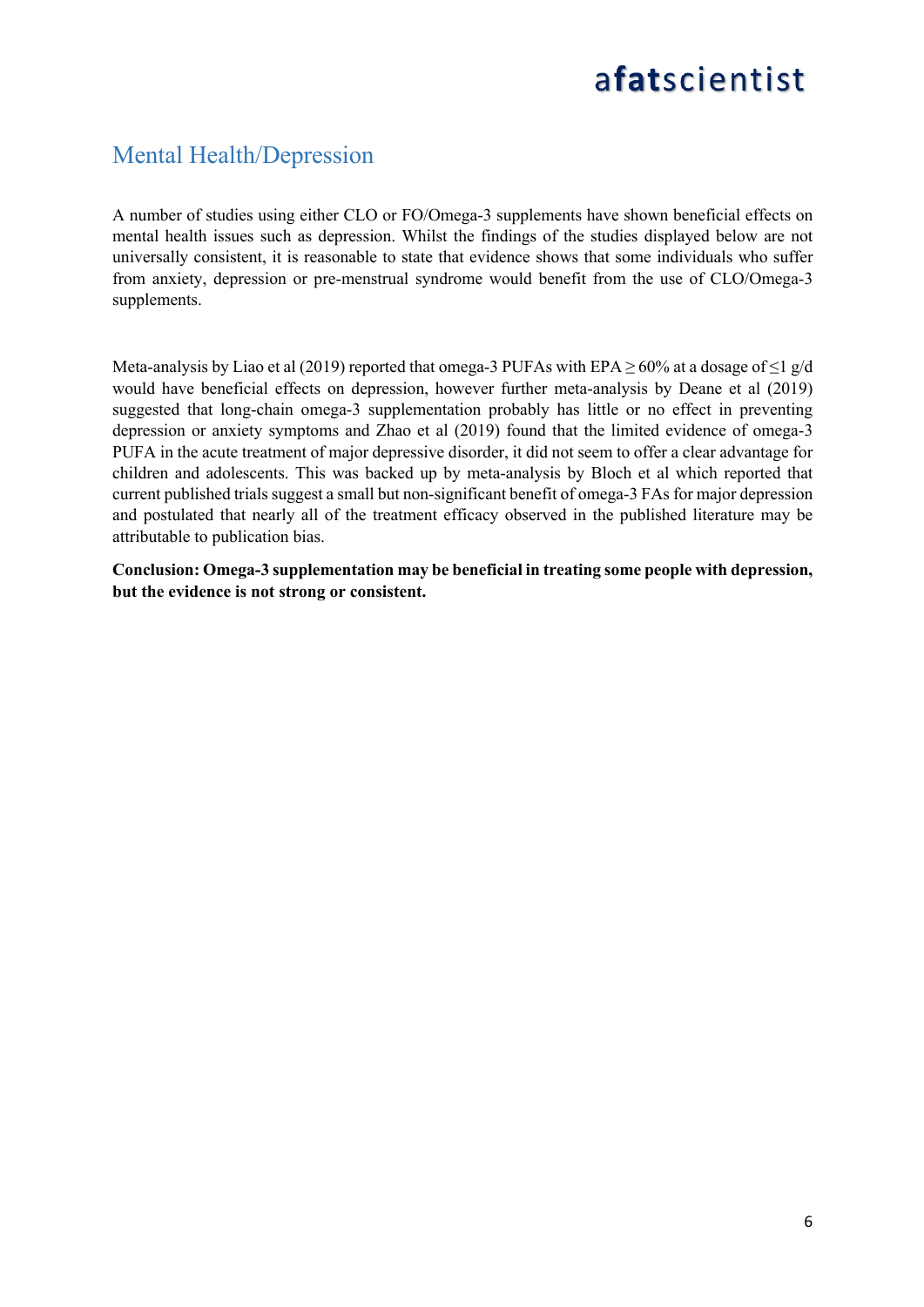#### Cardiovascular Health

There is a great number of studies that have investigated the impact of omega-s PUFA/marine oils on various elements of cardiovascular health. There is strong and reproducible evidence that supplementation with omega-3 PUFA/marine oils can be an effective way of reducing levels of TAG in the blood. High TAG may contribute to hardening of arteries or thickening of the artery walls which increases the risk of stroke, heart attack and heart disease.

This is further supported by large cohort studies that have identified associations between intake of omega-3 PUFA/marine oils and risk of developing heart disease which suggest that omega-3 PUFA/marine oils are an effective method of reducing the risk of a heart disease.

Additionally, systematic review and meta-analysis suggested that FO supplementation caused a clinically significant reduction in TAG and a slight increase in HDL (Eslick et al, 2009) whilst another (Bernstein et al, 2012) reported that algal oil DHA reduced TAG by 0.2 mmol/L. A Cochrane review by Abdelhamid et al (2020) reported that moderate‐ and low‐certainty evidence suggests that increasing omega-3 PUFA slightly reduces risk of coronary heart disease mortality and events, and reduces serum triglycerides (evidence mainly from supplement trials). Djouse et al (2012) reported in meta-analysis a lower risk of heart failure with intake of marine omega-3 fatty acids, Chowdury et al (2014) reported in their meta-analysis a risk reduction of 13% for those in the top tertile of dietary EPA + DHA intake compared with those in the lower tertile of intake, whilst Alexander et al (2017) reported in their metaanalysis that EPA+DHA may be associated with reducing CHD risk, with a greater benefit observed among higher-risk populations.

Also, meta-analysis found significant reductions in blood pressure for persons with high blood pressure (140/85 or greater).

Meta-analysis of randomised controlled trials (Pase et al, 2011) reported that omega-3 supplementation improved pulse wave velocity and arterial compliance.

**Conclusion: Omega-3 supplementation may be beneficial in reducing heart disease risk for some people. The evidence is relatively consistent, and is likely mediated by reductions in TAG, blood pressure and improvements in vascular function.**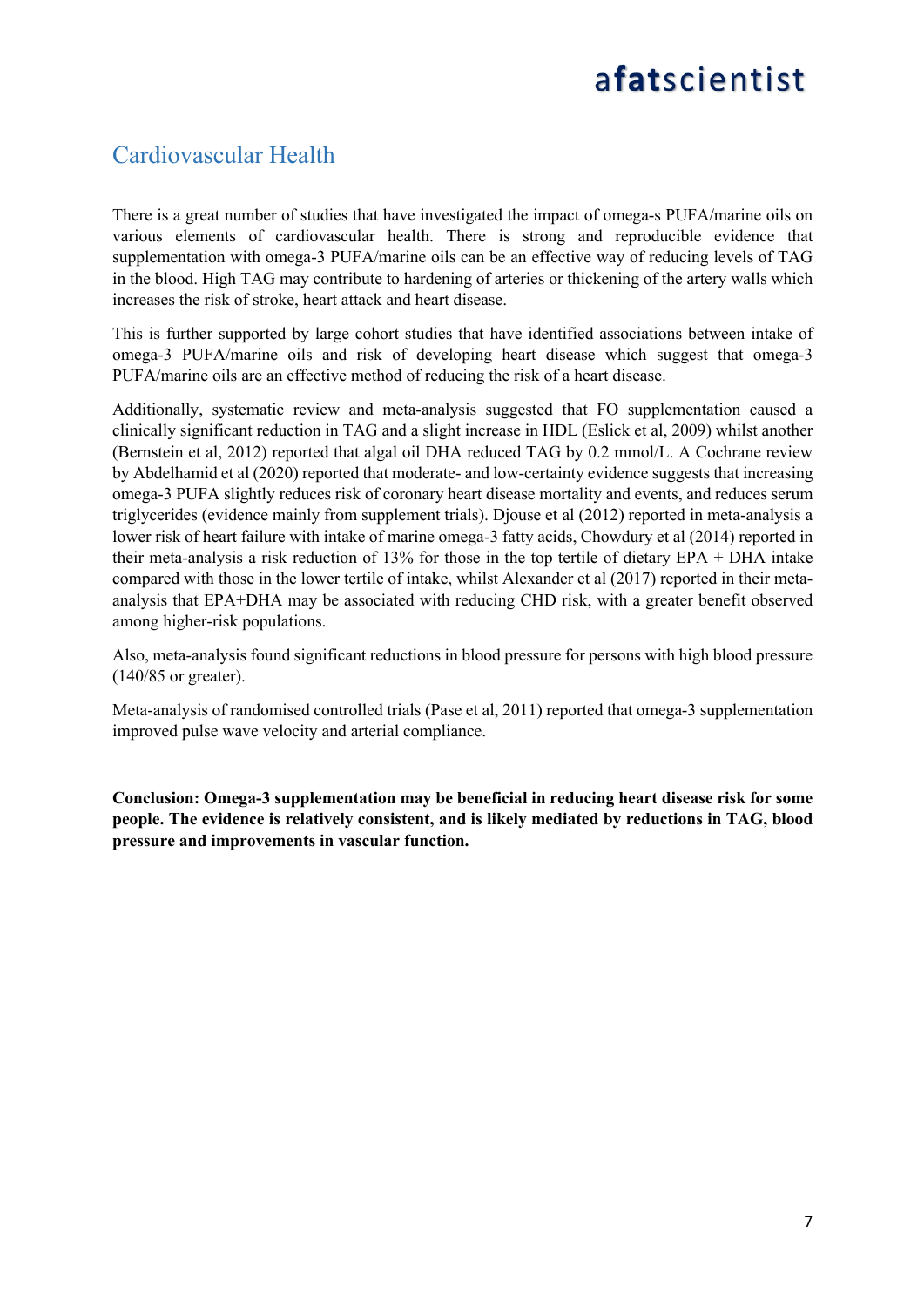#### Child Development/Behaviour

Low blood levels of omega-3 PUFAs are associated with poor cognitive performance and behaviour in children Montgomery et al, 2013). The evidence that is currently available is mixed, however there appears to be a relatively consistent effect of omega-3 PUFA/marine oils on behaviour in children with ADHD or ASD, and there is some evidence that some sub-areas of cognitive function/performance (such as reading or planning) may be improved in children who receive omega-3 PUFA/marine oils.

Additionally, meta-analyses have reported that omega-3 supplementation is modestly effective in the treatment of ADHD in children (Bloch and Qawasmi, 2013), Bloch et al (2011) showed in a metaanalysis that EPA was modestly effective in the treatment of ADHD, Cooper et al (2015) reported marginal evidence that n-3 PUFA supplementation effects cognition in those who are n-3 PUFA deficient but not in the general population, Jasani et al (2017) reported in their meta-analysis that formula milk with added PUFAs showed benefit for visual acuity at 12 months, but no significant benefits on neurodevelopment or infant development, Jiao et al (2014) reported in their meta-analysis that n-3 PUFA supplements may significantly improve cognitive development in infants but do not improve cognitive performance in children, adults, or the elderly, Emery et al (2020) produced a metaanalysis that reported identified beneficial effects of EPA-rich but not DHA-rich formulations in the domains of long-term memory, working memory and problem solving and a tendency towards beneficial effects in clinical rather than non-clinical populations. Conversely, James et al (2011) found in their meta-analysis no effect of omega-3 supplementation on autistic spectrum disorder symptoms and two Cochrane reviews, by Simmer et al (2011) and Jasani et al (2017) concluded that the majority of the trials have not shown beneficial effects of LCPUFA supplementation on the neurodevelopmental outcomes of term infants.

**Conclusion: Omega-3 supplementation may be beneficial in improving behaviour in children with ADHD or ASD. The evidence for benefits on children's development is more conflicted, and therefore it is less clear whether or not there is a benefit of omega-3PUFA/marine oils for development in children in the general population.**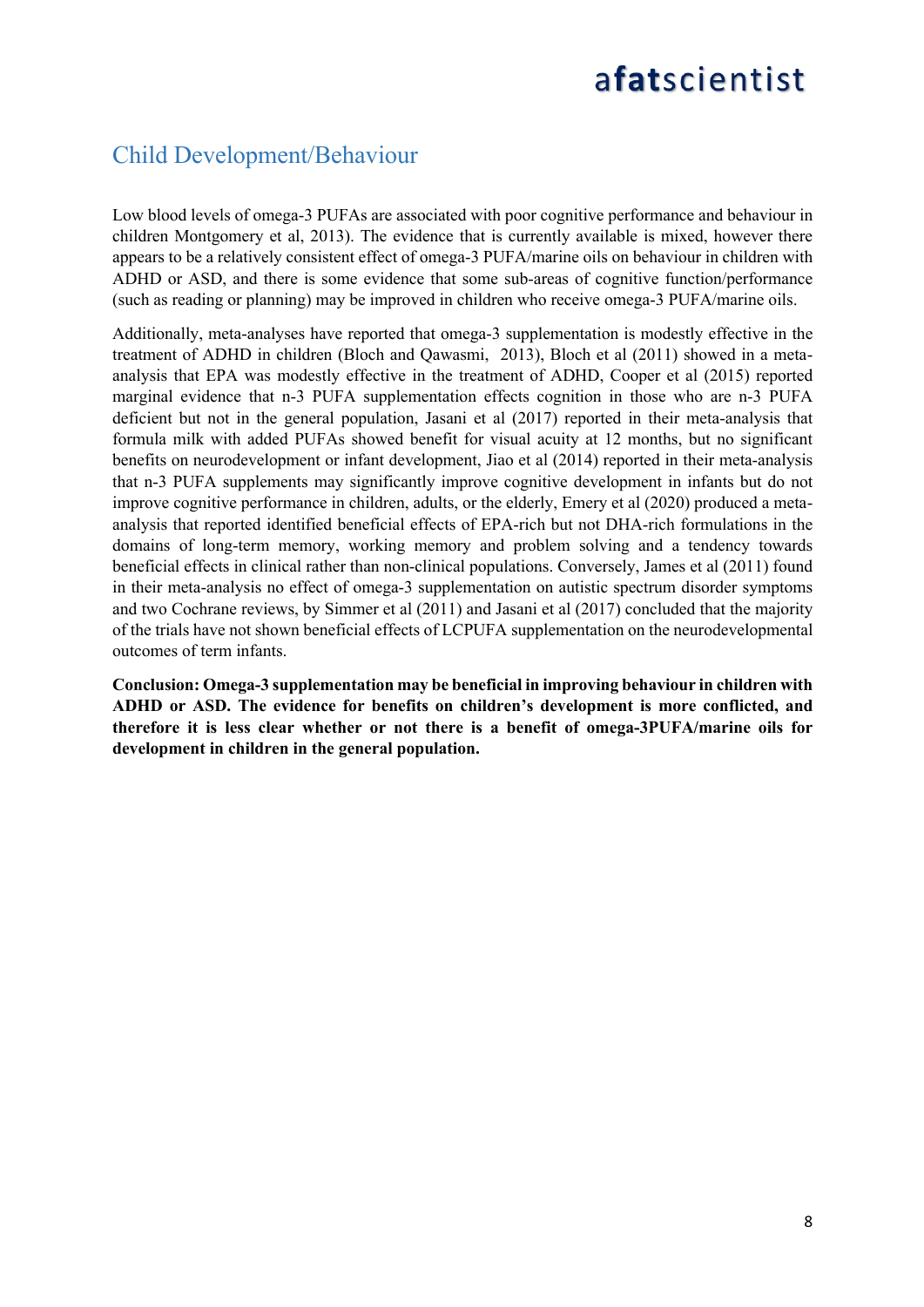#### Cognitive Function in Dementia or Mild Cognitive Impairment

The evidence surrounding the benefits of omega-3 consumption on the cognitive function of adults is somewhat mixed, but it does appear in general that there may be beneficial effects in some groups, such as those with MCI (Table 3.2). As supplementation appears to be well tolerated in this group it would appear to be a reasonable treatment rationale. There is significantly less reporting of impact in groups with more severe cognitive function, such as those with more severe dementia or Alzheimer's disease.

**Conclusion: Omega-3 supplementation may be beneficial in improving cognitive function in individuals with early stage or mild cognitive impairment, where the evidence is reasonably consistent. There is little evidence that omega-s supplementation is beneficial in more advanced cognitive dysfunction.**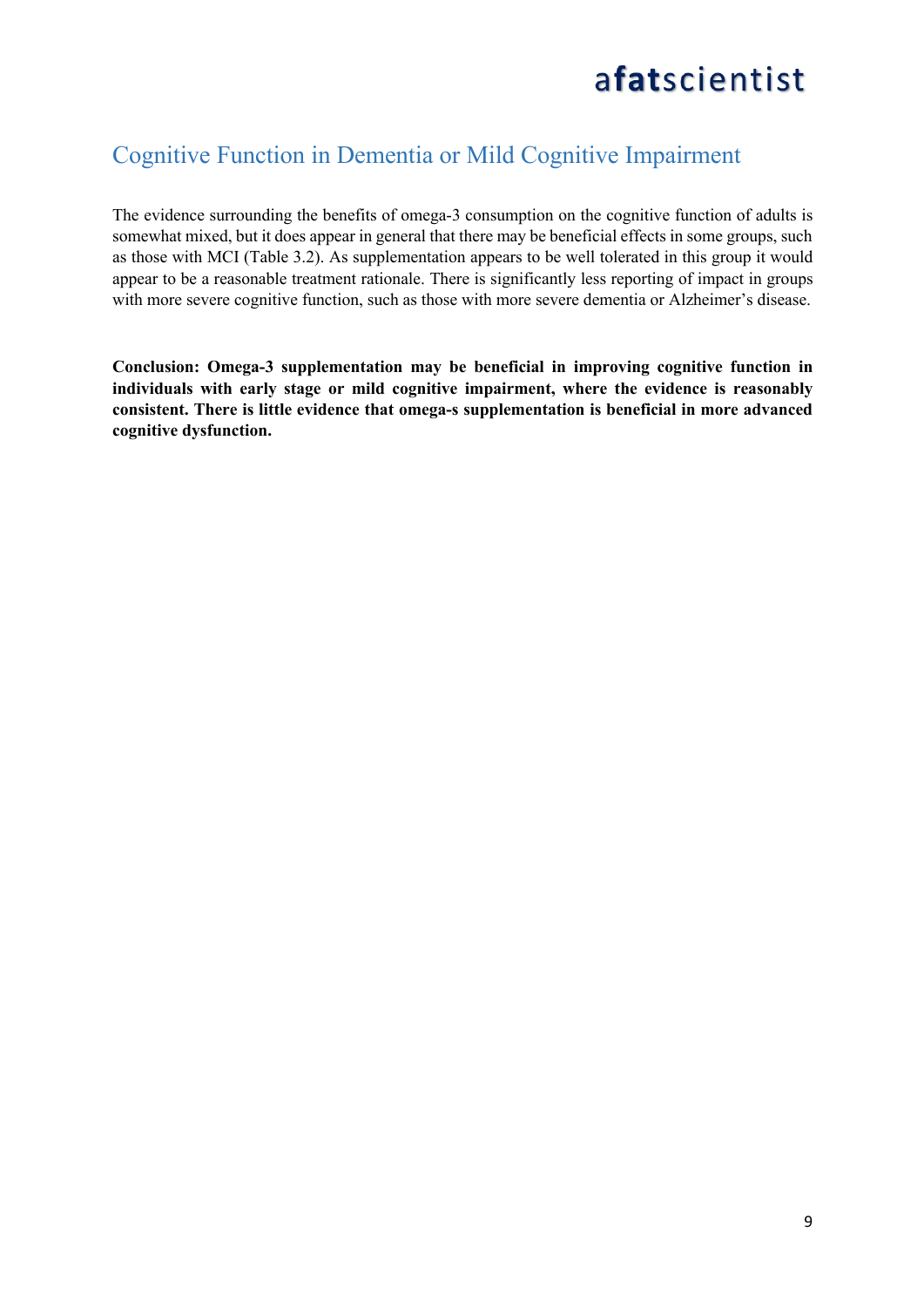#### Joint Pain

Old age is associated with increased risk of developing issues with bony joints, including osteoarthritis. The evidence reported here (Tables 4.1 and 4.2) shows a relatively consistent story that omega-3 supplementation can improve symptoms of joint pain associated with rheumatoid or osteoarthritis.

Additionally, meta-analyses have reported that omega-3 supplementation is effective in reducing joint pain (Goldberg and Katz, 2007) and can reduce use of NSAIDS (Ho Lee et al, 2012).

**Conclusion: Omega-3 supplementation may be beneficial in improving joint pain in OA or RA patients. The evidence in this area appears to be strong and consistent. Benefits may take the form of reduced pain or reduced requirement to use NSAIDs**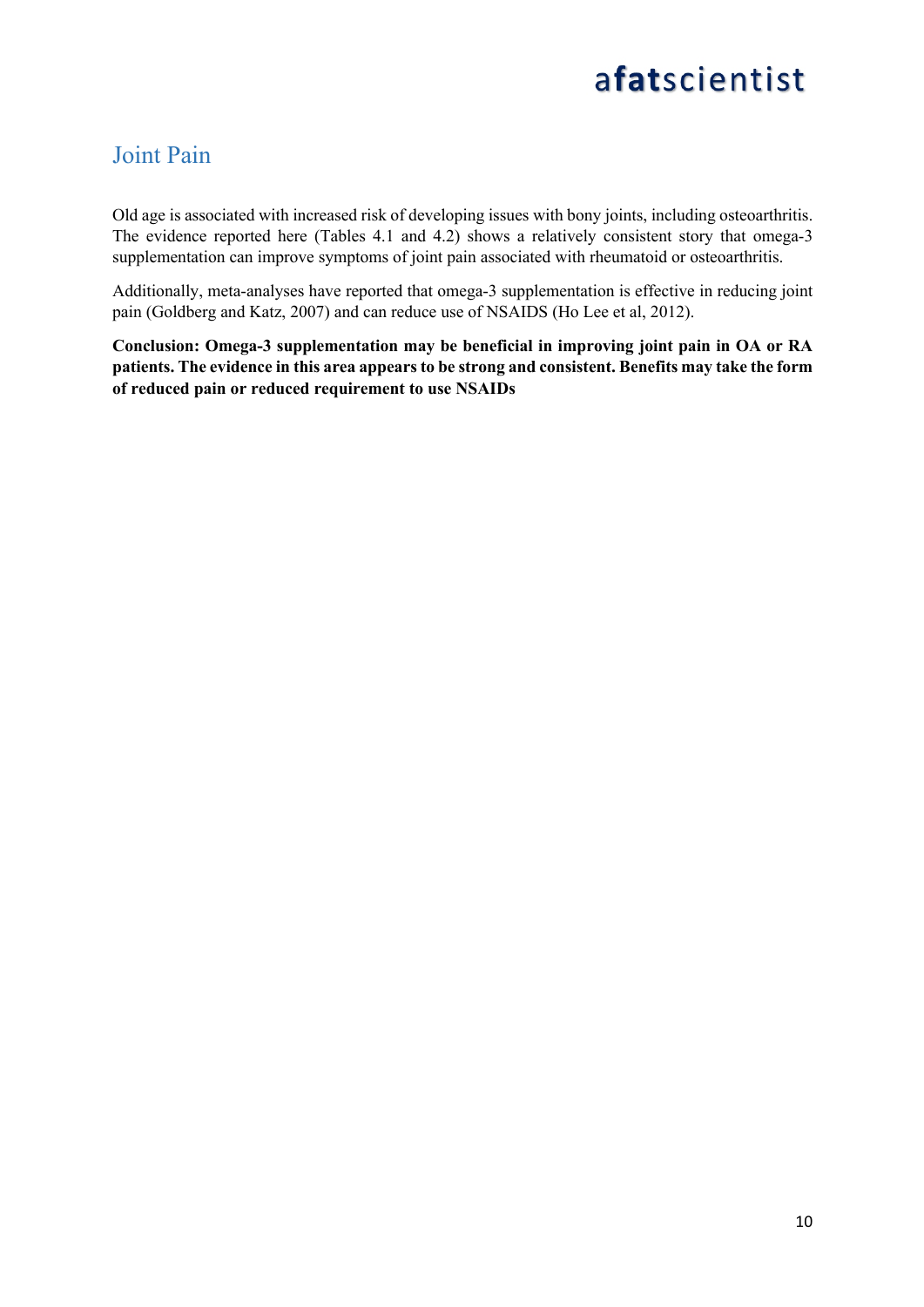#### Appendix I: CLO/Omega-3 and mental health issues

|  |  |  | Table 1.1 Studies reporting on the effects of CLO on depression |  |
|--|--|--|-----------------------------------------------------------------|--|
|  |  |  |                                                                 |  |

| Raeder et al, | Prospective         | Symptoms of    | CLO users significantly less | $\overline{4}$ |
|---------------|---------------------|----------------|------------------------------|----------------|
| 2007          | cohort study        | depression and | likely to have depressive    |                |
|               | (The Hordaland      | anxiety        | symptoms $(OR 0.71)$ .       |                |
|               | <b>Health Study</b> |                | Symptoms of high levels of   |                |
|               | $97 - 99$ :         |                | depression decreased with    |                |
|               | $21,825$ subjects   |                | increasing CLO consumption   |                |
|               |                     |                | duration $(>1$ year)         |                |

#### **Table 1.2 Studies reporting effects of omega-3/FO supplementation on depression/mental health**

| <b>Study</b>             | <b>Supplement</b><br><b>Used</b> | <b>Trial design</b>                                                                         | <b>Outcomes</b>                                     | <b>Results</b>                                   | Quality        |
|--------------------------|----------------------------------|---------------------------------------------------------------------------------------------|-----------------------------------------------------|--------------------------------------------------|----------------|
| Greyner et al,<br>2007   | FO.                              | Randomised,<br>Double blind<br>controlled trial;<br>83 patients with<br>major<br>depression | HDRS and<br>depression<br>inventory                 | No significant<br>change to depression<br>scores | $\overline{3}$ |
| Marangell et<br>al, 2003 | <b>DHA</b>                       | RCT:36<br>depressed<br>patients                                                             | Montgomery-<br>Åsberg<br>Depression<br>Rating Scale | No significant<br>advantage over<br>placebo      | $\overline{4}$ |
| Su et al, 2008           | <b>FO</b>                        | Double-blind,<br>randomised<br>placebo-<br>controlled trial;                                | Edinburgh<br>Depression<br>Rating Scale;            | FO reduced scores<br>on EPDS and BDI             | $\overline{3}$ |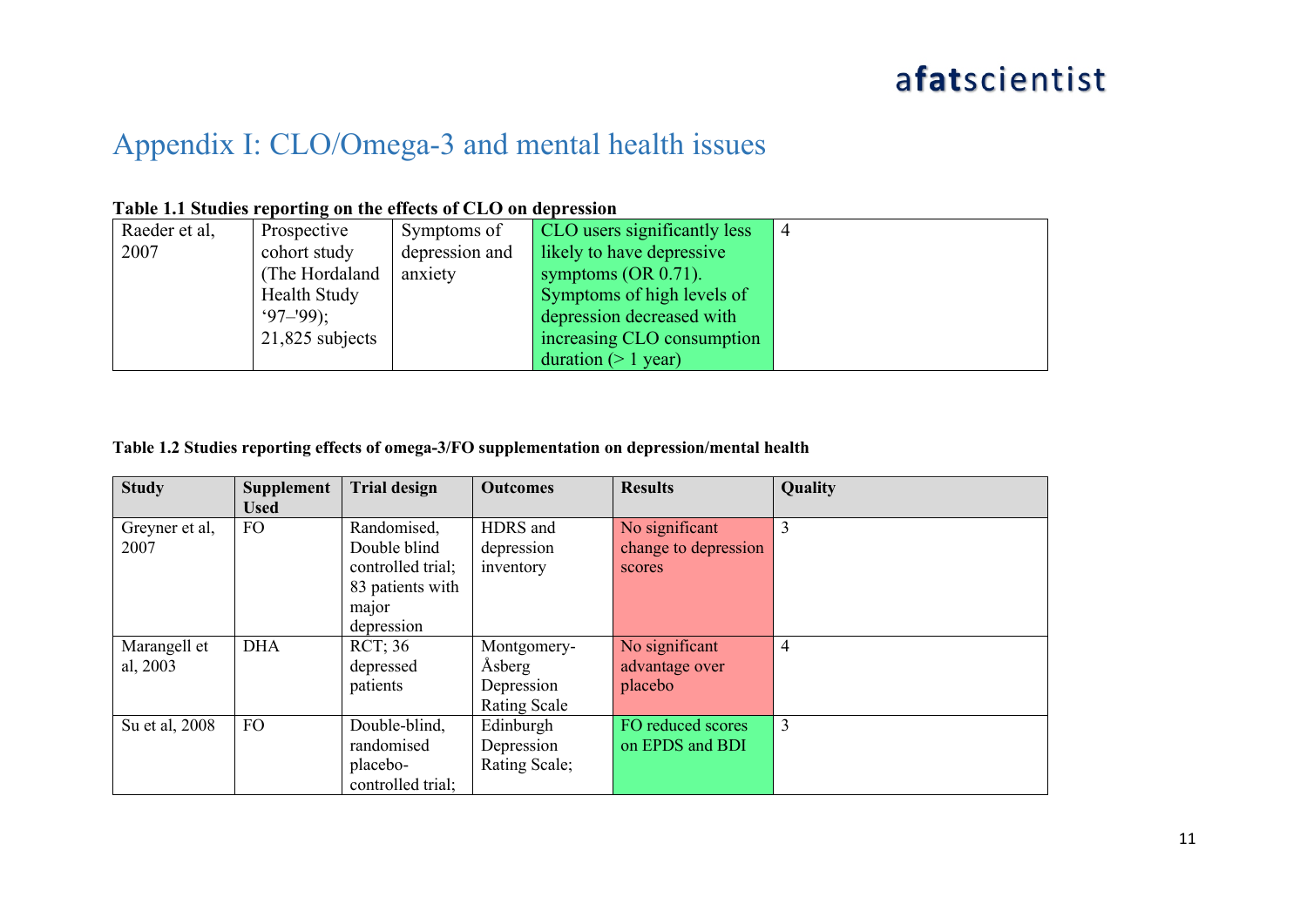|                 |            | 36 pregnant       | <b>Beck Depression</b>  |                         |                |
|-----------------|------------|-------------------|-------------------------|-------------------------|----------------|
|                 |            | women with        | Inventory               |                         |                |
|                 |            | depression        |                         |                         |                |
| Llorente et al, | <b>DHA</b> | Double-blind,     | Edinburgh               | No difference in        | $\overline{3}$ |
| 2003            |            | randomised        | Depression              | depression              |                |
|                 |            | controlled trial; | Rating Scale;           |                         |                |
|                 |            | 138 pregnant      | <b>Beck Depression</b>  |                         |                |
|                 |            | women             | Inventory               |                         |                |
| Jahangard et    | Omega-3    | Randomised,       | <b>Beck Depression</b>  | Depression              | $\mathbf{1}$   |
| al, 2018        | supplement | Double-blind      | Inventory;              | decreased over time     |                |
|                 |            | and placebo-      | Montgomery-             | with omega-3            |                |
|                 |            | controlled        | Asberg                  | greater than placebo    |                |
|                 |            | study; 50         | Depression              |                         |                |
|                 |            | patients with     | <b>Rating Scale</b>     |                         |                |
|                 |            | major             |                         |                         |                |
|                 |            | depression        |                         |                         |                |
|                 |            | (treated with     |                         |                         |                |
|                 |            | sertraline)       |                         |                         |                |
| Kiecolt-Glaser  | EPA/DHA    | Double-blind      | Centre for              | PUFA caused 20%         | $\overline{1}$ |
| et al, 2011     | mix        | <b>RCT</b>        | Epidemiological         | reduction in anxiety    |                |
|                 |            |                   | <b>Studies</b>          | symptoms; no            |                |
|                 |            |                   | <b>Depression Scale</b> | change with             |                |
|                 |            |                   | $(CES-D); Beck$         | depressive              |                |
|                 |            |                   | Anxiety                 | symptoms; reduced       |                |
|                 |            |                   | Inventory;              | inflammation (IL6       |                |
|                 |            |                   | Pittsburgh Sleep        | and TNFa)               |                |
|                 |            |                   | Quality Index;          |                         |                |
|                 |            |                   | inflammatory            |                         |                |
|                 |            |                   | markers                 |                         |                |
| Nemets et al,   | <b>EPA</b> | Parallel-group,   | Hamilton                | <b>EPA</b> reduced HDRS | $\overline{4}$ |
| 2002            |            | Double-blind      | Depression              | (clinically             |                |
|                 |            | addition of E-    | <b>Rating Scale</b>     | meaningful              |                |
|                 |            | EPA or            |                         | reduction in $60\%$ )   |                |
|                 |            |                   |                         |                         |                |
|                 |            | placebo to        |                         |                         |                |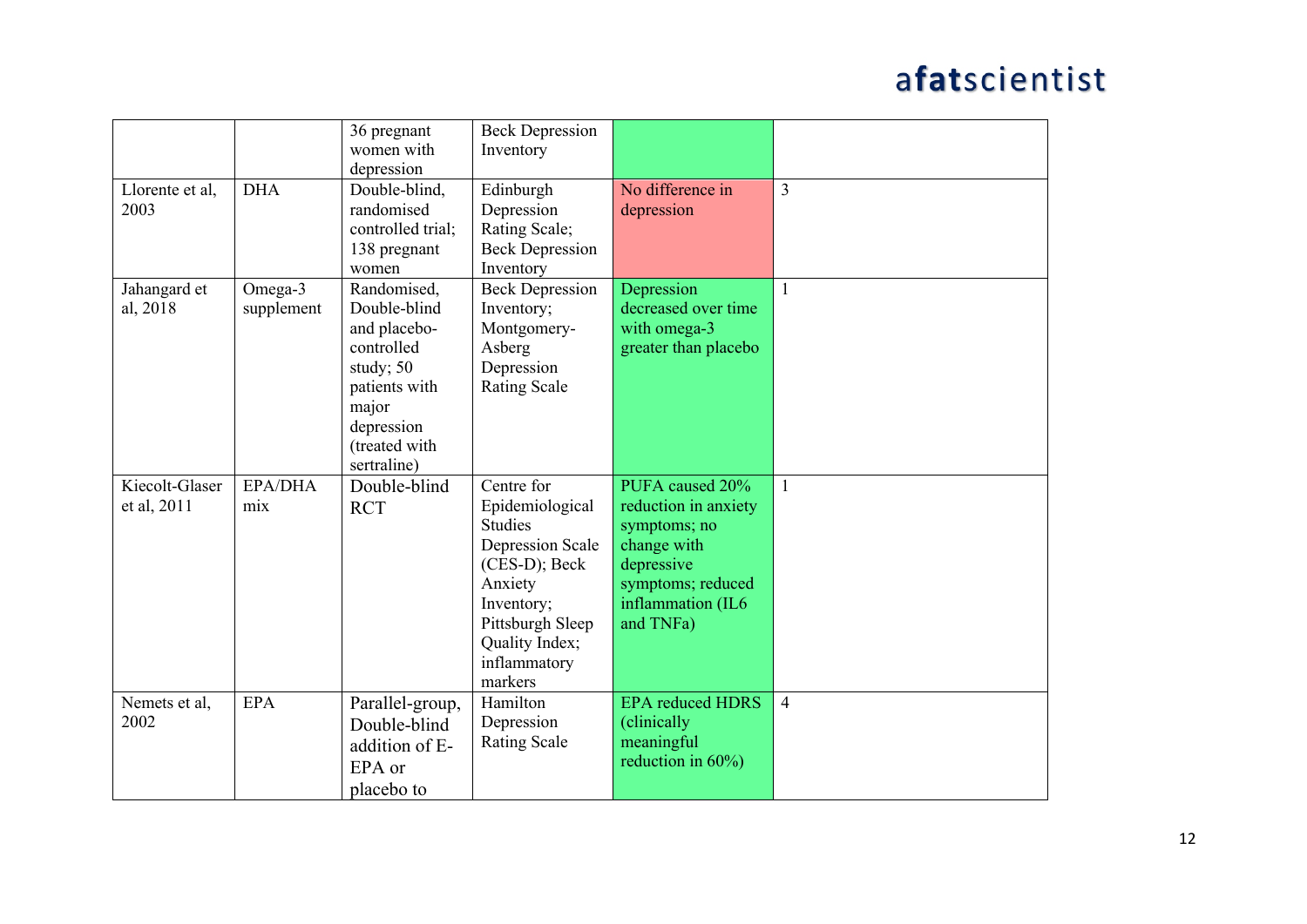|                 |            | ongoing         |                     |                       |                |
|-----------------|------------|-----------------|---------------------|-----------------------|----------------|
|                 |            | antidepressant  |                     |                       |                |
|                 |            | therapy; 20     |                     |                       |                |
|                 |            | patients with   |                     |                       |                |
|                 |            | depression      |                     |                       |                |
| Peet and        | Ethyl-EPA  | Randomised,     | Hamilton            | 52% of intention to   | $\overline{4}$ |
| Horrobin,       |            | Double-blind    | Depression          | treat of EPA group    |                |
| 2002            |            | controlled      | Rating Scale;       | saw reduced           |                |
|                 |            | trial; 52       | Montgomery-         | depression score      |                |
|                 |            |                 | Asberg              | (29% in control       |                |
|                 |            | persistent      | Depression          | group) whereas 69%    |                |
|                 |            | depression vs   | <b>Rating Scale</b> | of those who          |                |
|                 |            | 18 control      | (MADRS); Beck       | completed the         |                |
|                 |            |                 | Depression          | course saw a          |                |
|                 |            |                 | Inventory           | reduction in          |                |
|                 |            |                 |                     | depression score      |                |
|                 |            |                 |                     | (this was $1g$ , no   |                |
|                 |            |                 |                     | effect with 2g or 4g) |                |
| Boornbos et al, | <b>DHA</b> | Randomised      | Edinburgh           | Supplementation did   | $\overline{4}$ |
| 2009*           |            | controlled      | Depression          | not alter depression, |                |
|                 |            | trial; DHA vs   | <b>Rating Scale</b> | nor incidence or      |                |
|                 |            |                 |                     | severity of post-     |                |
|                 |            | placebo vs      |                     | natal depression      |                |
|                 |            | DHA plus AA;    |                     |                       |                |
|                 |            | 119 pregnant    |                     |                       |                |
|                 |            | women           |                     |                       |                |
| Fontani et al,  | <b>FO</b>  | Blind,          | Profile of Mood     | Mood profile was      | $\overline{3}$ |
| 2005            |            | randomised,     | States (POMS);      | improved after FO     |                |
|                 |            | placebo         | Zimmermann &        | with increased        |                |
|                 |            | controlled      | Fimm Attention      | vigour and reduced    |                |
|                 |            | trial; 33 FO vs | Test procedure;     | anger, anxiety and    |                |
|                 |            |                 |                     | depression states     |                |
|                 |            | 16 placebo      |                     |                       |                |
|                 |            | (healthy        |                     |                       |                |
|                 |            | volunteers)     |                     |                       |                |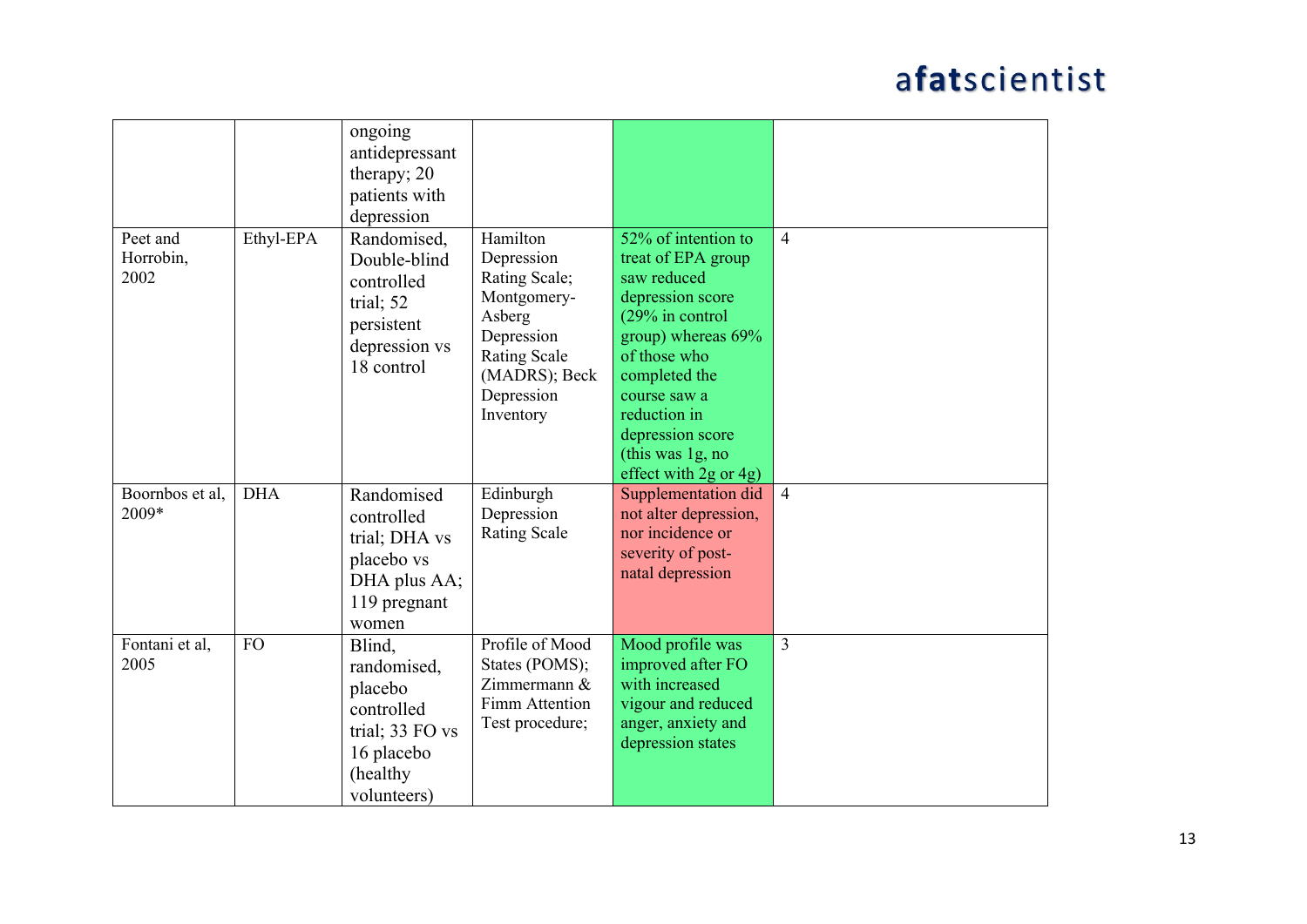| Kuan-Pin et al,<br>2003 | <b>EPA/DHA</b> | A preliminary<br>Double-blind,<br>placebo-<br>controlled<br>trial; 28<br>patients with<br>major<br>depressive<br>disorder      | <b>Hamilton Rating</b><br>Scale for<br>Depression                                                                     | Omega-3 group had<br>significantly<br>reduced score in<br>HRSD (P<0.001)                                                                                             | $\overline{4}$ |
|-------------------------|----------------|--------------------------------------------------------------------------------------------------------------------------------|-----------------------------------------------------------------------------------------------------------------------|----------------------------------------------------------------------------------------------------------------------------------------------------------------------|----------------|
| Freeman et al,<br>2008  | EPA/DHA        | Randomised,<br>placebo<br>controlled<br>trial; 58<br>women with<br>perinatal major<br>depressive<br>disorder                   | Edinburgh<br>Postnatal<br>Depression<br>Scale                                                                         | No benefit of<br>omega-3 fatty acids<br>over placebo                                                                                                                 | $\overline{4}$ |
| Frangou et al,<br>2006  | Ethyl EPA      | Double-blind,<br>randomised<br>clinical trial;<br>26 individuals<br>with bipolar<br>depression                                 | <b>Hamilton Rating</b><br>Scale for<br>Depression                                                                     | ethyl-EPA improved<br>(compared with<br>placebo)the<br>HRSD $p=0.04$ ) and<br>the CGI $(p=0.04)$<br>scores.                                                          | $\overline{4}$ |
| Lucas et al,<br>2009    | Ethyl-EPA      | Double-blind,<br>placebo-<br>controlled,<br>randomized<br>clinical trial;<br>102 women<br>with<br>psychological<br>distress or | Psychological<br>General Well-<br>Being Schedule;<br>Hopkins<br>Symptom<br>Checklist<br>Depression<br>Scale; Hamilton | In women with PD<br>without MDE at<br>baseline, 8-wk<br>changes in PD and<br>depressive scales<br>improved<br>significantly more<br>with E-EPA than<br>with placebo. | $\mathbf{1}$   |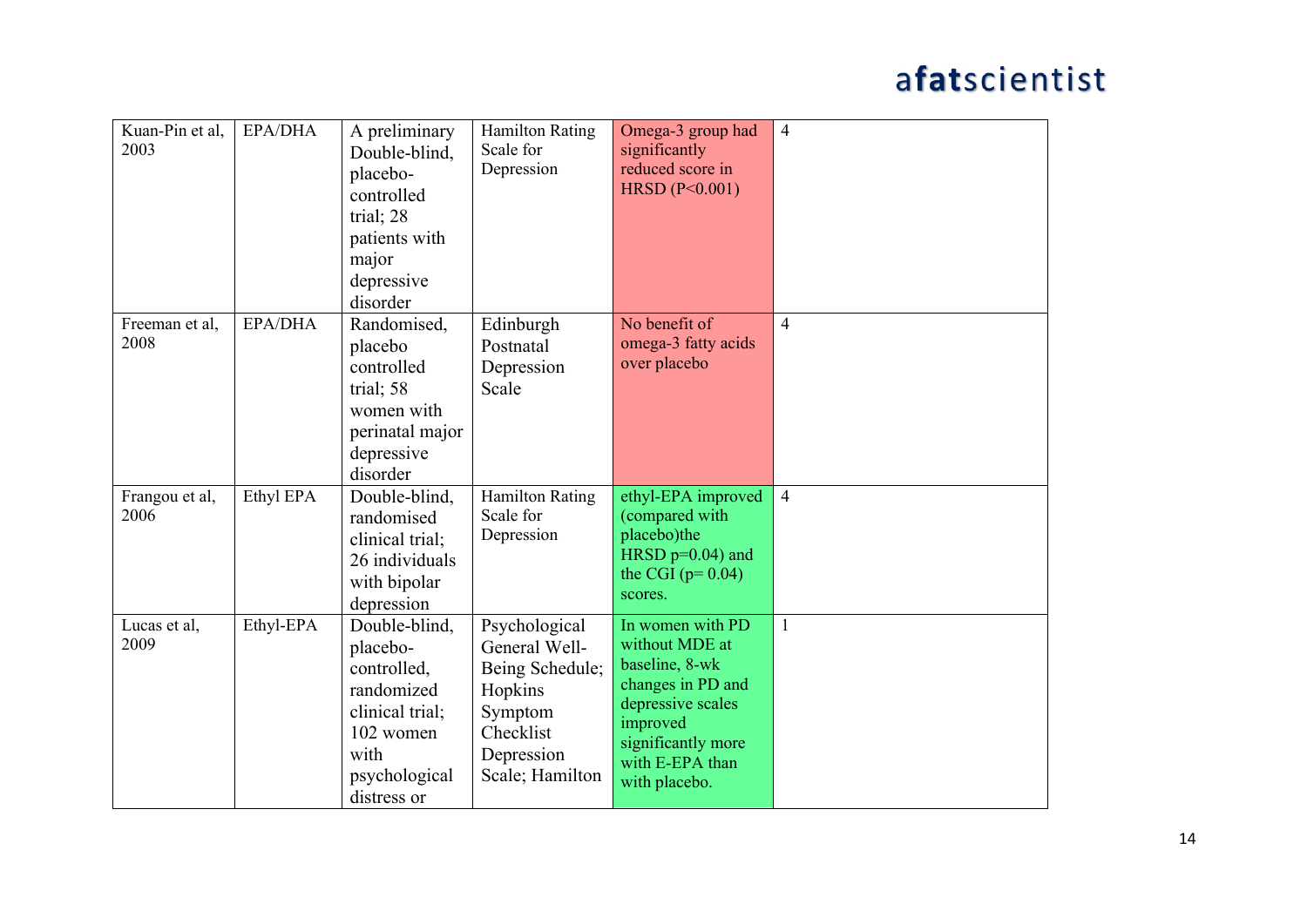|                                       |              | depressive<br>symptoms                                                                                                            | Depression<br><b>Rating Scale</b>                                                                          |                                                                                                                                        |                |
|---------------------------------------|--------------|-----------------------------------------------------------------------------------------------------------------------------------|------------------------------------------------------------------------------------------------------------|----------------------------------------------------------------------------------------------------------------------------------------|----------------|
| Rees et al,<br>2008                   | <b>FO</b>    | Double-blind<br>randomized<br>placebo-<br>controlled<br>trial; 26women<br>with major<br>depression                                | Edinburgh<br>Postnatal<br>Depression<br>Scale                                                              | No effect of FO on<br>scores of depression                                                                                             | $\overline{4}$ |
| Kiecolt-Glaser<br>et al, 2012*        | FO (unclear) | Three-arm,<br>Double-blind<br>placebo-<br>controlled four<br>month<br>randomized<br>clinical trial;<br>138 healthy<br>subjects    | Inflammation<br>and depression<br>(Centre for<br>Epidemiological<br><b>Studies</b><br>Depression<br>Scale) | IL6 reduced by 10<br>and 12% in low and<br>high dose arm; 0.2<br>and 2.3% decreases<br>in TNFa; no change<br>in depressive<br>symptoms | $\mathbf{1}$   |
| Mozurkewich<br>et al, 2013            | <b>FO</b>    | Double-Blind,<br>Randomized<br>Controlled<br><b>Trial</b> ; 118<br>women at risk<br>for depression                                | Edinburgh<br>Postnatal<br>Depression<br>Scale; Beck<br>Depression<br>Inventory                             | Serum EPA and<br>DHA increased in<br>serum; no changes<br>to depression scores                                                         | $\mathbf{1}$   |
| Behboudi-<br>Gandevani et<br>al, 2018 |              | A multi-centre,<br>balanced $(1:1)$ ,<br>placebo-<br>controlled,<br>parallel-group<br>randomized<br>clinical trial;<br>90 Iranian | Premenstrual<br>symptoms<br>screening tool<br>$(PSST)$ ; SF-12<br>QoL<br>questionnaire                     | Improved<br>menopausal<br>symptoms (PSST)<br>and quality of life                                                                       | 3              |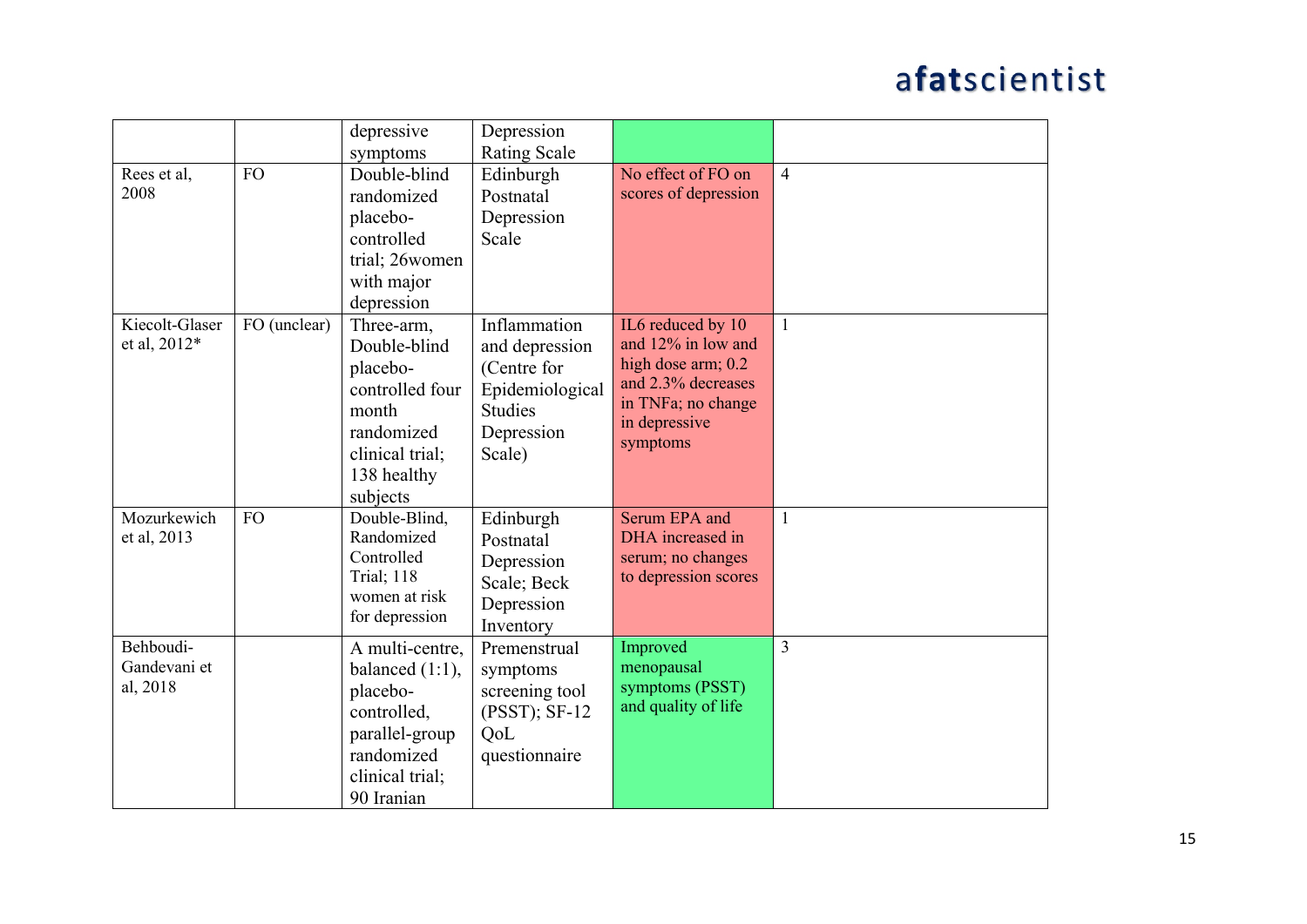|                         |                | women with<br><b>PMS</b>                                                                                                            |                                                                                                                      |                                                                                                                                                                                                                                                                                                                                                                                                                                                                                 |                |
|-------------------------|----------------|-------------------------------------------------------------------------------------------------------------------------------------|----------------------------------------------------------------------------------------------------------------------|---------------------------------------------------------------------------------------------------------------------------------------------------------------------------------------------------------------------------------------------------------------------------------------------------------------------------------------------------------------------------------------------------------------------------------------------------------------------------------|----------------|
| Sohrabi et al,<br>2013  | <b>DHA/EPA</b> | An exploratory<br>pilot trial<br>randomised,<br>Double-blind<br>clinical<br>trial;<br>Iranian<br>124<br>with<br>women<br><b>PMS</b> | visual<br>$\mathbf{A}$<br>analogue score<br>(VAS) was used<br>to evaluate the<br>severity of each<br>of the symptoms | After 45 days from<br>starting omega-3, the<br>mean severity of<br>depression (P<br>$=$<br>0.03), anxiety (P =<br>$0.02$ ),<br>lack<br>of<br>concentration (P<br>$\equiv$<br>$(0.03)$ and bloating (P)<br>$= 0.02$ ) in the case<br>all<br>group,<br>were<br>significantly lower<br>than in the control<br>group.<br>duration<br>The<br>$\circ$ of<br>depression ( $P = 0.04$ )<br>and bloating $(P =$<br>$0.031$ ) in the case<br>group were less than<br>in the control group | $\overline{3}$ |
| Watanabe et<br>al, 2018 | EPA/DHA        | Randomised<br>controlled<br>trial; 80 nurses                                                                                        | Hospital<br>Anxiety and<br>Depression<br>Scale (HADS)                                                                | No significant<br>difference between<br>treatment and<br>control arms                                                                                                                                                                                                                                                                                                                                                                                                           | $\mathbf{1}$   |
| Cohen at al,<br>2014    | FO             | Multi-centre, 3<br>by 2 factorial<br>design,<br>randomized,<br>controlled<br>trial; 355<br>women                                    | VMS frequency<br>and bother in<br>peri- and<br>postmenopausal<br>women                                               | No improvement in<br>omega-3 beyond<br>placebo                                                                                                                                                                                                                                                                                                                                                                                                                                  | $\mathbf{1}$   |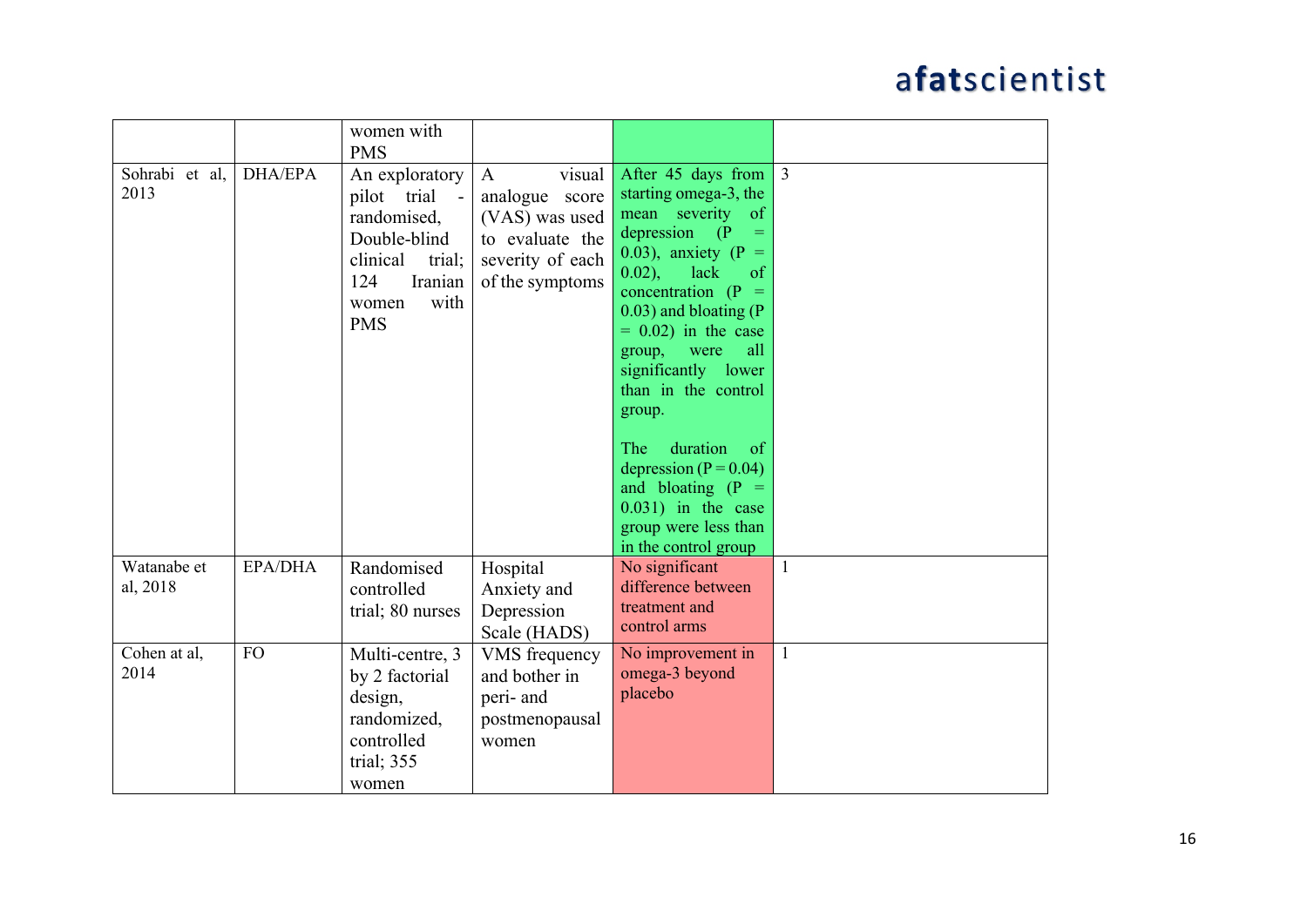#### Appendix II: CLO/Omega-3 and cardiovascular health

#### **Table 2.1 Studies reporting on effects of CLO on lipid profiles**

| <b>Study</b>     | <b>Trial design</b> | <b>Outcomes</b>    | <b>Results</b>                 | Quality |
|------------------|---------------------|--------------------|--------------------------------|---------|
| Brox et al, 2001 | Double blinded,     | Body weight, TC,   | No significant effect on       | 3       |
|                  | placebo             | HDL, TAG, Lp(a),   | lipids; MUFA and PUFA          |         |
|                  | controlled RCT      | FFA composition,   | increased in CLO and SO        |         |
|                  | (compared to        | CRP, TNF-a.        |                                |         |
|                  | seal oil); 120      |                    |                                |         |
|                  | healthy subjects    |                    |                                |         |
| Vognild et al,   | Double blinded,     | Platelet responses | CLO increases EPA by           | 3       |
| 1998             | randomised          | and serum lipids   | $188\%$ (p<0.01), DHA by       |         |
|                  | controlled trial    |                    | 56% ( $p<0.01$ ). No change in |         |
|                  | (CLO vs OO vs       |                    | TC, LDL, HDL or TAG            |         |
|                  | refined WO vs       |                    |                                |         |
|                  | unrefined WO);      |                    |                                |         |
|                  | 266 healthy         |                    |                                |         |
|                  | subjects            |                    |                                |         |
| Lentjes et al,   | Cohort study (7-    | Vitamin A and D    | Plasma DHA and EPA             | 5       |
| 2015             | day diary); EPIC    | levels;            | levels increased               |         |
|                  | cohort 6656         |                    |                                |         |
|                  | subjects            |                    |                                |         |
| Helland et al,   | <b>RCT</b> ; 22     | Lipids in milk and | Highest doses of CLO           | 5       |
| 1998             | lactating mothers   | plasma             | caused increase in plasma      |         |
|                  |                     |                    | DHA; plasma EPA                |         |
|                  |                     |                    | increased in lowest and        |         |
|                  |                     |                    | highest dose                   |         |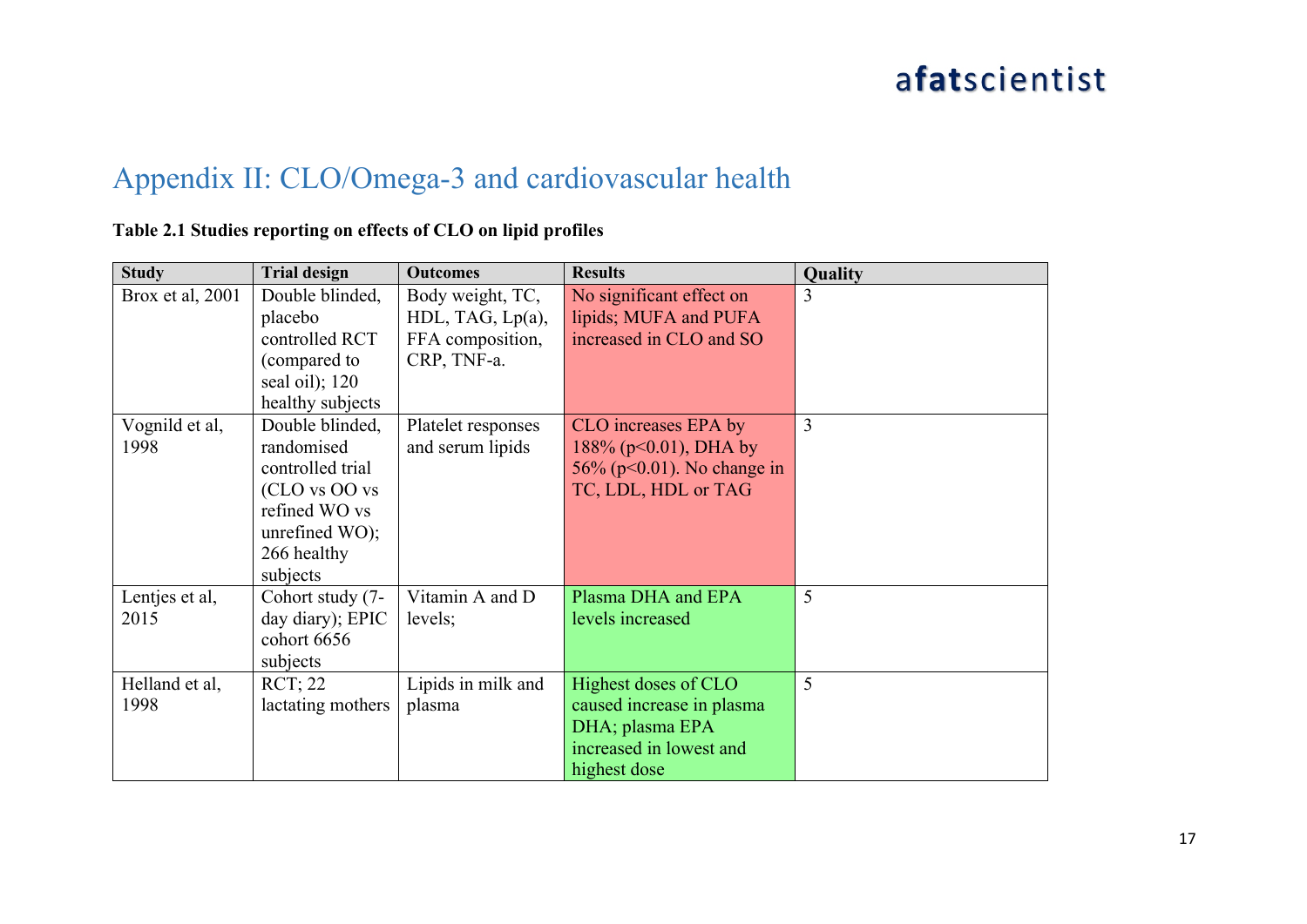| Skuladottir et | Randomised,      | Plasma lipids        | Phospholipid DHA and                    | 3 |
|----------------|------------------|----------------------|-----------------------------------------|---|
| al, 1990       | crossover; n?    |                      | EPA increased; Plasma TG                |   |
|                | post-MI patients |                      | decreased; other lipids not             |   |
|                |                  |                      | effected.                               |   |
| Helland et al, | Double blind,    | Gestational          | DHA and EPA increased in                |   |
| 2001           | <b>RCT</b> ; 590 | length/birth weight; | umbilical plasma; breast                |   |
|                | pregnant women   | lipids               | milk in CLO had increased               |   |
|                |                  |                      | $n-3$ PUFAs                             |   |
| Hansen et al,  | Controlled,      | Lipids; platelet     | TAG reduced by $0.2 \text{ mmol/l}$   5 |   |
| 1993           | crossover; 34    | aggregation          | $(p<0.05)$ in men; LDL                  |   |
|                | healthy subjects |                      | increased in males by 0.28              |   |
|                |                  |                      | mmol/l                                  |   |

#### **Table 2.2 Studies reporting on cardiovascular effects of CLO**

| <b>Study</b>   | <b>Trial design</b> | <b>Outcomes</b> | <b>Results</b>                 | Quality        |
|----------------|---------------------|-----------------|--------------------------------|----------------|
| Lentjes et al, | Prospective         | Self-reported   | CLO negatively associated      | $\overline{3}$ |
| 2014           | cross-sectional     | health          | with cardiovascular risk;      |                |
|                | study               |                 | men having MI 48% less         |                |
|                | (observational) -   |                 | likely to use CLO; women       |                |
|                | European            |                 | with diabetes 50% less         |                |
|                | Prospective         |                 | likely to use supplements      |                |
|                | Investigation       |                 | including CLO; Women           |                |
|                | into Cancer         |                 | with rheumatoid arthritis      |                |
|                | (EPIC)              |                 | $60\%$ increased use of CLO;   |                |
|                | $: 25,639$ subjects |                 |                                |                |
| Lentjes et al, | Prospective         | CHD deaths      | Baseline supplement use        | $\overline{4}$ |
| 2017           | cross-sectional     |                 | was not associated with        |                |
|                | study               |                 | <b>CHD</b> mortality; Negative |                |
|                | (observational) -   |                 | association between            |                |
|                | European            |                 |                                |                |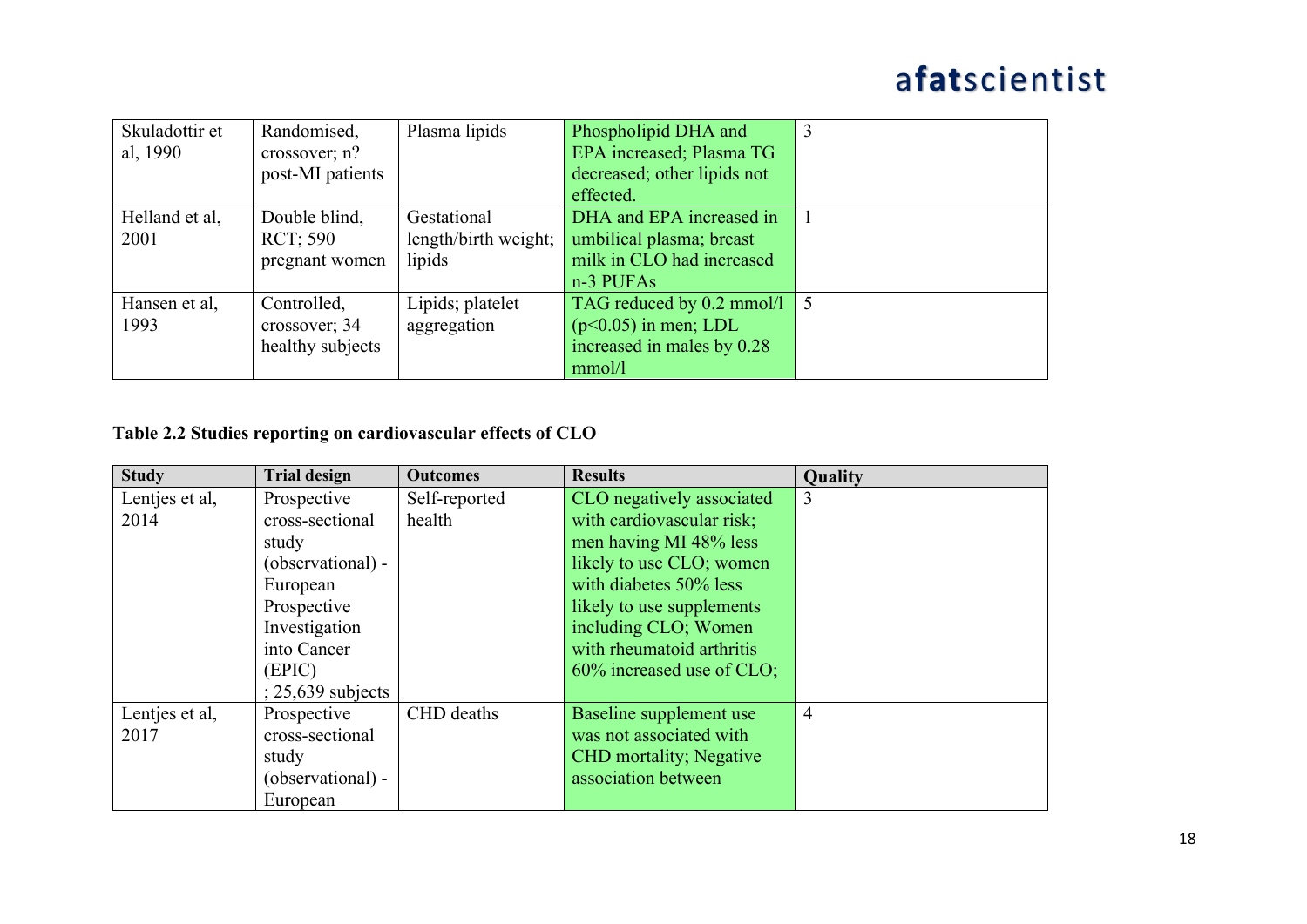|                              | Prospective<br>Investigation<br>into Cancer<br>(EPIC)<br>$22,035$ subjects  |               | supplement use and CHD<br>risk (OR $0.74$ )                                                                      |    |
|------------------------------|-----------------------------------------------------------------------------|---------------|------------------------------------------------------------------------------------------------------------------|----|
| Haraldsdottir et<br>al, 2015 | Prevalence<br>association<br>study; $3326$<br>women aged<br>$66 - 96$ years | Diagnosed CHD | Women who took CLO $3x$<br>per week in adolescence or<br>later life had reduced odds<br>of having CHD $(OR 0.6)$ | -4 |

#### **Table 2.3 Studies reporting effects of omega-3/FO supplementation on lipids/cardiovascular risk**

| <b>Study</b> | <b>Supplement</b><br><b>Used</b> | <b>Trial design</b>  | <b>Outcomes</b> | <b>Results</b>           | Quality        |
|--------------|----------------------------------|----------------------|-----------------|--------------------------|----------------|
| Axelrod et   | FO.                              | A randomized,        | CVD risk        | Reduced total            | $\overline{4}$ |
| al, 1994*    |                                  | prospective, Double- | factors         | cholesterol by 0.5       |                |
|              |                                  | blind, controlled    |                 | mmol/l. No effect on     |                |
|              |                                  | study; 20 T2DM       |                 | other lipids; HbA1c      |                |
|              |                                  | patients             |                 | reduced by 0.56% and     |                |
|              |                                  |                      |                 | TAG by 0.49mM; SBP       |                |
|              |                                  |                      |                 | reduced by 8mmHg; No     |                |
|              |                                  |                      |                 | change in LDL or HDL.    |                |
| Anuzzi et    | <b>FO</b>                        | Double-blind         | Glucose and     | TAG reduced; VLDL        | $\overline{4}$ |
| al, 1991*    |                                  | randomized cross-    | lipid markers   | reduced by 0.5 mmol/L;   |                |
|              |                                  | over study; 8 male   |                 | LDL increased by 0.6     |                |
|              |                                  | T2DM patients        |                 | $mmol/L$ ; no glucose or |                |
|              |                                  |                      |                 | insulin changes          |                |
| Boberg et    | MaxEPA                           | Randomized Double-   | Lipids and      | TAG reduced by 27%;      | $\overline{4}$ |
| al, 1992*    |                                  | blind cross-over     | inflammatory    | VLDL reduced by          |                |
|              |                                  | study; 14 T2DM       | markers         | 36%PAI-1 increased in    |                |
|              |                                  | patients             |                 | MaxEPA group             |                |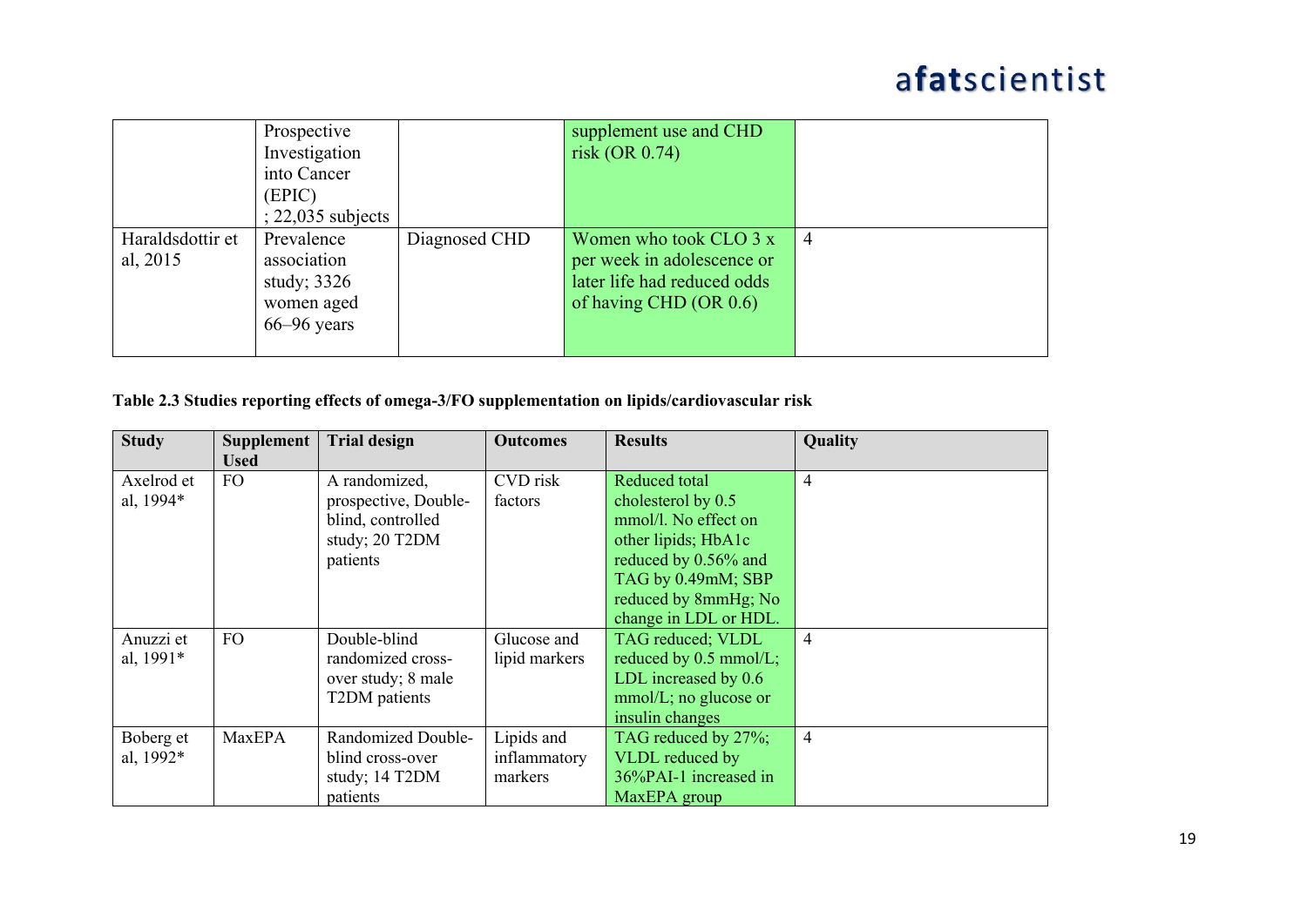| Oelrish et   | Different     | Secondary analysis     | <b>Blood</b> lipids | TAG reduced by 26%,      | $\overline{4}$ |
|--------------|---------------|------------------------|---------------------|--------------------------|----------------|
| al, 2013     | strengths of  | from a Double-blind,   |                     | LDL increased by 13%;    |                |
|              | omega-3 in    | parallel design,       |                     | shift in LDL subtypes    |                |
|              | FO            | placebo controlled     |                     | (both more and less      |                |
|              |               | trial; 42 adults       |                     | atherogenic)             |                |
| Clark et al, | <b>FO</b>     | A Double-blind,        | Platelet            | TAG lowered from 1.89    | $\overline{4}$ |
| 1993         |               | randomized crossover   | membrane            | to $1.02$ (p=0.004);     |                |
|              |               | trial; 26 SLE patients | fatty acids,        | <b>VLDL</b> also reduced |                |
|              |               |                        | indices of          |                          |                |
|              |               |                        | renal function,     |                          |                |
|              |               |                        | a disease           |                          |                |
|              |               |                        | activity index,     |                          |                |
|              |               |                        | serum lipid         |                          |                |
|              |               |                        | levels, blood       |                          |                |
|              |               |                        | pressure,           |                          |                |
|              |               |                        | serum               |                          |                |
|              |               |                        | viscosity and       |                          |                |
|              |               |                        | red cell            |                          |                |
|              |               |                        | flexibility         |                          |                |
| Davidson et  | Omega-3       | Multicentre,           | Percent             | <b>Treatment plus</b>    | $\overline{4}$ |
| al, 2007     | ethyl esters  | randomized, Double-    | change in non-      | simvastatin decreased    |                |
|              |               | blind, placebo-        | HDL-C from          | non-HDL-C by more        |                |
|              |               | controlled, parallel-  | baseline to the     | than placebo plus        |                |
|              |               | group study; 254       | end of              | simvastatin (9 vs 2.2%)  |                |
|              |               | patients on stable     | treatment.          | respectively). TAG       |                |
|              |               | statin therapy with    |                     | reduced by 29.5%;        |                |
|              |               | elevated TAG           |                     | VLDL reduced by 27%      |                |
| Connor et    | FO            | Controlled trial; 16   | Lipid profile       | TAG and VLDL             | 5              |
| al, 1993*    |               | T2DM patients          |                     | reduced, no change in    |                |
|              |               |                        |                     | HDL or glucose           |                |
| Maki et al,  | Omega-3-      | A Double-blind,        | Lipid profile       | Reduction in random      | $\overline{4}$ |
| 2011         | acid Ethyl    | randomized,            |                     | and fasting TAG (0.8)    |                |
|              | <b>Esters</b> | controlled crossover   |                     | and 0.5 mmol/L           |                |
|              |               | design; 19             |                     | respectively). No other  |                |
|              |               |                        |                     | significant changes      |                |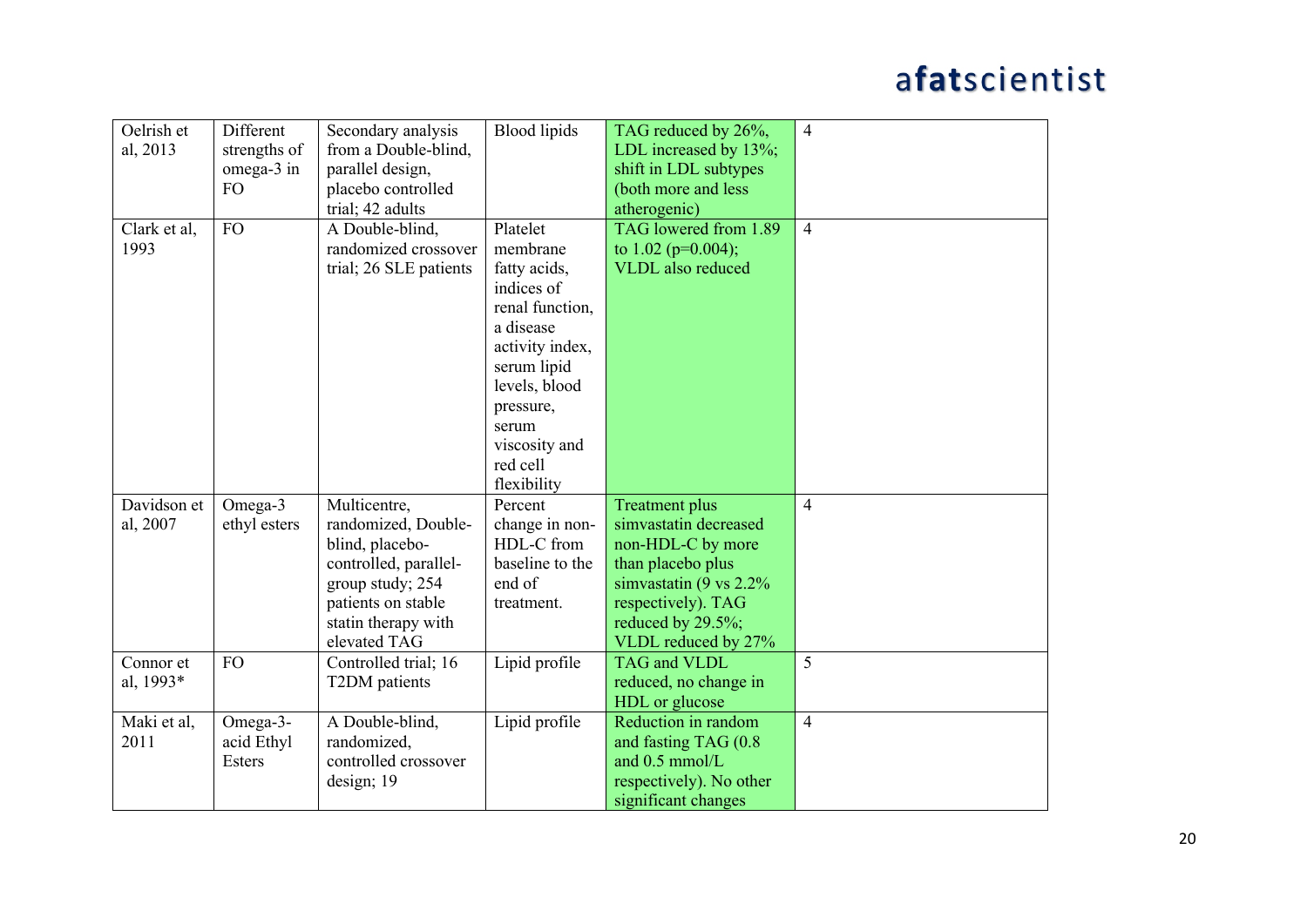| hyperlipidaemic<br>patients<br><b>FO</b><br>Double blind RCT;<br>FO group showed<br>Weight loss;<br>$\overline{4}$<br>Krebs et al,<br>2006*<br>93 overweight<br>lipids; insulin<br>increase LC n-3 in<br>females<br>sensitivity<br>plasma and adipose<br>tissue; glucose AUC<br>reduced by FO; insulin<br>AUC reduced by FO;<br>TAG reduced by FO<br>$(1.4 2 - 0.96$ mmol/L);<br>HDL increased by FO<br>$(1.25 - 1.35$ mmol/L)<br>Serum PUFA increased;<br>Double-blind, cross-<br>Vascular<br>$\overline{3}$<br>Dangardt et<br>EyeQ<br>al, 2010*<br>overdesign with a 6-<br>function and<br>No change in lipids;<br>capsules<br>vascular function<br>week washout period;<br>inflammatory<br>25 obese adolescents<br>markers<br>improved;<br>FO (POM-<br>randomized,<br><b>Blood</b> lipids<br>Non-HDL-C reduced by<br>Maki et al,<br>$\overline{4}$<br>2008*<br>3)<br>40%; VLDL reduced by<br>crossover trial (with<br>42%; TAG by 44%; total<br>simvastatin); 39<br>subjects with<br>cholesterol by 31%;<br>hypertriglyceridaemia<br>systolic and diastolic<br>blood pressure<br>Shirmer et<br>Randomized<br>blood lipids<br><b>Reduction in TAG</b><br>Omega-3-<br>$\overline{4}$<br>al, 2012<br>acid Ethyl<br>crossover study; 30<br>(18%) and TAG AUC<br><b>Esters</b><br>non diabetic (?)<br>(13%)<br><b>Blood</b> lipids<br>Shidfar et<br>31% decrease in TAG;<br>$\overline{4}$<br>Double blind,<br>Super EPA<br>placebo-controlled<br>al, 2008<br>no change in<br>2000<br>trial; 56 patients with<br>lipoproteins<br>tablets<br>T <sub>2</sub> DM<br>Double-blind<br>FO reduced TAG more<br>5<br><b>Blood</b> lipids<br>Goh et al,<br>FO (vs LO)<br>1997<br>than LO or OO<br>crossover |  |                |  |  |
|--------------------------------------------------------------------------------------------------------------------------------------------------------------------------------------------------------------------------------------------------------------------------------------------------------------------------------------------------------------------------------------------------------------------------------------------------------------------------------------------------------------------------------------------------------------------------------------------------------------------------------------------------------------------------------------------------------------------------------------------------------------------------------------------------------------------------------------------------------------------------------------------------------------------------------------------------------------------------------------------------------------------------------------------------------------------------------------------------------------------------------------------------------------------------------------------------------------------------------------------------------------------------------------------------------------------------------------------------------------------------------------------------------------------------------------------------------------------------------------------------------------------------------------------------------------------------------------------------------------------------------------------------------------------------------------------------|--|----------------|--|--|
|                                                                                                                                                                                                                                                                                                                                                                                                                                                                                                                                                                                                                                                                                                                                                                                                                                                                                                                                                                                                                                                                                                                                                                                                                                                                                                                                                                                                                                                                                                                                                                                                                                                                                                  |  |                |  |  |
|                                                                                                                                                                                                                                                                                                                                                                                                                                                                                                                                                                                                                                                                                                                                                                                                                                                                                                                                                                                                                                                                                                                                                                                                                                                                                                                                                                                                                                                                                                                                                                                                                                                                                                  |  |                |  |  |
|                                                                                                                                                                                                                                                                                                                                                                                                                                                                                                                                                                                                                                                                                                                                                                                                                                                                                                                                                                                                                                                                                                                                                                                                                                                                                                                                                                                                                                                                                                                                                                                                                                                                                                  |  |                |  |  |
|                                                                                                                                                                                                                                                                                                                                                                                                                                                                                                                                                                                                                                                                                                                                                                                                                                                                                                                                                                                                                                                                                                                                                                                                                                                                                                                                                                                                                                                                                                                                                                                                                                                                                                  |  |                |  |  |
|                                                                                                                                                                                                                                                                                                                                                                                                                                                                                                                                                                                                                                                                                                                                                                                                                                                                                                                                                                                                                                                                                                                                                                                                                                                                                                                                                                                                                                                                                                                                                                                                                                                                                                  |  |                |  |  |
|                                                                                                                                                                                                                                                                                                                                                                                                                                                                                                                                                                                                                                                                                                                                                                                                                                                                                                                                                                                                                                                                                                                                                                                                                                                                                                                                                                                                                                                                                                                                                                                                                                                                                                  |  |                |  |  |
|                                                                                                                                                                                                                                                                                                                                                                                                                                                                                                                                                                                                                                                                                                                                                                                                                                                                                                                                                                                                                                                                                                                                                                                                                                                                                                                                                                                                                                                                                                                                                                                                                                                                                                  |  |                |  |  |
|                                                                                                                                                                                                                                                                                                                                                                                                                                                                                                                                                                                                                                                                                                                                                                                                                                                                                                                                                                                                                                                                                                                                                                                                                                                                                                                                                                                                                                                                                                                                                                                                                                                                                                  |  |                |  |  |
|                                                                                                                                                                                                                                                                                                                                                                                                                                                                                                                                                                                                                                                                                                                                                                                                                                                                                                                                                                                                                                                                                                                                                                                                                                                                                                                                                                                                                                                                                                                                                                                                                                                                                                  |  |                |  |  |
|                                                                                                                                                                                                                                                                                                                                                                                                                                                                                                                                                                                                                                                                                                                                                                                                                                                                                                                                                                                                                                                                                                                                                                                                                                                                                                                                                                                                                                                                                                                                                                                                                                                                                                  |  |                |  |  |
|                                                                                                                                                                                                                                                                                                                                                                                                                                                                                                                                                                                                                                                                                                                                                                                                                                                                                                                                                                                                                                                                                                                                                                                                                                                                                                                                                                                                                                                                                                                                                                                                                                                                                                  |  |                |  |  |
|                                                                                                                                                                                                                                                                                                                                                                                                                                                                                                                                                                                                                                                                                                                                                                                                                                                                                                                                                                                                                                                                                                                                                                                                                                                                                                                                                                                                                                                                                                                                                                                                                                                                                                  |  |                |  |  |
|                                                                                                                                                                                                                                                                                                                                                                                                                                                                                                                                                                                                                                                                                                                                                                                                                                                                                                                                                                                                                                                                                                                                                                                                                                                                                                                                                                                                                                                                                                                                                                                                                                                                                                  |  |                |  |  |
|                                                                                                                                                                                                                                                                                                                                                                                                                                                                                                                                                                                                                                                                                                                                                                                                                                                                                                                                                                                                                                                                                                                                                                                                                                                                                                                                                                                                                                                                                                                                                                                                                                                                                                  |  |                |  |  |
|                                                                                                                                                                                                                                                                                                                                                                                                                                                                                                                                                                                                                                                                                                                                                                                                                                                                                                                                                                                                                                                                                                                                                                                                                                                                                                                                                                                                                                                                                                                                                                                                                                                                                                  |  |                |  |  |
|                                                                                                                                                                                                                                                                                                                                                                                                                                                                                                                                                                                                                                                                                                                                                                                                                                                                                                                                                                                                                                                                                                                                                                                                                                                                                                                                                                                                                                                                                                                                                                                                                                                                                                  |  |                |  |  |
|                                                                                                                                                                                                                                                                                                                                                                                                                                                                                                                                                                                                                                                                                                                                                                                                                                                                                                                                                                                                                                                                                                                                                                                                                                                                                                                                                                                                                                                                                                                                                                                                                                                                                                  |  |                |  |  |
|                                                                                                                                                                                                                                                                                                                                                                                                                                                                                                                                                                                                                                                                                                                                                                                                                                                                                                                                                                                                                                                                                                                                                                                                                                                                                                                                                                                                                                                                                                                                                                                                                                                                                                  |  |                |  |  |
|                                                                                                                                                                                                                                                                                                                                                                                                                                                                                                                                                                                                                                                                                                                                                                                                                                                                                                                                                                                                                                                                                                                                                                                                                                                                                                                                                                                                                                                                                                                                                                                                                                                                                                  |  |                |  |  |
|                                                                                                                                                                                                                                                                                                                                                                                                                                                                                                                                                                                                                                                                                                                                                                                                                                                                                                                                                                                                                                                                                                                                                                                                                                                                                                                                                                                                                                                                                                                                                                                                                                                                                                  |  |                |  |  |
|                                                                                                                                                                                                                                                                                                                                                                                                                                                                                                                                                                                                                                                                                                                                                                                                                                                                                                                                                                                                                                                                                                                                                                                                                                                                                                                                                                                                                                                                                                                                                                                                                                                                                                  |  |                |  |  |
|                                                                                                                                                                                                                                                                                                                                                                                                                                                                                                                                                                                                                                                                                                                                                                                                                                                                                                                                                                                                                                                                                                                                                                                                                                                                                                                                                                                                                                                                                                                                                                                                                                                                                                  |  |                |  |  |
|                                                                                                                                                                                                                                                                                                                                                                                                                                                                                                                                                                                                                                                                                                                                                                                                                                                                                                                                                                                                                                                                                                                                                                                                                                                                                                                                                                                                                                                                                                                                                                                                                                                                                                  |  |                |  |  |
|                                                                                                                                                                                                                                                                                                                                                                                                                                                                                                                                                                                                                                                                                                                                                                                                                                                                                                                                                                                                                                                                                                                                                                                                                                                                                                                                                                                                                                                                                                                                                                                                                                                                                                  |  |                |  |  |
|                                                                                                                                                                                                                                                                                                                                                                                                                                                                                                                                                                                                                                                                                                                                                                                                                                                                                                                                                                                                                                                                                                                                                                                                                                                                                                                                                                                                                                                                                                                                                                                                                                                                                                  |  |                |  |  |
|                                                                                                                                                                                                                                                                                                                                                                                                                                                                                                                                                                                                                                                                                                                                                                                                                                                                                                                                                                                                                                                                                                                                                                                                                                                                                                                                                                                                                                                                                                                                                                                                                                                                                                  |  |                |  |  |
|                                                                                                                                                                                                                                                                                                                                                                                                                                                                                                                                                                                                                                                                                                                                                                                                                                                                                                                                                                                                                                                                                                                                                                                                                                                                                                                                                                                                                                                                                                                                                                                                                                                                                                  |  |                |  |  |
|                                                                                                                                                                                                                                                                                                                                                                                                                                                                                                                                                                                                                                                                                                                                                                                                                                                                                                                                                                                                                                                                                                                                                                                                                                                                                                                                                                                                                                                                                                                                                                                                                                                                                                  |  |                |  |  |
|                                                                                                                                                                                                                                                                                                                                                                                                                                                                                                                                                                                                                                                                                                                                                                                                                                                                                                                                                                                                                                                                                                                                                                                                                                                                                                                                                                                                                                                                                                                                                                                                                                                                                                  |  |                |  |  |
|                                                                                                                                                                                                                                                                                                                                                                                                                                                                                                                                                                                                                                                                                                                                                                                                                                                                                                                                                                                                                                                                                                                                                                                                                                                                                                                                                                                                                                                                                                                                                                                                                                                                                                  |  |                |  |  |
|                                                                                                                                                                                                                                                                                                                                                                                                                                                                                                                                                                                                                                                                                                                                                                                                                                                                                                                                                                                                                                                                                                                                                                                                                                                                                                                                                                                                                                                                                                                                                                                                                                                                                                  |  |                |  |  |
|                                                                                                                                                                                                                                                                                                                                                                                                                                                                                                                                                                                                                                                                                                                                                                                                                                                                                                                                                                                                                                                                                                                                                                                                                                                                                                                                                                                                                                                                                                                                                                                                                                                                                                  |  | comparison; 28 |  |  |
| subjects with T2DM                                                                                                                                                                                                                                                                                                                                                                                                                                                                                                                                                                                                                                                                                                                                                                                                                                                                                                                                                                                                                                                                                                                                                                                                                                                                                                                                                                                                                                                                                                                                                                                                                                                                               |  |                |  |  |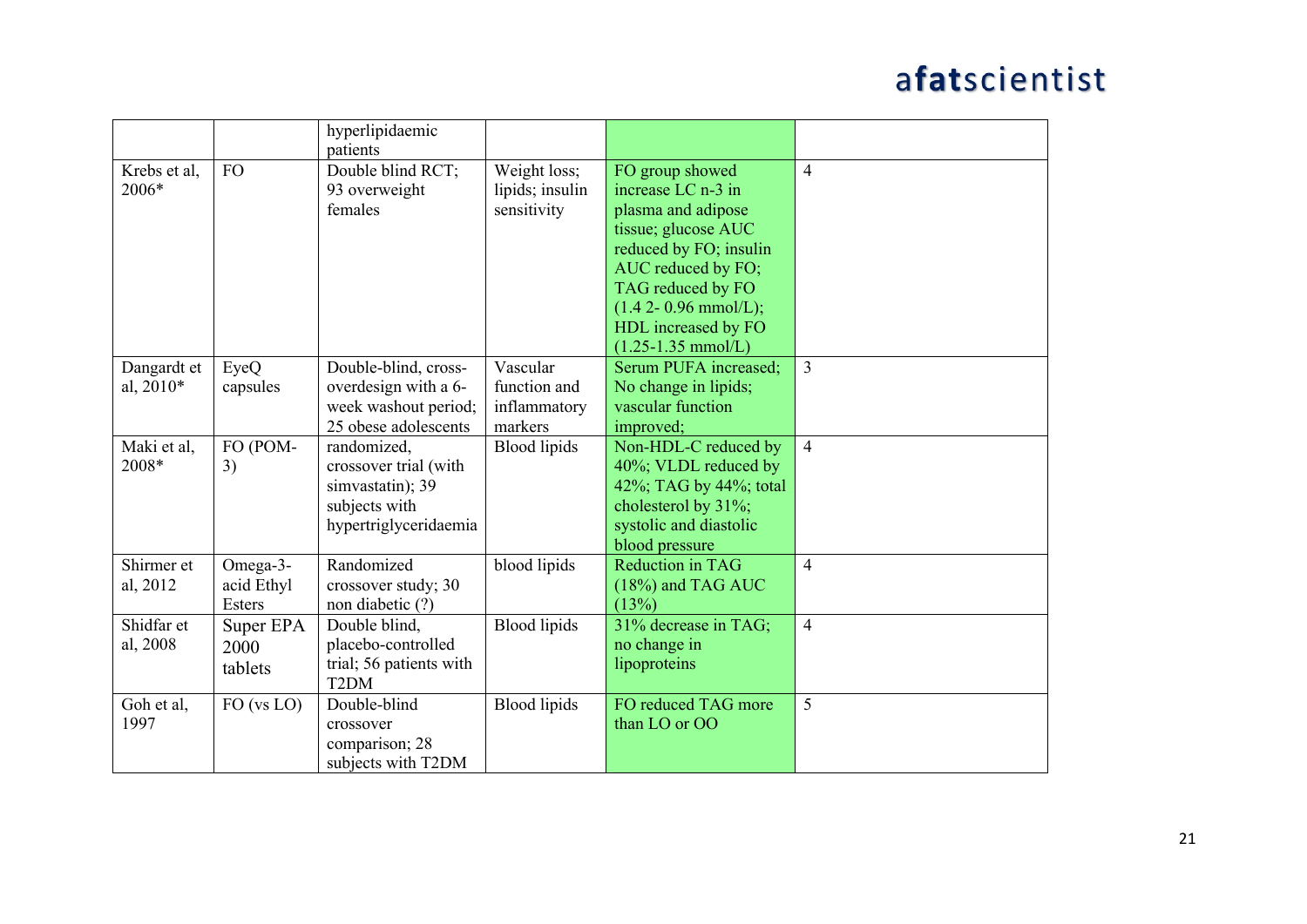| Vargas et<br>al, 2011     | <b>FO</b>                            | Randomised<br>controlled trial; 51<br>women with PCOS                                                                                | Glucose and<br>lipids in<br>circulation and<br>OGTT | FO reduced TAG<br>$(p=0.0154)$ but so did<br>flax oil)                                                                                                            | 5              |
|---------------------------|--------------------------------------|--------------------------------------------------------------------------------------------------------------------------------------|-----------------------------------------------------|-------------------------------------------------------------------------------------------------------------------------------------------------------------------|----------------|
| Skulas-Ray<br>et al, 2011 | omega-3<br>fatty acid<br>ethyl ester | Placebo-controlled,<br>Double-blind,<br>randomized, 3-period<br>crossover trial; 28<br>patients with<br>moderate<br>triglyceridaemia | <b>Blood</b> lipids                                 | 30% reduction in TAG;<br>no change in others                                                                                                                      | $\overline{4}$ |
| Hendra et<br>al, 1990*    | FO(m)<br>MaxEPA)                     | Double blond<br>randomised<br>controlled trial; 80<br>patients with T2DM                                                             | Blood glucose<br>and lipids                         | FO reduced TAG (30%,<br>$p<0.001$ ) but not<br>cholesterol; blood<br>glucose increased at 3<br>weeks                                                              | $\overline{3}$ |
| Olendzki et<br>al, 2011   | FO (vs<br>borage oil<br>or both)     | Randomized Double-<br>blind comparison;<br>156 patients with RA                                                                      | <b>Blood</b> lipids                                 | TAG was reduced<br>maximally at 18 months<br>by $0.25$ mmol/L; no<br>other lipids altered                                                                         | $\overline{3}$ |
| McManus<br>et al, 1996*   | FO (vs LO)                           | Randomised Double-<br>blind crossover; 11<br>patients with T2DM                                                                      | Blood glucose<br>and lipids                         | FO reduced TAG by<br>almost 50% ( $p<0.05$ ); no<br>change to glucose; slight<br>decrease in insulin<br>sensitivity                                               | $\overline{5}$ |
| Zulyniak et<br>al, 2013   | <b>FO</b>                            | Cohort study; 10<br>healthy males                                                                                                    | <b>Blood</b> lipids                                 | Serum TAG decreased<br>$(P = 0.0006)$ while the<br>proportion of HDL-c<br>(relative to total<br>cholesterol) increased<br>significantly $(P =$<br>0.0495) with FO | 5              |
| Woodman<br>et al, 2002*   | EPA or<br><b>DHA</b>                 | Double-blind,<br>placebo-controlled                                                                                                  | Blood lipids;<br>blood pressure                     | FPG increased by both<br>EPA and DHA,; no<br>effects on HbA1c or                                                                                                  | $\overline{4}$ |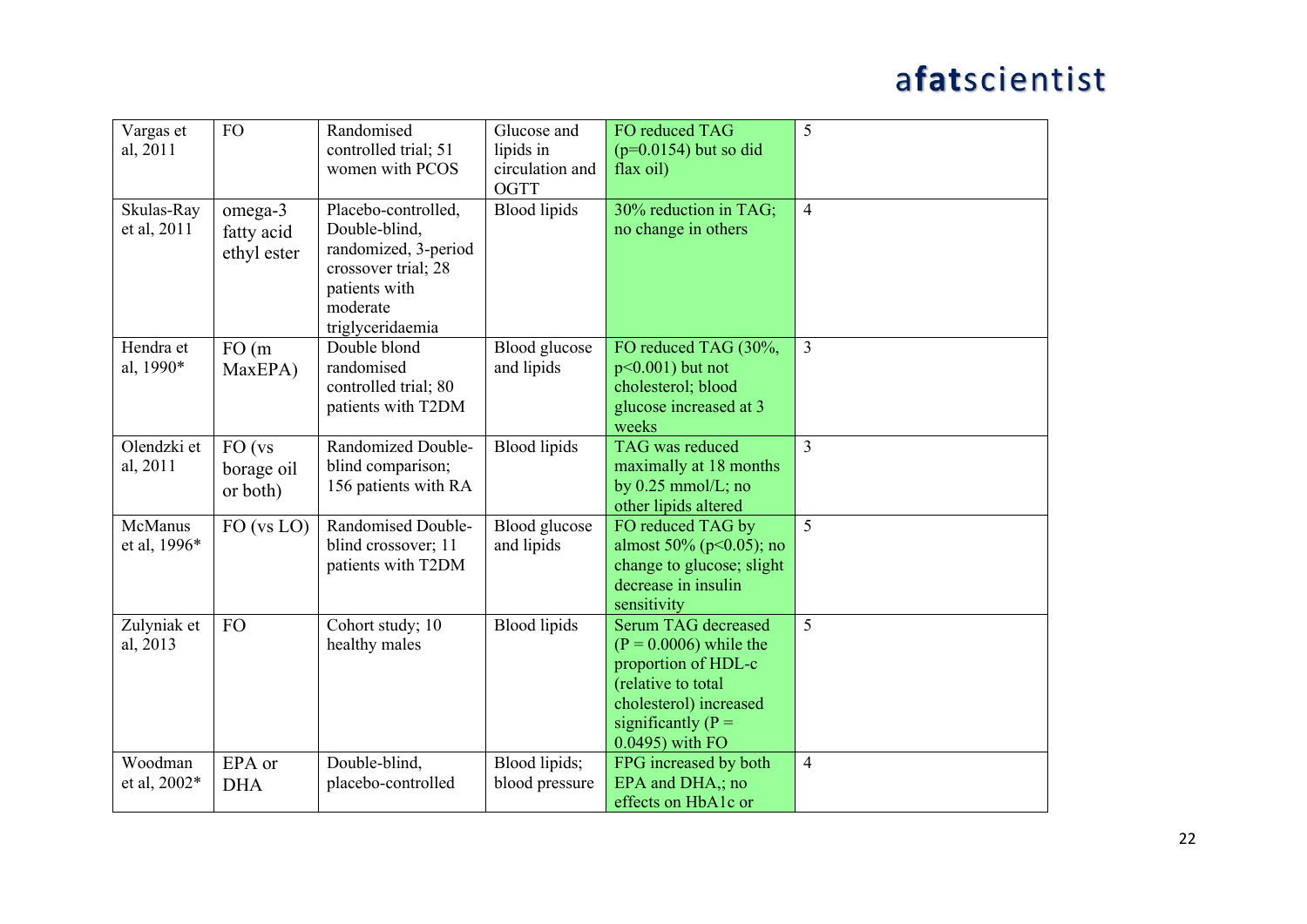|              |            | trial; 54 patients with |                            | insulin; Only HDL              |                |
|--------------|------------|-------------------------|----------------------------|--------------------------------|----------------|
|              |            | T <sub>2</sub> DM       |                            | increased by 16 and 12%        |                |
|              |            |                         |                            | respectively                   | $\overline{2}$ |
| Poppitt et   | <b>FO</b>  | A Randomized,           | Cardiovascular             | No significant effect of       |                |
| al, 2009     |            | Controlled Trial; 102   | biomarkers;                | FO on cardiovascular           |                |
|              |            | patients with stroke    | mood in                    | markers                        |                |
|              |            |                         | patients                   | EPA/DHA increased in           | $\overline{3}$ |
| Thusgaard    | <b>FO</b>  | A Randomized,           | Plasma lipids              |                                |                |
| et al, 2009* |            | Double-Blind,           | and                        | plasma; TAG reduced            |                |
|              |            | Placebo-Controlled      | inflammatory               | by $0.14$ mmol/L; No           |                |
|              |            | Study; 51 HIV           | markers                    | difference for other           |                |
| Ciubotaro    |            | patients                |                            | lipids<br>FO reduced hsCRP and |                |
|              | <b>FO</b>  | Double-blinded,         | Markers of<br>inflammation |                                | 3              |
| et al, 2003* |            | placebo-controlled      | and blood                  | IL6 (more in low FO            |                |
|              |            | supplementation         |                            | group); TAG                    |                |
|              |            | trial; 30 post-         | lipids                     | significantly lower in         |                |
|              |            | menopausal women        |                            | high FO group                  |                |
| Morgan &     | FO (vs     | Randomised              | <b>Blood</b> lipids        | FO reduced VLDL,               | $\overline{3}$ |
| Rosenstock,  | CO)        | controlled trial; 40    |                            | TAG. LDL briefly               |                |
| 1995         |            | hyperlipidaemic men     |                            | increased then returned        |                |
|              |            | with T2DM               |                            | to baseline                    |                |
| Hill et al,  | <b>FO</b>  | Randomised              | Body                       | FO lowered TAG;                | $\overline{2}$ |
| 2007*        |            | controlled trial; 75    | composition                | increased HDL and              |                |
|              |            | over weight subjects    | and                        | improved vascular              |                |
|              |            |                         | cardiovascular             | function; FO reduced           |                |
|              |            |                         | risk factors               | body fat                       |                |
| Dawczynski   | <b>FO</b>  | Double-blind,           | Cardiovascular             | No change in blood             | $\overline{4}$ |
| et al, 2010* |            | placebo-controlled      | risk factors               | pressure; TAG was              |                |
|              |            | cross-over study; 51    |                            | reduced during                 |                |
|              |            | hypertriglyceridaemic   |                            | treatment; HDL                 |                |
|              |            | subjects                |                            | decreased                      |                |
| Cazzola et   | <b>EPA</b> | Double-blind,           | Cardiovascular             | No effect on blood             | $\overline{3}$ |
| al, 2007*    |            | randomised              | risk factors               | pressure; EPA reduced          |                |
|              |            | controlled trial; 100   |                            | TAG; increased soluble         |                |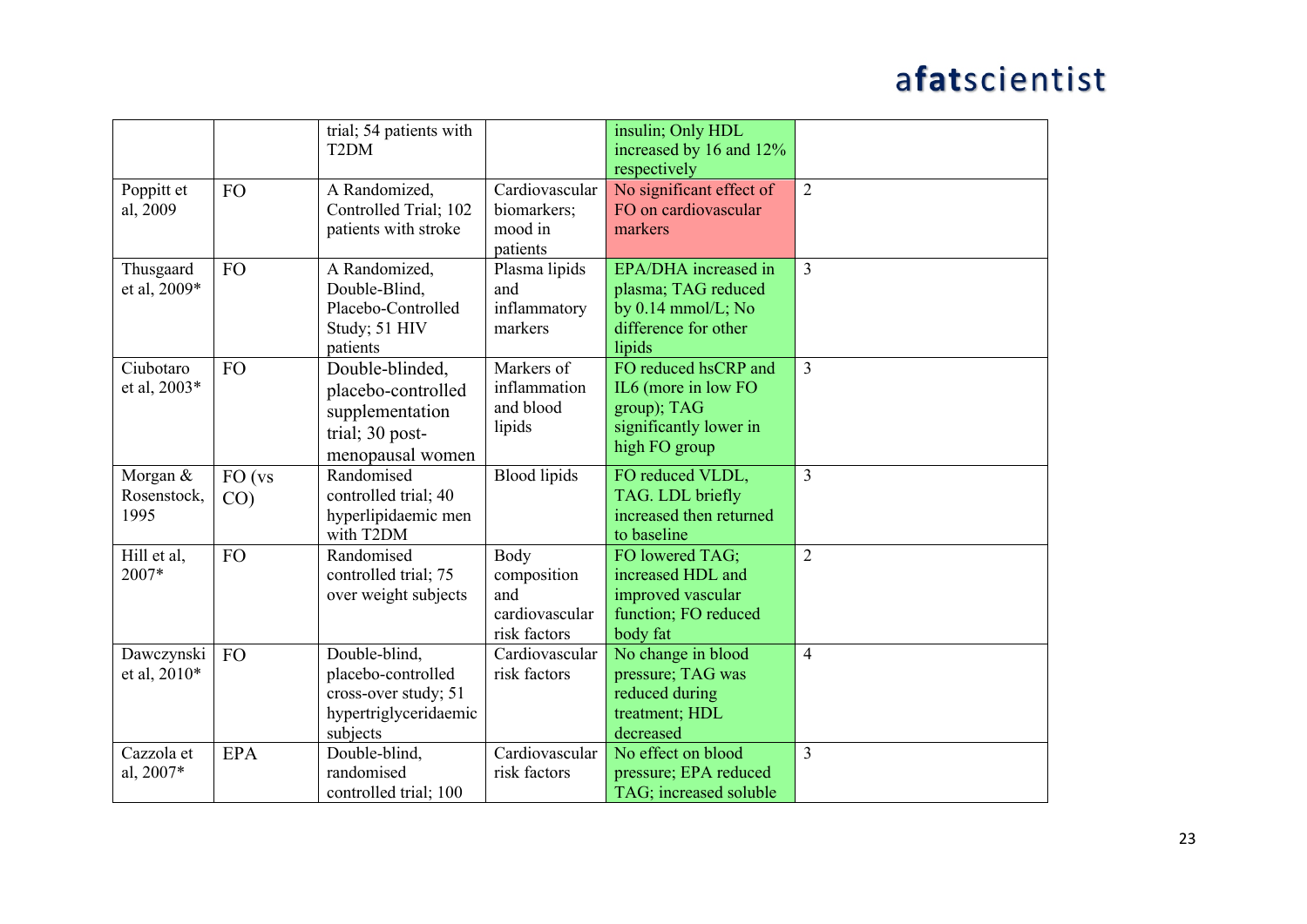|              |            | young males and 69      |                | E-selectin and recued     |                |
|--------------|------------|-------------------------|----------------|---------------------------|----------------|
|              |            | older adults            |                | ICAM-1                    |                |
| Schuchardt   | FO         | Randomized, Double-     | Lipid profile  | TAG reduced in FO         | $\overline{1}$ |
| et al, 2011  |            | blind, placebo-         |                | group; no other changes   |                |
|              |            | controlled, parallel    |                |                           |                |
|              |            | design; 150             |                |                           |                |
|              |            | dyslipidaemic, statin   |                |                           |                |
|              |            | treated patients        |                |                           |                |
| Rizza et al, | <b>FO</b>  | Double-blind,           | Endothelial    | FO improved TAG and       | $\overline{4}$ |
| 2009*        |            | randomised placebo-     | function       | <b>TNFa</b>               |                |
|              |            | controlled trial; 50    |                |                           |                |
|              |            | healthy subjects        |                |                           |                |
| Nilsson et   | <b>FO</b>  | Randomised              | Cognitive      | FO improved WM test;      | $\mathbf{1}$   |
| al, 2012*    |            | controlled cross-over   | performance    | lowered TAG and           |                |
|              |            | study; 54 older adults  | and            | systolic BP               |                |
|              |            |                         | cardiovascular |                           |                |
|              |            |                         | risk factors   |                           |                |
| Hu et al,    | Food diary | Observational cohort    | Incident       | Among women, higher       | 3              |
| 2002         |            | analysis (Nurses        | nonfatal       | consumption of fish and   |                |
|              |            | study); $85,000$ nurses | myocardial     | omega-3 fatty acids is    |                |
|              |            |                         | infarction and | associated with a lower   |                |
|              |            |                         | CHD deaths     | risk of CHD, particularly |                |
|              |            |                         |                | <b>CHD</b> deaths         |                |
| Zhang et al, | Food diary | Observational cohort    | Mortality      | LCn-3 PUFAs intake        | $\overline{4}$ |
| 2018         |            | study; 450,000          | measures       | was associated with 15%   |                |
|              |            | subjects                |                | and 18% lower CVD         |                |
|              |            |                         |                | mortality in men and      |                |
|              |            |                         |                | women across extreme      |                |
|              |            |                         |                | quintiles                 |                |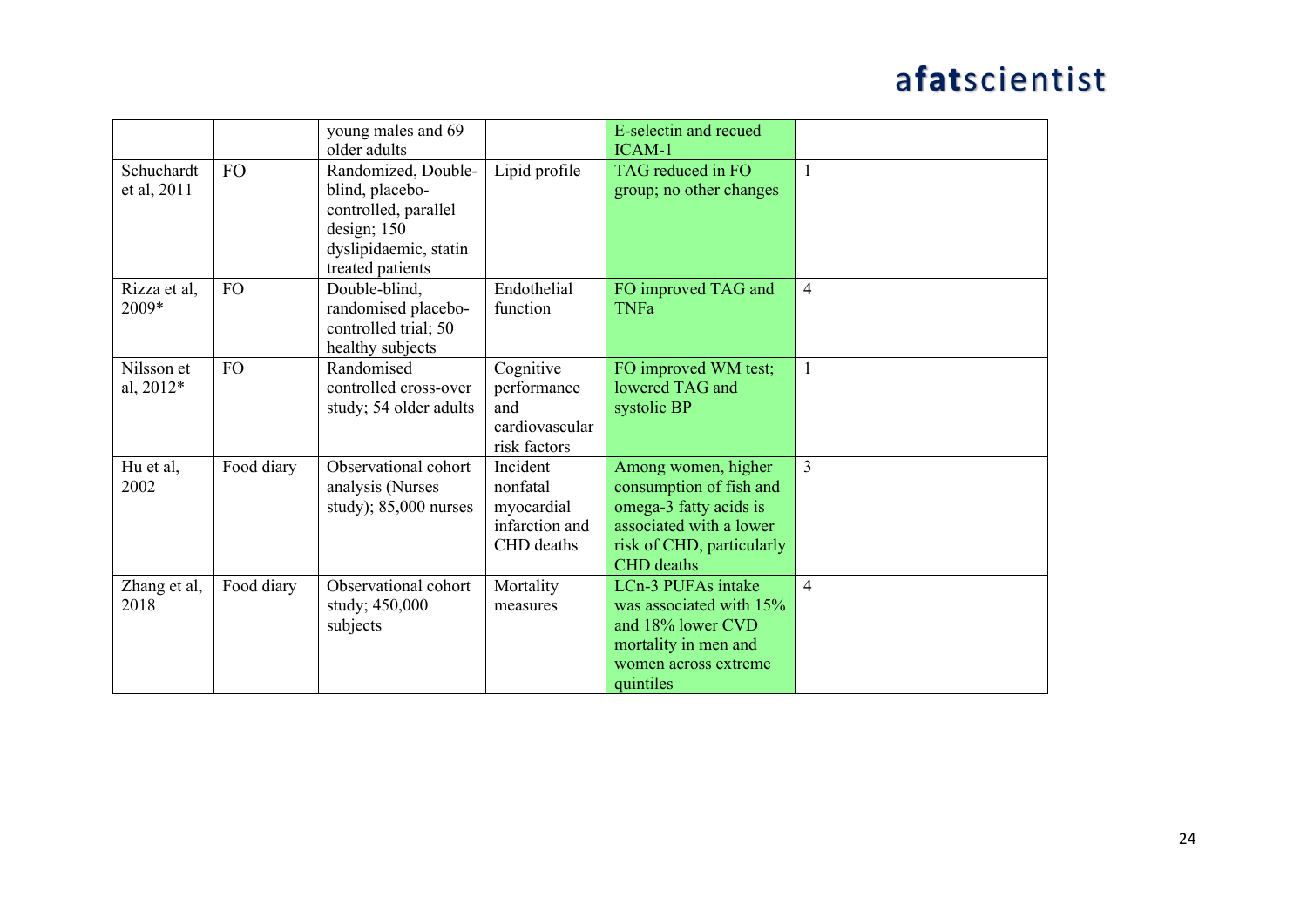#### **Table 2.3 Studies reporting effects of omega-3/FO supplementation on blood pressure**

| <b>Study</b>                 | <b>Supplement</b><br><b>Used</b>                         | <b>Trial design</b>                                                                      | <b>Outcomes</b>                                                                                                                                                                  | <b>Results</b>                                                                                                                                                                                                  | Quality        |
|------------------------------|----------------------------------------------------------|------------------------------------------------------------------------------------------|----------------------------------------------------------------------------------------------------------------------------------------------------------------------------------|-----------------------------------------------------------------------------------------------------------------------------------------------------------------------------------------------------------------|----------------|
| Axelrod et<br>al, 1994*      | FO                                                       | A randomized,<br>prospective, Double-<br>blind, controlled<br>study; 20 T2DM<br>patients | CVD risk<br>factors                                                                                                                                                              | SBP reduced by<br>8mmHg.                                                                                                                                                                                        | $\overline{4}$ |
| Krebs et al,<br>2006*        | <b>FO</b>                                                | Double blind RCT;<br>93 overweight<br>females                                            | Weight loss;<br>lipids; insulin<br>sensitivity                                                                                                                                   | No significant effect on<br><b>BP</b>                                                                                                                                                                           | $\overline{4}$ |
| Simao et al,<br>2012         | FO (plus<br>kinako)                                      | Parallel randomised<br>controlled trial; 60<br>patients with<br>metabolic syndrome       | Markers of NO<br>metabolism; BP;<br>anthropometric<br>measures                                                                                                                   | FO and kinako<br>concomitantly<br>significantly decreased<br>systolic BP (SBP; $P <$<br>$0.05$ ; FO alone<br>significantly decreased<br>diastolic BP $(p<0.05)$                                                 | $\overline{4}$ |
| Ramel et al,<br>2010         | Oily fish<br>(with<br>measured<br><b>DHA</b><br>content) | Randomised<br>controlled trial; 324<br>overweight subjects                               | Body weight,<br>diastolic BP<br>(DBP), systolic<br>BP (SBP), and<br>docosahexaenoic<br>acid (DHA) in<br>erythrocyte<br>membrane were<br>measured at<br>baseline and<br>endpoint. | Participants showed<br>weight loss $(-5.2 +/-$<br>3.2kg, P<0.001) and<br>decreases in SBP (-<br>$4.4 + (-8.6)$ mmHg,<br>$P<0.001$ ) and DBP (-<br>$4.1 + (-7.4)$ mmHg,<br>$P<0.001$ ) after the<br>intervention | $\mathbf{1}$   |
| Dawczynski<br>et al, $2010*$ | <b>FO</b>                                                | Double-blind,<br>placebo-controlled<br>cross-over study; 51                              | Cardiovascular<br>risk factors                                                                                                                                                   | No change in blood<br>pressure;                                                                                                                                                                                 | $\overline{4}$ |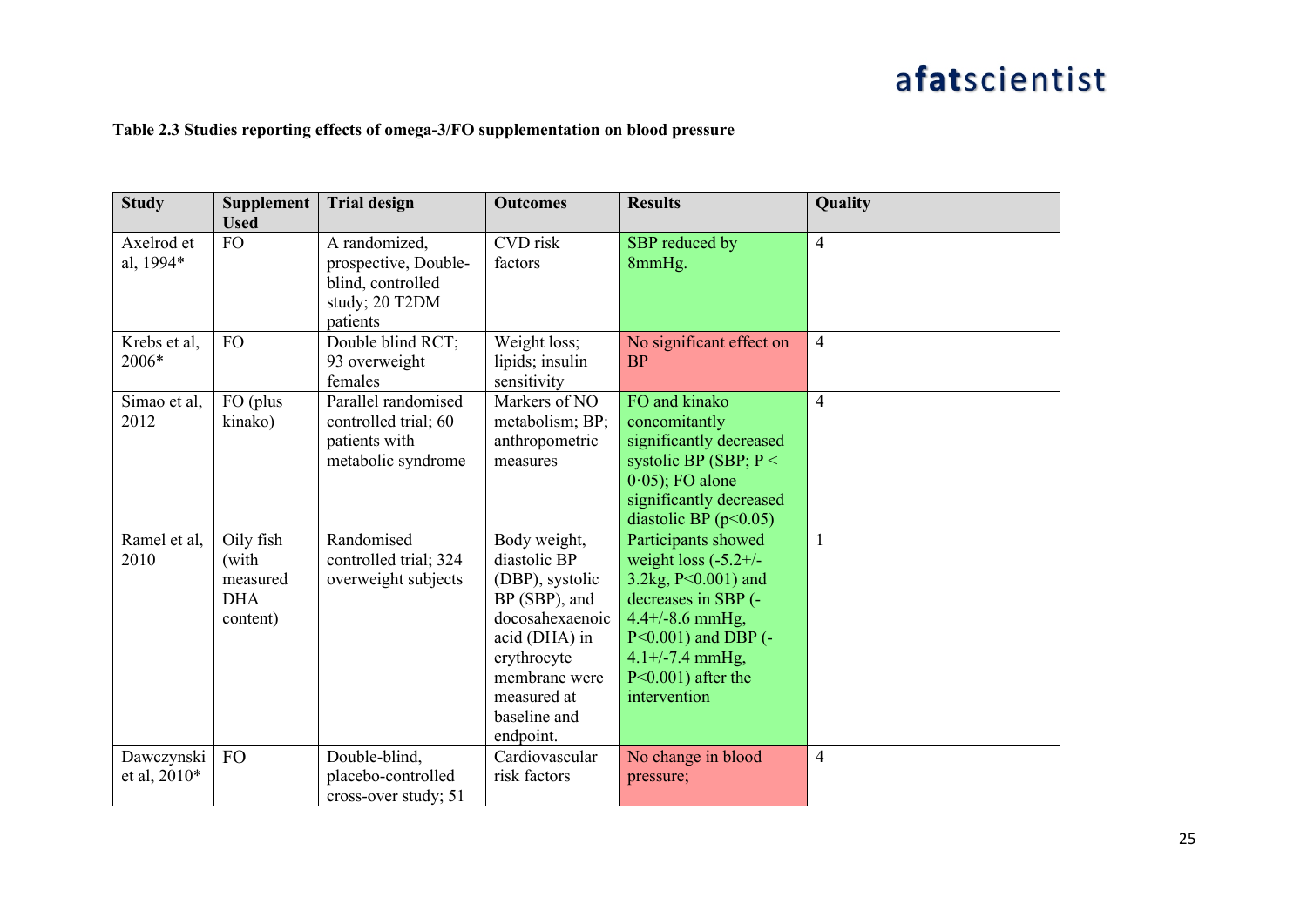|                           |           | hypertriglyceridaemic<br>subjects                                                          |                                                                                                                     |                                                                                                                                                               |   |
|---------------------------|-----------|--------------------------------------------------------------------------------------------|---------------------------------------------------------------------------------------------------------------------|---------------------------------------------------------------------------------------------------------------------------------------------------------------|---|
| Cazzola et<br>al, 2007    | EPA       | Double-blind,<br>randomised<br>controlled trial; 100<br>young males and 69<br>older adults | Cardiovascular<br>risk factors                                                                                      | No effect on blood<br>pressure                                                                                                                                | 3 |
| Nilsson et<br>al, $2012*$ | <b>FO</b> | Randomised<br>controlled cross-over<br>study; 54 older adults                              | Cognitive<br>performance and<br>cardiovascular<br>risk factors                                                      | FO improved WM test;<br>lowered TAG and<br>systolic BP                                                                                                        |   |
| Pase et al,<br>$2015*$    |           | Randomised,<br><b>Controlled Clinical</b><br><b>Trial</b> ; 160                            | Cognitive<br>performance,<br>brachial blood<br>pressure, and<br>aortic (central)<br>blood pressure<br>were measured | FO significantly reduced<br>aortic pulse<br>pressure and aortic<br>augmentation pressure,<br>two measures of aortic<br>blood pressure and<br>aortic stiffness |   |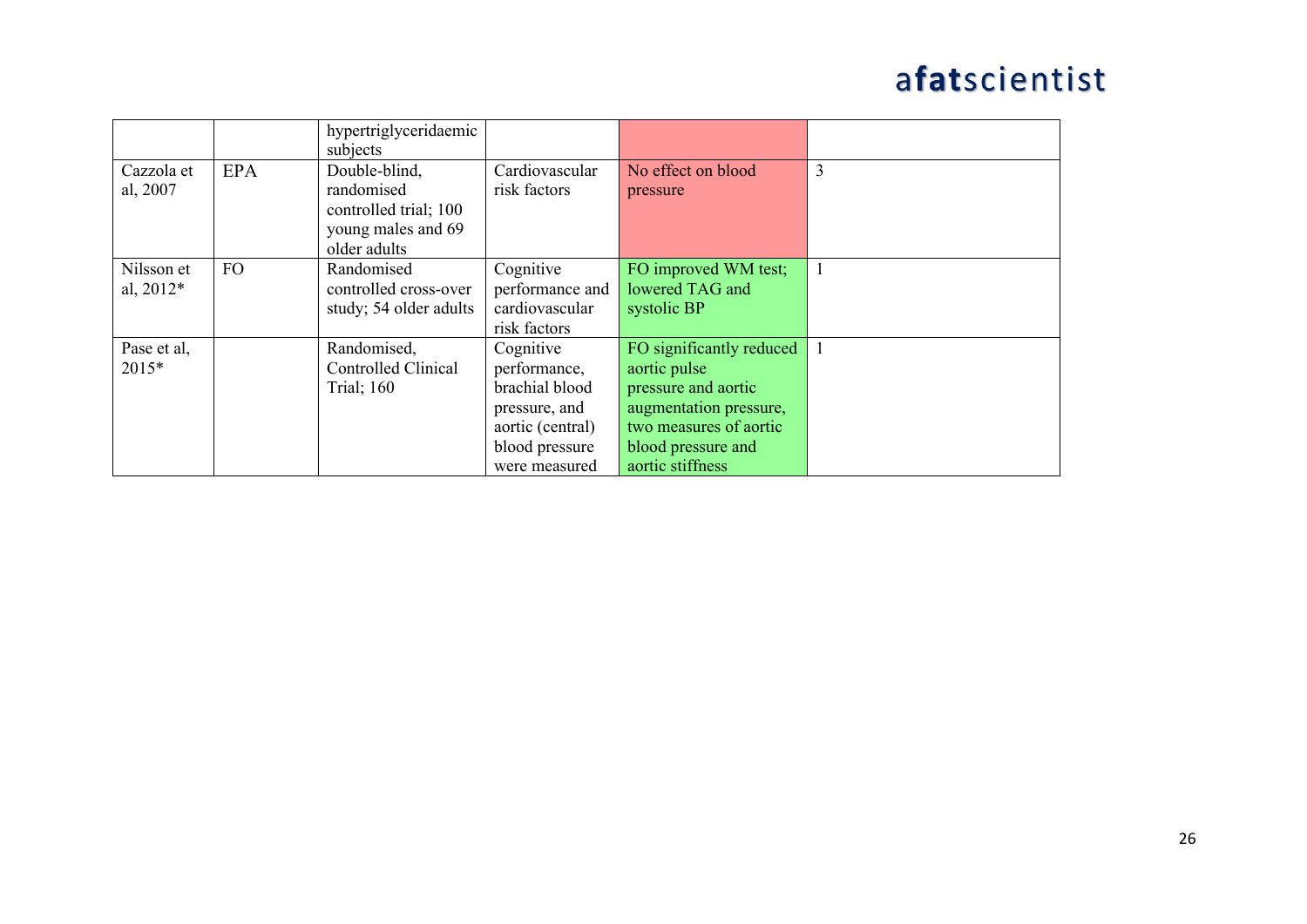#### **Table 2.4 Studies reporting effects of omega-3/FO supplementation on vascular function**

| <b>Study</b>             | <b>Supplement</b><br><b>Used</b> | <b>Trial design</b>                                                                       | <b>Outcomes</b>                                                                                                           | <b>Results</b>                                                                                                                                                | Quality        |
|--------------------------|----------------------------------|-------------------------------------------------------------------------------------------|---------------------------------------------------------------------------------------------------------------------------|---------------------------------------------------------------------------------------------------------------------------------------------------------------|----------------|
| Dangardt et<br>al, 2010* | EyeQ<br>capsules                 | Double-blind,<br>cross-<br>overdesign<br>with a 6-week<br>washout<br>period; 25<br>obese  | Vascular<br>function and<br>inflammatory<br>markers                                                                       | vascular function<br>improved;                                                                                                                                | $\overline{4}$ |
| Sanders et al,<br>2011   | <b>FO</b>                        | adolescents<br>Randomised<br>parallel<br>design                                           | Endothelial<br>function and<br>arterial<br>stiffness                                                                      | No change in<br>endothelial function or<br>arterial stiffness                                                                                                 | 1              |
| Rizza et al,<br>2009*    | <b>FO</b>                        | Double-blind,<br>randomised<br>placebo-<br>controlled<br>trial; 50<br>healthy<br>subjects | Endothelial<br>function                                                                                                   | FO improved FMD,<br>and reduced TAG and<br><b>TNFa</b>                                                                                                        | $\overline{4}$ |
| Pase et al,<br>$2015*$   |                                  | Randomised,<br>Controlled<br>Clinical Trial;<br>160                                       | Cognitive<br>performance,<br>brachial blood<br>pressure, and<br>aortic<br>(central)<br>blood<br>pressure were<br>measured | FO significantly<br>reduced aortic pulse<br>pressure and aortic<br>augmentation pressure,<br>two measures of aortic<br>blood pressure and<br>aortic stiffness | $\mathbf{1}$   |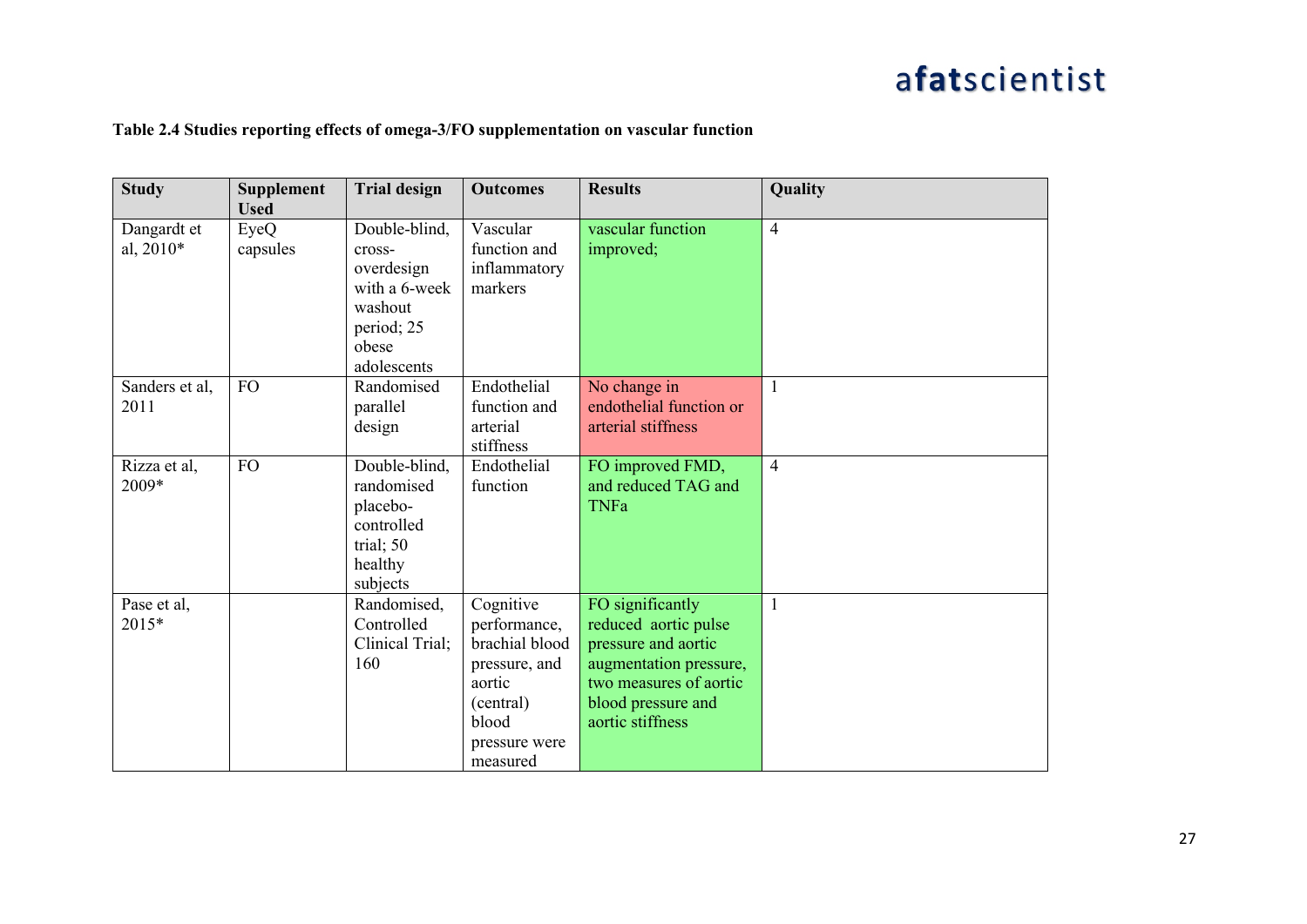#### Appendix III: CLO/Omega-3 and child development/behaviour

#### **Table 3.1 Studies reporting effects of omega-3/FO supplementation on cognitive function and behaviour in children**

| <b>Study</b>                  | <b>Supplement</b><br><b>Used</b> | <b>Trial design</b>                                                                                   | <b>Outcomes</b>                                                                                                                   | <b>Results</b>                                                                                                                                                                                                                                                                                                                                 | Quality        |
|-------------------------------|----------------------------------|-------------------------------------------------------------------------------------------------------|-----------------------------------------------------------------------------------------------------------------------------------|------------------------------------------------------------------------------------------------------------------------------------------------------------------------------------------------------------------------------------------------------------------------------------------------------------------------------------------------|----------------|
| Yurko-Mauro<br>et al, 2010    | <b>DHA</b>                       | Randomised,<br>Double-blind,<br>placebo-<br>controlled,<br>clinical study;<br>485 healthy<br>subjects | Cognitive function;<br>MM SE; CANTAB<br>PAL (PAL);<br><b>CANTAB</b> Pattern<br>Recognition<br>Memory (PRM);<br>Verbal Recognition | <b>DHA</b> caused<br>significantly fewer PAL<br>six pattern errors; DHA<br>was also associated with<br>improved immediate<br>and delayed VRM<br>scores                                                                                                                                                                                         | $\overline{2}$ |
| Portillo-Reyes<br>et al, 2014 | <b>DHA/EPA</b>                   | Randomized,<br>Double-blind,<br>placebo and<br>treatment<br>clinical trial;<br>59 children            | Memory (VRM)<br>Neuropsychological<br>performance                                                                                 | 50% of children in the<br>treatment group had<br>greater improvement in<br>11 of the 18<br>neuropsychological<br>variables studied.<br>Processing speed,<br>visual-motor<br>coordination, perceptual<br>integration, attention<br>and executive function<br>showed improvement in<br>more than 70% of the<br>omega-3 supplemented<br>children. | $\overline{3}$ |
| Kirby et al,<br>2010          | FO                               | Randomised<br>Double-blind,<br>placebo-                                                               | IQ, reading and<br>spelling, working<br>memory, attention,                                                                        | <b>EPA</b> and DHA<br>increased in cheek<br>samples; PUFA had                                                                                                                                                                                                                                                                                  | 3              |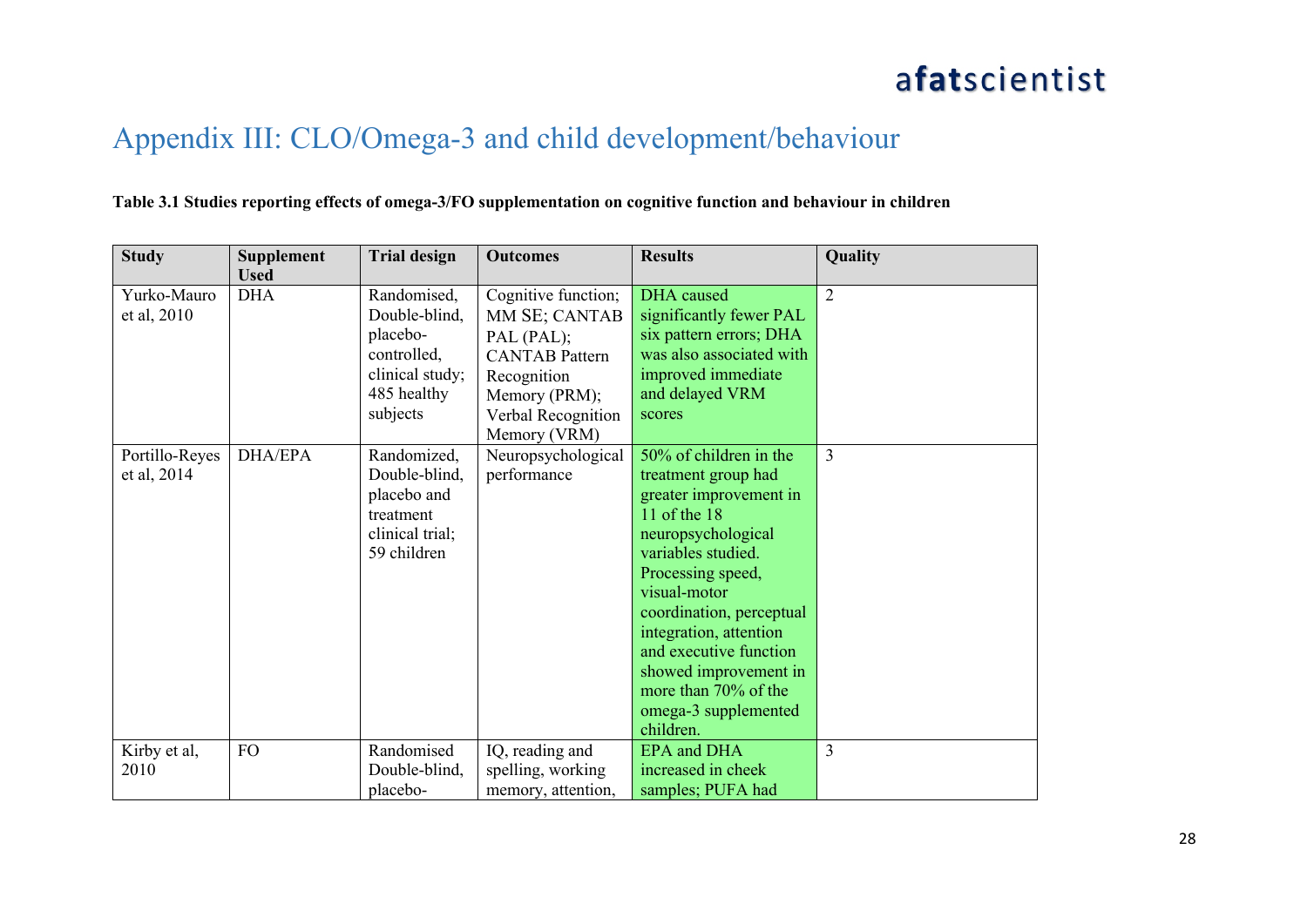|                         |             | controlled<br>trial; 348<br>children                                                                                                   | impulsivity,<br>handwriting,<br>matching familiar<br>figures task<br>(MFFT)                                                                                                               | higher mean pen<br>pressure for<br>handwriting;<br>supplementation with<br>$\omega$ -3 capsules resulted in<br>an improvement in the<br>number of first correct                                                   |                |
|-------------------------|-------------|----------------------------------------------------------------------------------------------------------------------------------------|-------------------------------------------------------------------------------------------------------------------------------------------------------------------------------------------|-------------------------------------------------------------------------------------------------------------------------------------------------------------------------------------------------------------------|----------------|
|                         |             |                                                                                                                                        |                                                                                                                                                                                           | responses made to trials<br>within the MFFT                                                                                                                                                                       |                |
| Chang et al,<br>2019    | <b>EPA</b>  | 12-week,<br>Double-blind,<br>placebo-<br>controlled<br>trial; 86<br>children with<br><b>ADHD</b>                                       | 4 items of the<br>Continuous<br>Performance Test<br>(CPT)                                                                                                                                 | <b>EPA</b> increased attention<br>and vigilance greater<br>than placebo but less<br>than impulsivity.<br>EPA/DHA increased in<br>blood.                                                                           | $\mathbf{1}$   |
| Amminger et<br>al, 2007 | EPA/DHA     | Randomized,<br>Double-blind,<br>placebo-<br>controlled 6-<br>week pilot<br>trial; 13<br>children with<br><b>ADHD</b>                   | <b>Aberrant Behaviour</b><br>Checklist (ABC)                                                                                                                                              | Omega-3 was better<br>than placebo in treating<br>hyperactivity and<br>stereotypy, each with a<br>large effect size                                                                                               | $\overline{4}$ |
| Raine et al,<br>2015    | DHA/EPA/ALA | Randomized,<br>Double-blind,<br>placebo-<br>controlled,<br>stratified,<br>parallel-group<br>trial; 200<br>children with<br><b>ADHD</b> | Primary outcome<br>measures were<br>externalizing<br>behaviour problems<br>including<br>aggressive<br>behaviour.<br>Secondary<br>outcomes included<br>internalizing<br>behaviour problems | Omega-3 saw long term<br>improvements in<br>treatment group, parents<br>whose children took<br>omega-3 showed<br>significant post-<br>treatment reductions in<br>their own antisocial and<br>aggressive behaviour | $\overline{1}$ |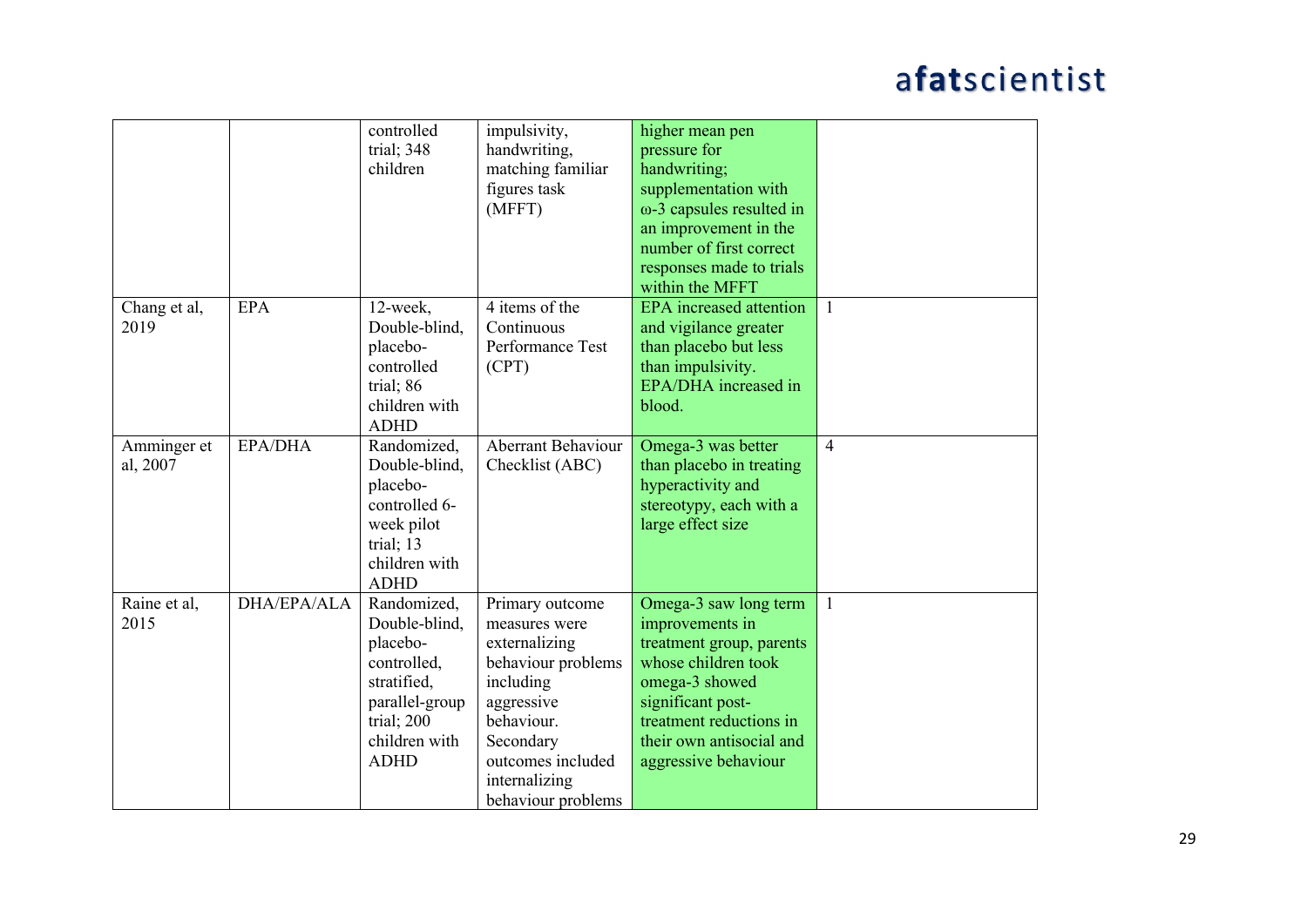|                         |                           |                                                                                                                                      | and parental<br>aggressive and<br>psychopathic<br>behaviour.                                                                               |                                                                                                                                                                                                                                                                                                                                                                                                    |                |
|-------------------------|---------------------------|--------------------------------------------------------------------------------------------------------------------------------------|--------------------------------------------------------------------------------------------------------------------------------------------|----------------------------------------------------------------------------------------------------------------------------------------------------------------------------------------------------------------------------------------------------------------------------------------------------------------------------------------------------------------------------------------------------|----------------|
| Johnson et al,<br>2009  | EPA/DHA/GLA               | Randomised,<br>3-month,<br>omega 3/6<br>placebo-<br>controlled,<br>one-way<br>crossover<br>trial; 75<br>children with<br><b>ADHD</b> | Investigator-rated<br><b>ADHD</b> Rating<br>Scale-IV and<br>Clinical Global<br>Impression (CGI)<br>scale                                   | A subgroup of children<br>and adolescents with<br>ADHD (26%),<br>characterised by<br>inattention and<br>associated<br>neurodevelopmental<br>disorders, treated with<br>omega 3/6 FA for 6<br>months responded with<br>meaningful reduction of<br>ADHD symptoms.                                                                                                                                    | $\overline{4}$ |
| Belanger et al,<br>2009 | <b>PUFA</b><br>supplement | A<br>randomized,<br>Double-blind,<br>placebo-<br>controlled<br>study; 37<br>children with<br><b>ADHD</b>                             | The Strengths and<br>Weaknesses in<br><b>ADHD</b> and Normal<br><b>Behaviours</b><br>(SWAN) and<br>Conners'<br>questionnaires<br>were used | EPA/DHA increased in<br>serum; A subgroup of<br>eight patients (four in<br>each group) displayed a<br>statistically significant<br>clinical improvement<br>following the<br>administration of the n-<br>3 PUFA supplement,<br>particularly for the<br>inattention and<br>global Diagnostic and<br><b>Statistical Manual of</b><br>Mental Disorders,<br>Fourth edition, total<br>Conners' subscales | $\overline{4}$ |
| Cornu et al,<br>2017    | <b>DHA/EPA</b>            | A Double-<br>blind placebo-<br>controlled                                                                                            | The primary<br>outcome was the<br>change in the                                                                                            | This study did not show<br>any beneficial effect of<br>omega-3 supplement in                                                                                                                                                                                                                                                                                                                       | -1             |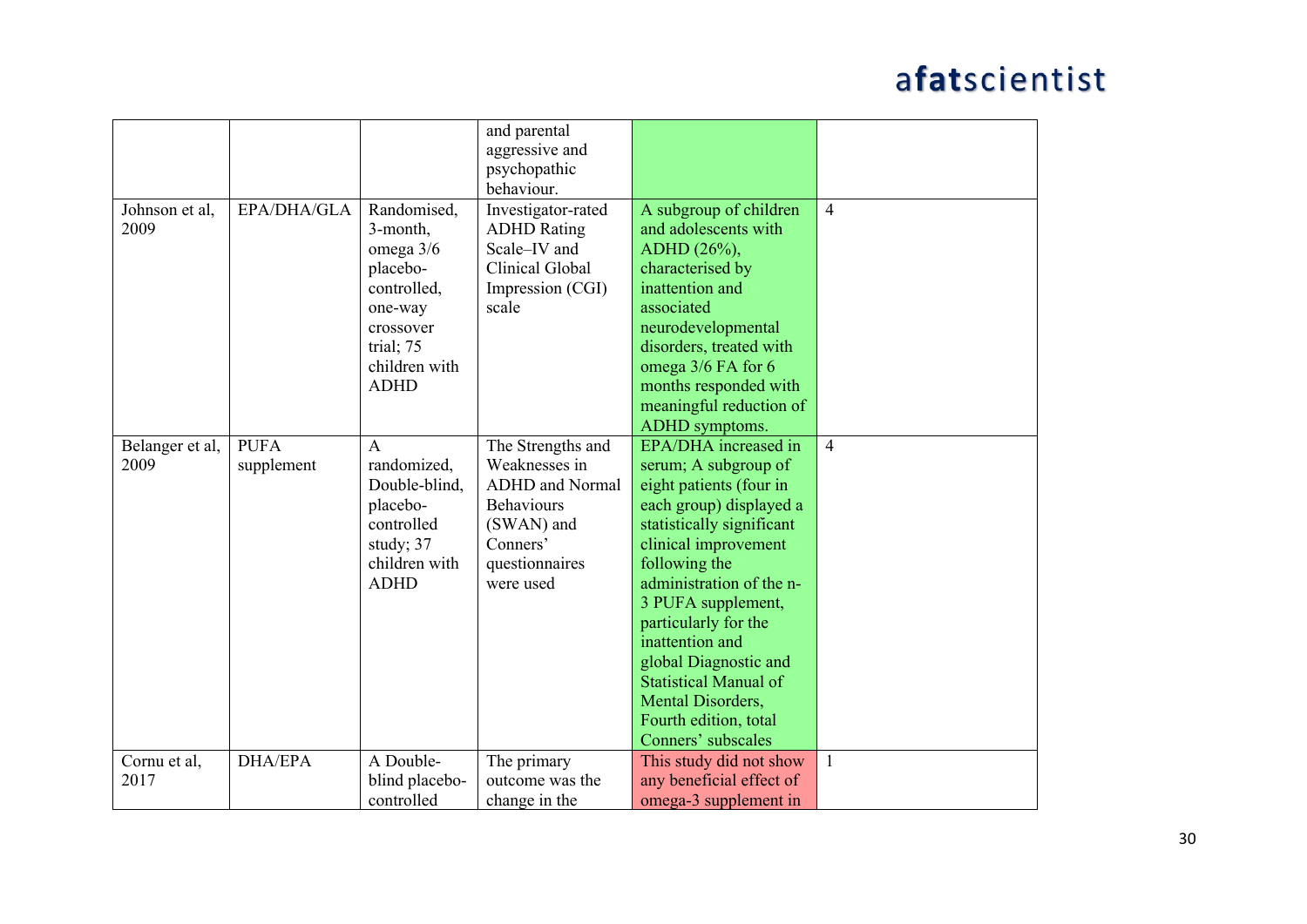|             |                 | randomised       | Attention-Deficit      | children with mild    |              |
|-------------|-----------------|------------------|------------------------|-----------------------|--------------|
|             |                 | trial            | Hyperactivity          | <b>ADHD</b> symptoms  |              |
|             |                 |                  | <b>Disorder Rating</b> |                       |              |
|             |                 |                  | Scale version 4        |                       |              |
|             |                 |                  |                        |                       |              |
|             |                 |                  | (ADHD-RS-IV).          |                       |              |
|             |                 |                  | Other outcomes         |                       |              |
|             |                 |                  | included safety,       |                       |              |
|             |                 |                  | lexical level          |                       |              |
|             |                 |                  | (Alouette test),       |                       |              |
|             |                 |                  | attention (Test of     |                       |              |
|             |                 |                  | Attentional            |                       |              |
|             |                 |                  | Performance for        |                       |              |
|             |                 |                  | Children-KiTAP),       |                       |              |
|             |                 |                  | anxiety (48-item       |                       |              |
|             |                 |                  | Conners' Parent        |                       |              |
|             |                 |                  | Rating Scale-          |                       |              |
|             |                 |                  | Revised-CPRS-          |                       |              |
|             |                 |                  | R), and depression     |                       |              |
|             |                 |                  | (Children's            |                       |              |
|             |                 |                  | Depression             |                       |              |
|             |                 |                  | Inventory-CDI)         |                       |              |
| Montgomery  | DHA (algal oil) | Parallel group,  | Age-standardized       | Reading, working      | $\mathbf{1}$ |
| et al, 2018 |                 | fixed-dose,      | measures of            | memory, and behaviour |              |
|             |                 | randomized       | reading, working       | change scores showed  |              |
|             |                 | (minimization,   | memory, and            | no consistent         |              |
|             |                 | 30% random       | behaviour, parent-     | differences between   |              |
|             |                 | element),        | rated and as           | intervention and      |              |
|             |                 | Double-blind,    | secondary outcome      | placebo group         |              |
|             |                 | placebo-         | teacher-rated.         |                       |              |
|             |                 | controlled trial |                        |                       |              |
|             |                 | (RCT)            |                        |                       |              |
| Bos et al,  | EPA/DHA         | Double-blind     | ADHD symptoms,         | Dietary               | 3            |
| 2015        |                 | randomized       | fMRI of cognitive      | supplementation with  |              |
|             |                 | placebo-         | control, urine         | omega-3 fatty acids   |              |
|             |                 | controlled       | homovanillic acid,     | reduces symptoms of   |              |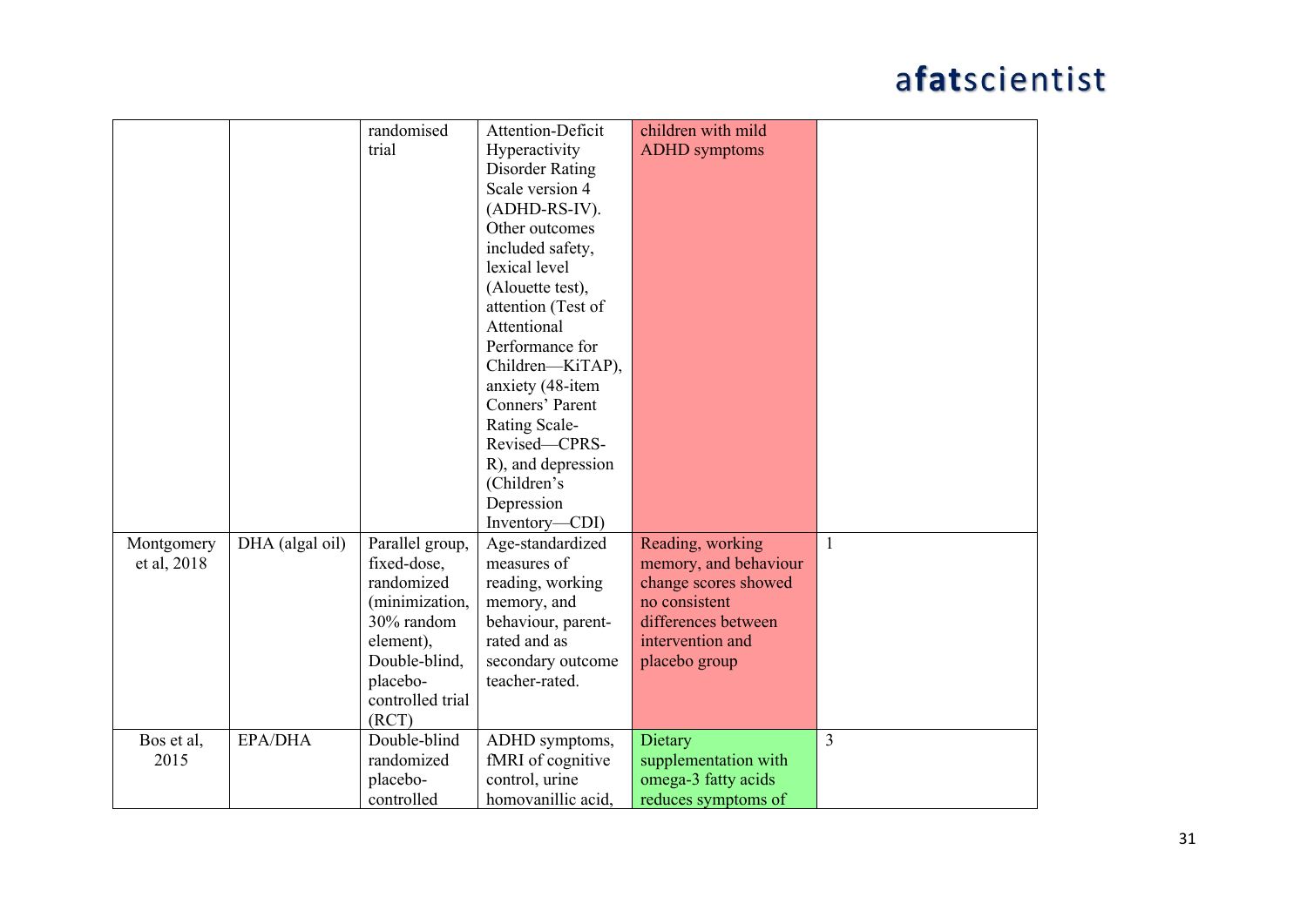|              |                             | trial.; 40 boys | and cheek cell           | ADHD, both for            |                |
|--------------|-----------------------------|-----------------|--------------------------|---------------------------|----------------|
|              |                             | with ADHD       |                          | individuals with ADHD     |                |
|              |                             |                 | phospholipid             |                           |                |
|              |                             |                 | sampling                 | and typically             |                |
|              |                             |                 |                          | developing children       |                |
| Sheppard et  | Omega- $3-6-9$              | Double-blind,   | <b>Toddler Behaviour</b> | Gesture use, but not      | 3              |
| al, 2017     | <b>Junior</b> <sup>TM</sup> | randomised      | Assessment               | word production,          |                |
|              |                             | controlled      | Questionnaire -          | increased for children in |                |
|              |                             | trial; 31 pre-  | <b>Short Form</b>        | the treatment group       |                |
|              |                             | term $(<30$     | (TBAQ-SF), the           | more than children in     |                |
|              |                             | weeks)          | Child Behaviour          | the placebo group         |                |
|              |                             | children        | Checklist (CBCL),        |                           |                |
|              |                             |                 | the MacArthur-           |                           |                |
|              |                             |                 | <b>Bates</b>             |                           |                |
|              |                             |                 | Communicative            |                           |                |
|              |                             |                 | Development              |                           |                |
|              |                             |                 | Inventory (CDI; to       |                           |                |
|              |                             |                 | assess language),        |                           |                |
|              |                             |                 | the Vineland             |                           |                |
|              |                             |                 | Adaptive                 |                           |                |
|              |                             |                 | <b>Behaviour Scales</b>  |                           |                |
|              |                             |                 | (VABS; to assess         |                           |                |
|              |                             |                 | socialization), and      |                           |                |
|              |                             |                 | the Infant/Toddler       |                           |                |
|              |                             |                 | <b>Sensory Profile</b>   |                           |                |
|              |                             |                 | (ITSP; to assess         |                           |                |
|              |                             |                 | sensory processing)      |                           |                |
| Paralleda et | EPA/DHA                     | $\mathbf{A}$    | Secondary outcome        | No treatment effect       | $\overline{4}$ |
| al, 2017     |                             | randomized,     | measures were            | (treatment-placebo        |                |
|              |                             | crossover,      | Social                   | order) was observed       |                |
|              |                             | placebo-        | Responsiveness           |                           |                |
|              |                             | controlled      | Scale and Clinical       |                           |                |
|              |                             | study; 68       | Global Impression-       |                           |                |
|              |                             | children with   |                          |                           |                |
|              |                             |                 | Severity                 |                           |                |
|              |                             | autistic        |                          |                           |                |
|              |                             | behaviours      |                          |                           |                |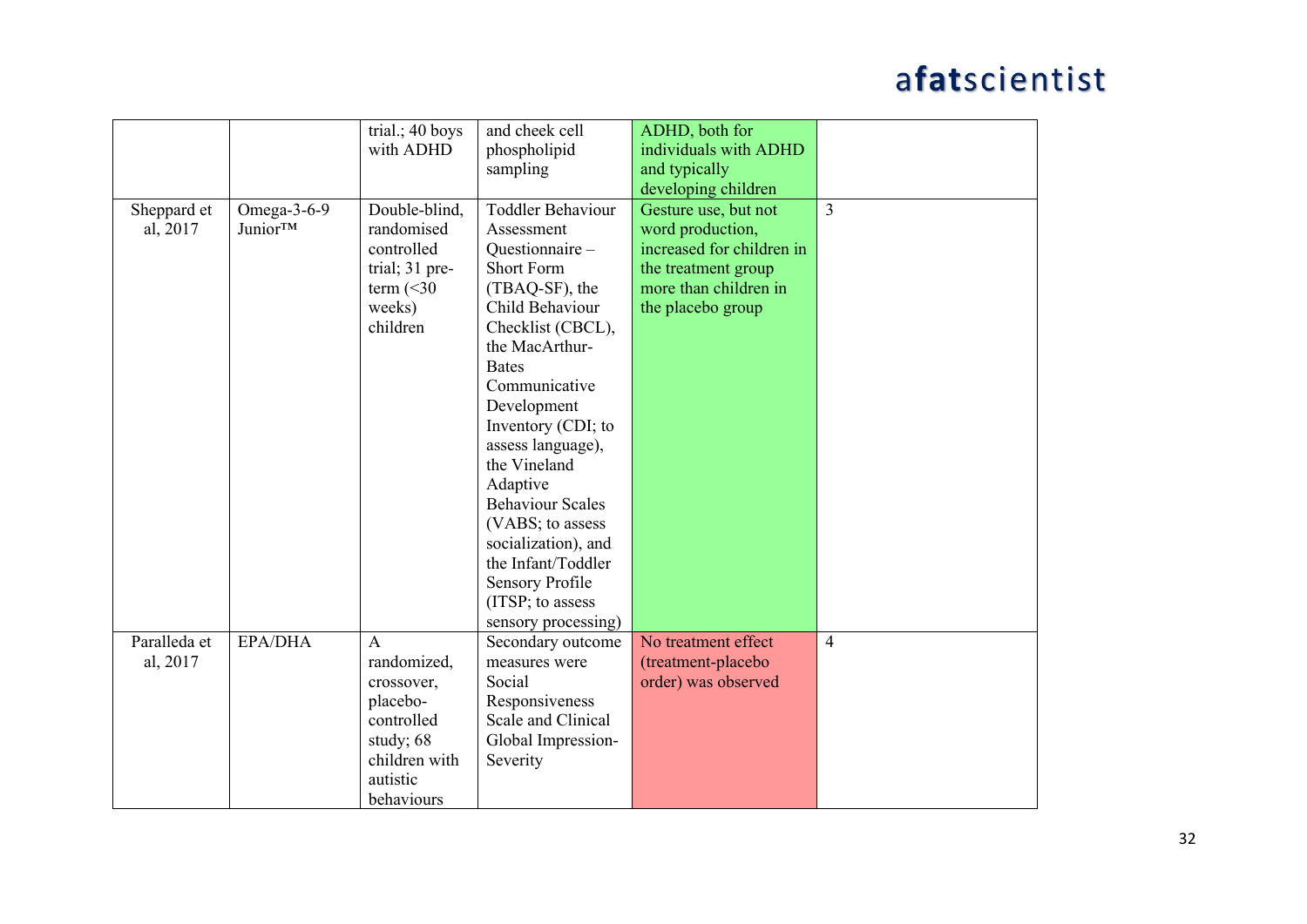| Keim et al,<br>2018               | Omega- $3-6-9$<br>Junior | Randomised,<br>fully blinded,<br>placebo-<br>controlled<br>trial; 31 pre-<br>term children | Parent-reported<br>ASD symptoms                                                                                                                                                                                             | Those assigned to<br>treatment exhibited a<br>greater reduction in<br>ASD symptoms per the<br><b>Brief Infant Toddler</b><br><b>Social Emotional</b><br><b>Assessment ASD scale</b><br>than did those assigned<br>to placebo | $\overline{3}$ |
|-----------------------------------|--------------------------|--------------------------------------------------------------------------------------------|-----------------------------------------------------------------------------------------------------------------------------------------------------------------------------------------------------------------------------|------------------------------------------------------------------------------------------------------------------------------------------------------------------------------------------------------------------------------|----------------|
| Ramakrishnan<br>et al, 2016       | Algal DHA                | Randomised<br>controlled<br>trial; 797<br>children                                         | McCarthy Scales of<br>Children's Abilities<br>(MSCA);<br>Behavioural<br><b>Assessment System</b><br>for Children,<br><b>Second Edition</b><br>$(BASC-2);$<br>Conners' Kiddie<br>Continuous<br>Performance Test<br>$(K-CPT)$ | On the K-CPT,<br>offspring in the DHA<br>group showed improved<br>$mean \pm SD$ T-scores<br>compared with those of<br>the placebo group for<br>omissions. No other<br>significant findings                                   | $\overline{2}$ |
| Sheppard and<br>Cheatham,<br>2013 | Diet history             | Cross<br>sectional<br>study; 70<br>children                                                | Cambridge<br>Neuropsychological<br><b>Test Assessment</b><br><b>Battery</b>                                                                                                                                                 | Higher intake of n-3<br>fatty acids predicted a<br>better performance on<br>the planning task than<br>when children had<br>lower n-3 intakes                                                                                 | 3              |
| Gould et al,<br>2014              | <b>DHA</b>               | Nested study<br>- within a<br>Double-blind<br>RCT; 185<br>children                         | attention and<br>working memory<br>(WMIC)                                                                                                                                                                                   | No significant effects of<br>DHA on primary or<br>secondary outcomes.                                                                                                                                                        | $\mathbf{1}$   |
| Hurtado et al,<br>2015            | <b>FO</b>                | Double-blind,<br>controlled,<br>and                                                        | Binocular visual<br>evoked potentials<br>(VEPs);                                                                                                                                                                            | DHA higher in blood;<br>no difference in VEP<br>test, a shorter latency,                                                                                                                                                     | $\mathbf{1}$   |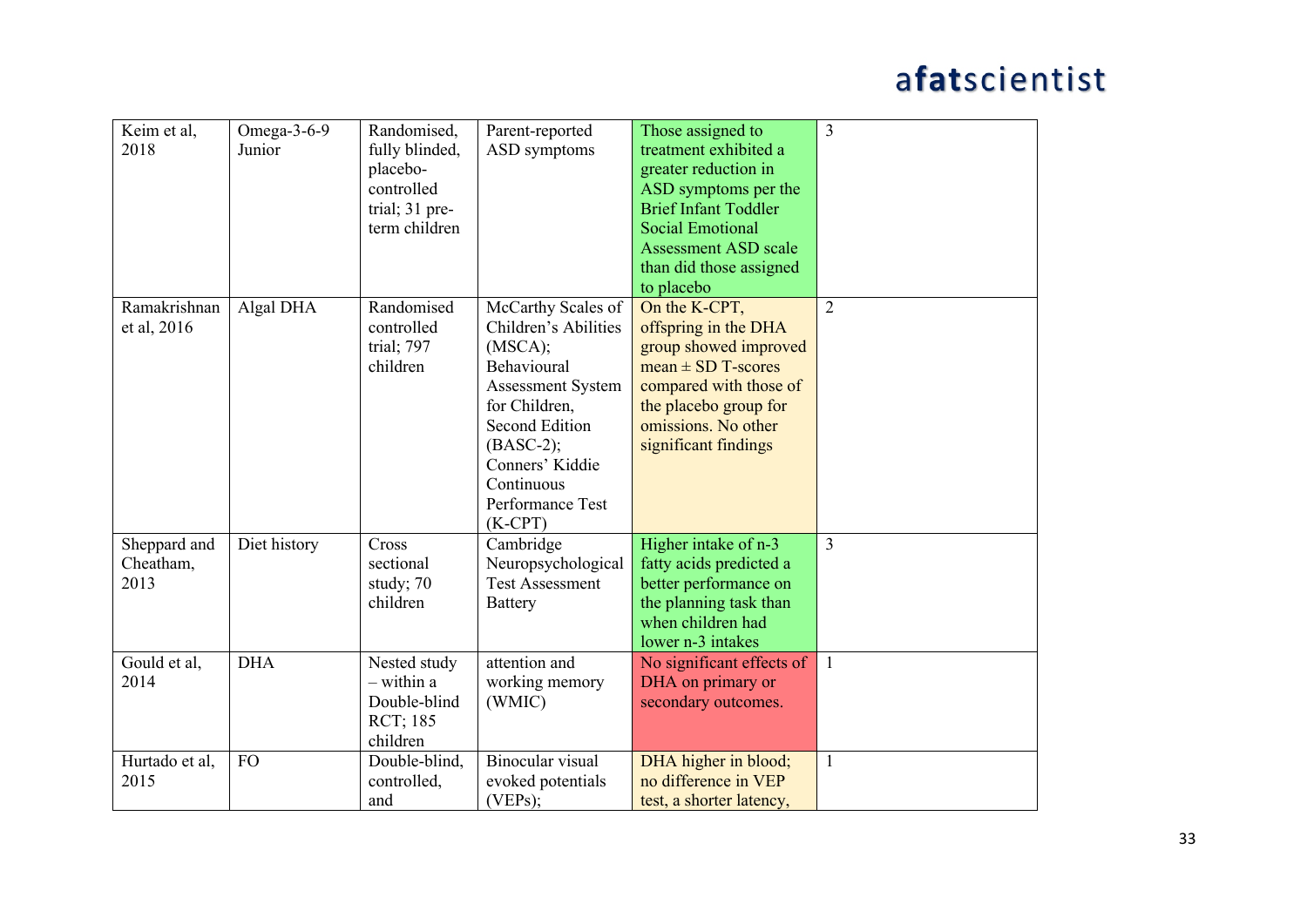|                            |                         | randomized<br>trial,; $110$<br>mothers                                                             |                                                                                                                                                                                                                                     | however, in the lower<br>visual angle $(7.50)$ in<br>the boys of the                                                                                  |                |
|----------------------------|-------------------------|----------------------------------------------------------------------------------------------------|-------------------------------------------------------------------------------------------------------------------------------------------------------------------------------------------------------------------------------------|-------------------------------------------------------------------------------------------------------------------------------------------------------|----------------|
|                            |                         |                                                                                                    |                                                                                                                                                                                                                                     | supplemented group.                                                                                                                                   |                |
| Makrides et<br>al, 2010    | <b>DHA</b>              | Double-blind,<br>multicentre,<br>randomized<br>controlled<br>trial; 2339<br>women, 726<br>children | Edinburgh<br>Postnatal<br>Depression Scale;<br>Bayley Scales of<br><b>Infant and Toddler</b><br>Development                                                                                                                         | No significant effects                                                                                                                                | 1              |
| Keim et al,<br>2018        | <b>DHA</b>              | $\overline{A}$<br>randomized,<br>fully masked,<br>placebo-<br>controlled<br>trial; 377<br>children | Bayley Scales of<br><b>Infant and Toddler</b><br>Development;<br>Bayley-III language<br>and motor<br>composite scores;<br><b>Infant Behaviour</b><br>Questionnaire-<br>Revised and Early<br>Childhood<br>Behaviour<br>Questionnaire | No improvement in<br>cognitive development<br>and early measures of<br>executive function vs<br>placebo                                               | $\mathbf{1}$   |
| Ostadrahimi<br>et al, 2017 | <b>FO</b>               | Triple-blind<br>randomized<br>controlled<br>trial; $150$<br>pregnant<br>women                      | ages and stages<br>questionnaire<br>(ASQ); weight,<br>length and head<br>circumference                                                                                                                                              | A statistically<br>significant difference<br>was observed only in<br>the communication<br>domain at the 4th<br>month, no other<br>significant results | $\overline{2}$ |
| Pivik et al,<br>2009       | Diet record<br>analysis | Cohort study;<br>self-selected<br>formula vs<br>bottle fed vs                                      | Psychological<br>development                                                                                                                                                                                                        | In infants fed the DHA-<br>deficient diet, higher<br>HR and lower values<br>for heart rate variability<br>measures were                               | 5              |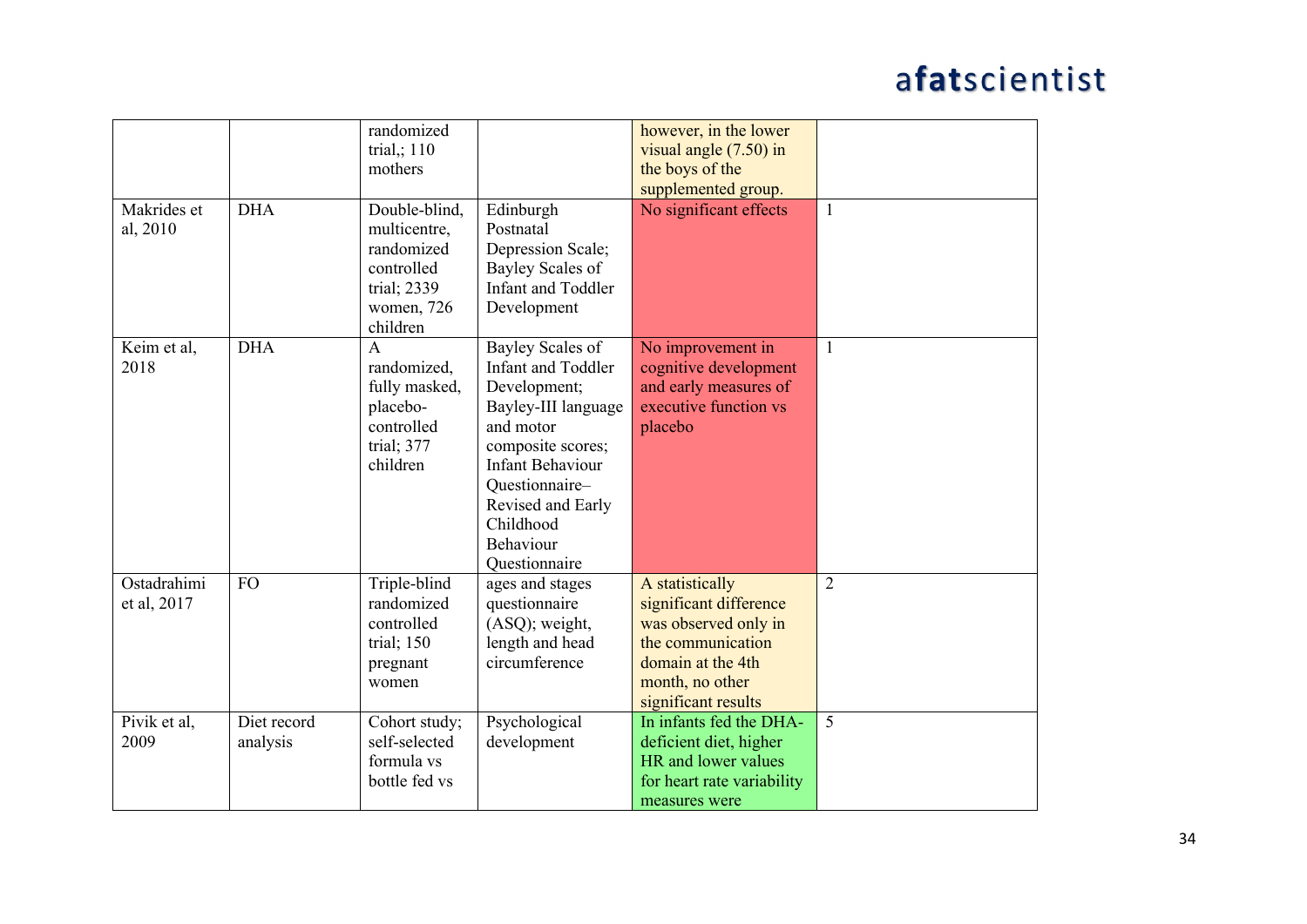|               |            | supplemented    |                      | observed, indicating    |  |
|---------------|------------|-----------------|----------------------|-------------------------|--|
|               |            | bottle fed      |                      | decreased               |  |
|               |            |                 |                      | parasympathetic tone in |  |
|               |            |                 |                      | this group;             |  |
| Colombo et    | <b>DHA</b> | Randomized      | Cognitive and        | No consistent long-term |  |
| al, 2019      |            | Double-blind    | behavioural          | benefits were observed  |  |
|               |            | clinical trial; | assessments          | into childhood          |  |
|               |            | 200 infants     |                      |                         |  |
| Richardson et |            | A               | Age-standardized     | DHA improved reading    |  |
| al, 2012      |            | Randomized,     | measures of          | in the lowest $20\%$ of |  |
|               |            | Controlled      | reading, working     | children only           |  |
|               |            | Trial (The      | memory, and          |                         |  |
|               |            | <b>DOLAB</b>    | parent- and teacher- |                         |  |
|               |            | Study); 362     | rated behaviour.     |                         |  |
|               |            | primary         |                      |                         |  |
|               |            | school          |                      |                         |  |
|               |            | children        |                      |                         |  |

#### **Table 3.2 Studies reporting effects of CLO supplementation on cognitive function and behaviour in children**

| <b>Study</b>   | <b>Trial design</b> | <b>Outcomes</b>                 | <b>Results</b>              | <b>Quality</b> |
|----------------|---------------------|---------------------------------|-----------------------------|----------------|
| Helland et al, | Double-blind,       | Kaufman Assessment Battery      | Children who were born      | $\overline{4}$ |
| 2003           | randomised          | for Children (K-ABC) at 4 years | to mothers who had taken    |                |
|                | clinical trial; 341 | of age                          | cod liver oil $(n = 48)$    |                |
|                | mothers             |                                 | during pregnancy and        |                |
|                |                     |                                 | lactation scored higher on  |                |
|                |                     |                                 | the Mental Processing       |                |
|                |                     |                                 | Composite of the K-ABC      |                |
|                |                     |                                 | at 4 years of age as        |                |
|                |                     |                                 | compared with children      |                |
|                |                     |                                 | whose mothers had taken     |                |
|                |                     |                                 | corn oil ( $n = 36$ ; 106.4 |                |
|                |                     |                                 | [7.4] vs 102.3 [11.3])      |                |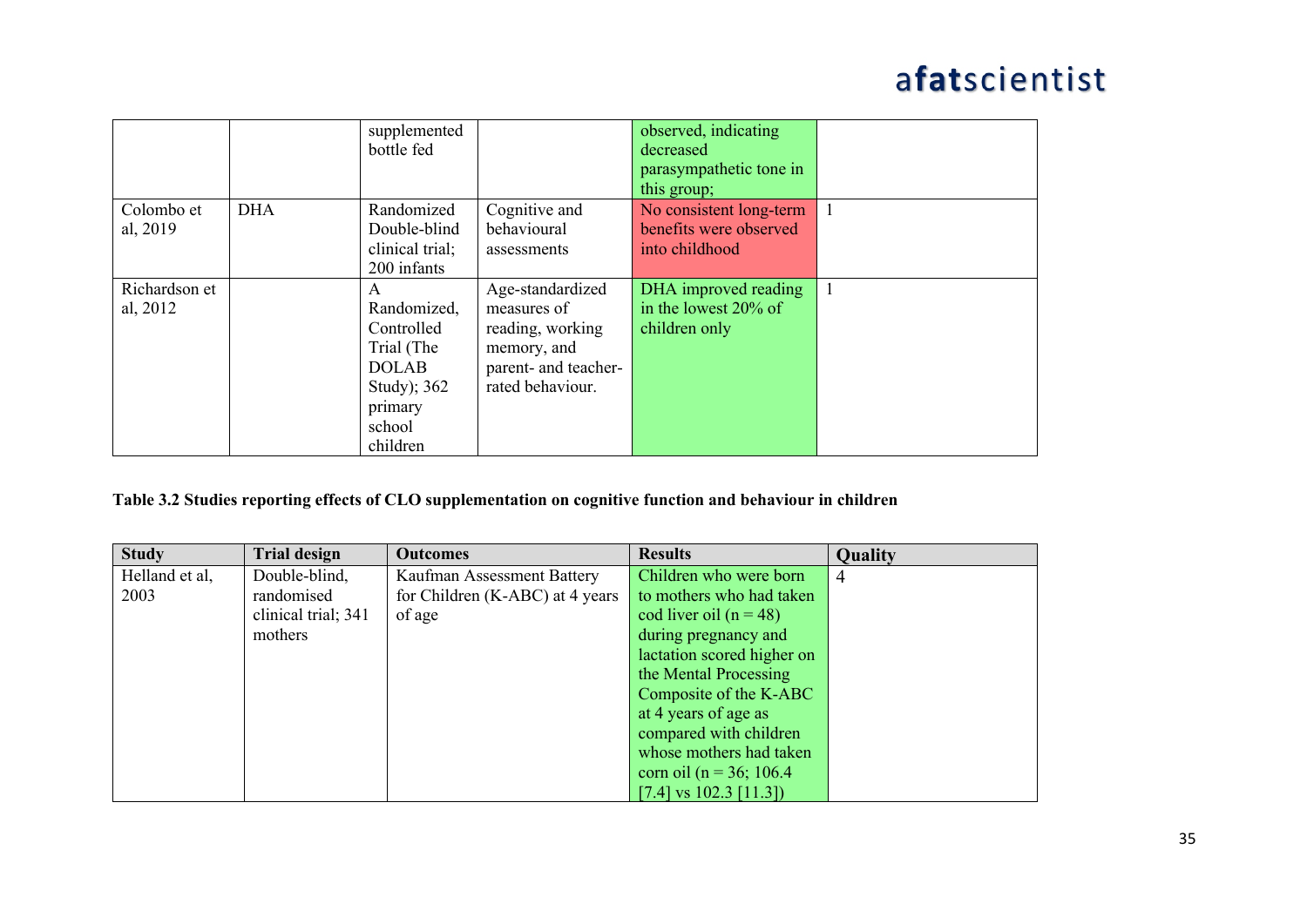#### **Table 3.2 Studies reporting effects of FO/Omega-3 supplementation on cognitive function and behaviour in adults**

|      | Yurko-Mauro<br>et al, 2010 | <b>DHA</b>     | Randomised,<br>Double-blind,<br>placebo-<br>controlled,<br>clinical study;<br>485 healthy<br>subjects | Cognitive function;<br>MM SE; CANTAB<br>PAL (PAL);<br><b>CANTAB</b> Pattern<br>Recognition<br>Memory (PRM);<br>Verbal Recognition<br>Memory (VRM)                                              | <b>DHA</b> caused<br>significantly fewer PAL<br>six pattern errors; DHA<br>was also associated with<br>improved immediate<br>and delayed VRM<br>scores | $\overline{2}$ |
|------|----------------------------|----------------|-------------------------------------------------------------------------------------------------------|------------------------------------------------------------------------------------------------------------------------------------------------------------------------------------------------|--------------------------------------------------------------------------------------------------------------------------------------------------------|----------------|
| 2015 | Chew et al,                | <b>DHA/EPA</b> | Observational<br>study<br>(AREDS2)                                                                    | Battery of cognitive<br>tests                                                                                                                                                                  | No significant effect on<br>cognitive function                                                                                                         | $\overline{3}$ |
|      | Narendren et<br>al, 2012   | <b>FO</b>      | Cross-sectional<br>study; 13<br>subjects                                                              | Adjusted hit rate<br>(AHR); N back<br>task.                                                                                                                                                    | DHA improved AHR;<br>baseline DHA<br>predictive of n back<br>performance                                                                               | 5              |
| 2009 | Antypa et al,              | <b>FO</b>      | Double-blind<br>randomized<br>controlled trial;<br>54 healthy<br>university<br>students               | Battery of cognitive<br>tests, included<br>measures of<br>cognitive reactivity,<br>attention, response<br>inhibition, facial<br>emotion<br>recognition,<br>memory and risky<br>decision-making | FO made fewer risk<br>averse decisions; no<br>effects on other<br>cognitive markers                                                                    | 3              |
| 2017 | Andrieu et al,             | <b>FO</b>      | 3-year,<br>multicentre,<br>randomised,<br>placebo-<br>controlled                                      | Four cognitive<br>tests (free and total<br>recall of the Free<br>and Cued Selective<br>Reminding Test, 15                                                                                      | Polyunsaturated fatty<br>acids, either alone or in<br>combination, had no<br>significant effects on<br>cognitive decline over                          | $\mathbf{1}$   |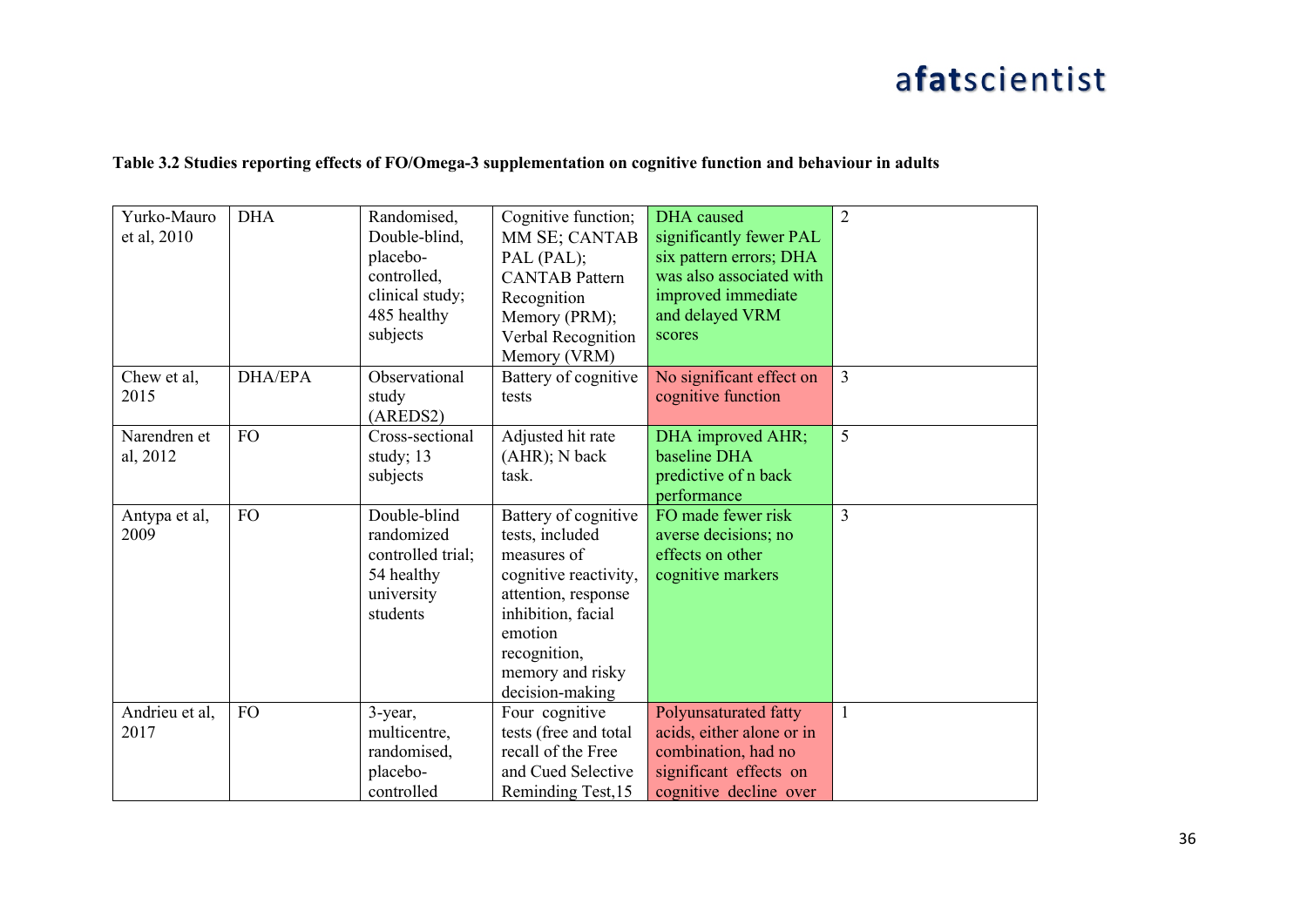| Bauer et al,       | EPA and DHA           | superiority trial<br>with four<br>parallel groups;<br>1680<br>participants with<br>memory<br>complaints<br>A Double-blind, | ten MMSE<br>orientation items,<br>the Digit Symbol<br>Substitution Test<br>score from the<br>Wechsler Adult<br>Intelligence<br>Scale-Revised, 16<br>and the Category<br>Naming Test17<br>[ie, 2 min]<br>category fluency<br>in animals])<br>Functional | 3 years in elderly<br>people with memory<br>complaints<br>EPA-rich                                                                                                                                                                                                                                                                                                          | $\overline{3}$ |
|--------------------|-----------------------|----------------------------------------------------------------------------------------------------------------------------|--------------------------------------------------------------------------------------------------------------------------------------------------------------------------------------------------------------------------------------------------------|-----------------------------------------------------------------------------------------------------------------------------------------------------------------------------------------------------------------------------------------------------------------------------------------------------------------------------------------------------------------------------|----------------|
| 2014               |                       | counterbalanced,<br>crossover<br>design, with a<br>30-day washout<br>period; 11<br>young adults                            | magnetic resonance<br>imaging scans were<br>obtained during<br>performance of<br>Stroop and Spatial<br><b>Working Memory</b><br>tasks prior to<br>supplementation<br>and after each 30-<br>day<br>supplementation<br>period                            | supplementation,<br>participants' brains<br>worked 'less hard' and<br>achieved a better<br>cognitive performance<br>than prior<br>to supplementation.<br>DHA-rich<br>supplementation is less<br>effective than EPA-rich<br>supplementation in<br>enhancing<br>neurocognitive<br>functioning after a 30-<br>day supplementation<br>period in the same<br>group of individual |                |
| Gao et al,<br>2011 | Recall/diary<br>based | Prospective<br>cohort study;<br>2607 Chinese<br>subjects                                                                   | Mini-Mental State<br>Examination<br>(MMSE)                                                                                                                                                                                                             | Daily n-3 PUFA<br>supplements intake was<br>significantly ( $p=0.024$ )<br>associated with lower                                                                                                                                                                                                                                                                            | $\overline{4}$ |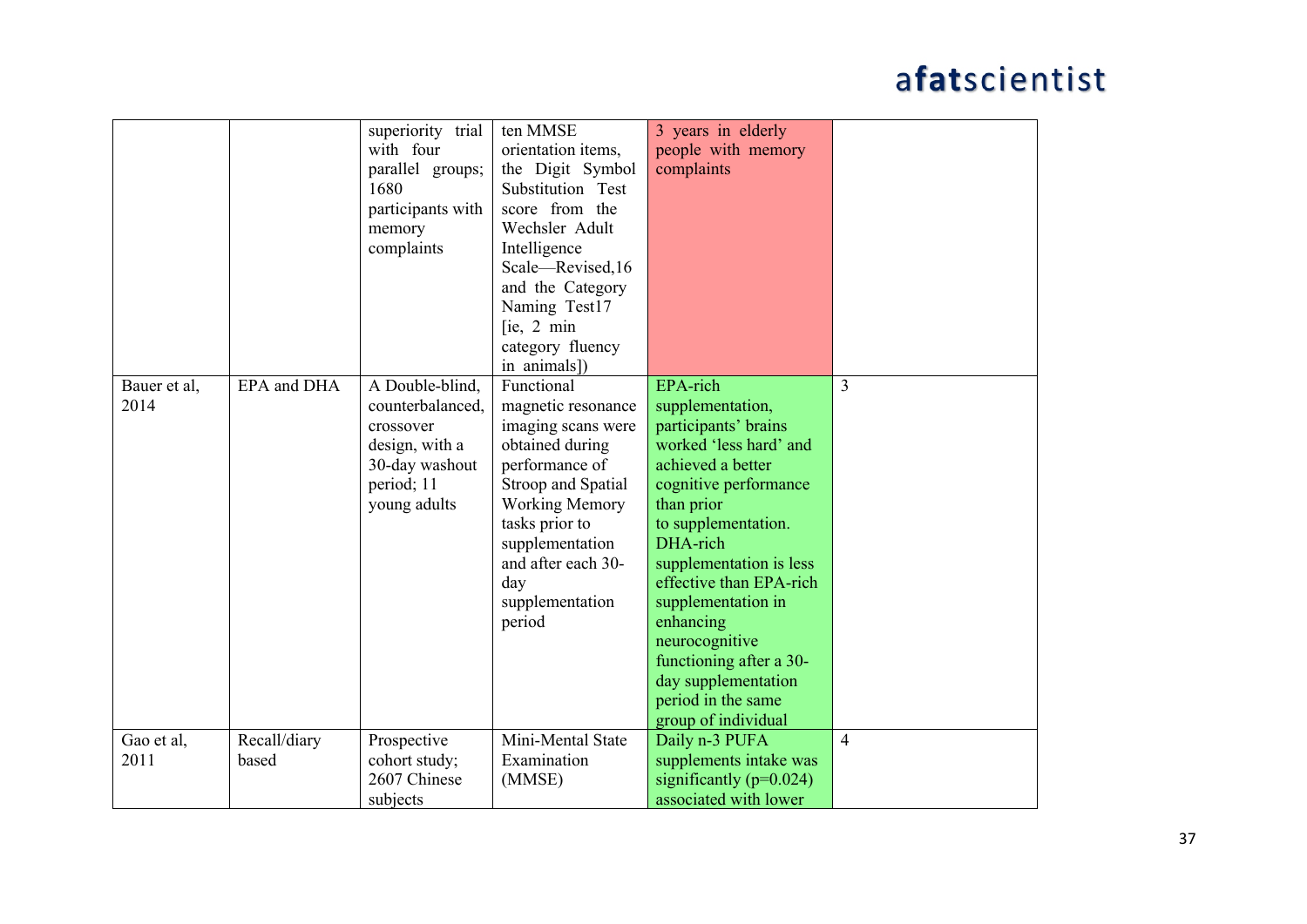|                       |            |                                                                                            |                                                                                                                                                                                                                                 | risk of cognitive decline<br>(OR=0.37, 95% C.I.<br>$0.16 - 0.87$ ). The<br>association remained<br>significant ( $p=0.015$ )<br>after excluding<br>participants with<br>baseline cognitive<br>impairment<br>(MMSE<24), diabetes,<br>stroke, and cardiac<br>diseases (OR=0.23, |                |
|-----------------------|------------|--------------------------------------------------------------------------------------------|---------------------------------------------------------------------------------------------------------------------------------------------------------------------------------------------------------------------------------|-------------------------------------------------------------------------------------------------------------------------------------------------------------------------------------------------------------------------------------------------------------------------------|----------------|
| Witte et al,<br>2013  | <b>FO</b>  | Double-blind<br>randomized<br>interventional<br>study; 121<br>subjects                     | Neuropsychological<br>testing comprised<br>verbal fluency, trail<br>making test<br>(TMT) part A and<br>B, Stroop Color-<br>Word test, auditory<br>verbal learning<br>task (AVLT), and<br>forward and<br>backward digit<br>spans | 95% C.I. 0.07-0.75)<br>FO exerts positive<br>effects on brain<br>functions in healthy<br>older adults; a<br>significant increase in<br>executive functions<br>after FO compared with<br>placebo ( $P = 0.023$                                                                 | $\overline{4}$ |
| Terano et al,<br>1999 | <b>DHA</b> | Randomised<br>cohort trial; 20<br>older adults with<br>mild to<br>moderate CVD<br>dementia | Mini-Mental State<br>examination<br>(MMSE) and<br>Hasegawa's<br>Dementia rating<br>scale (HDS-R)                                                                                                                                | In the elderly with<br>moderately severe<br>dementia from<br>thrombotic<br>cerebrovascular<br>disorder, DHA supple-<br>mentation improved the<br>dementia scores, and<br>this improve- ment was<br>accompanied with the                                                       | 5              |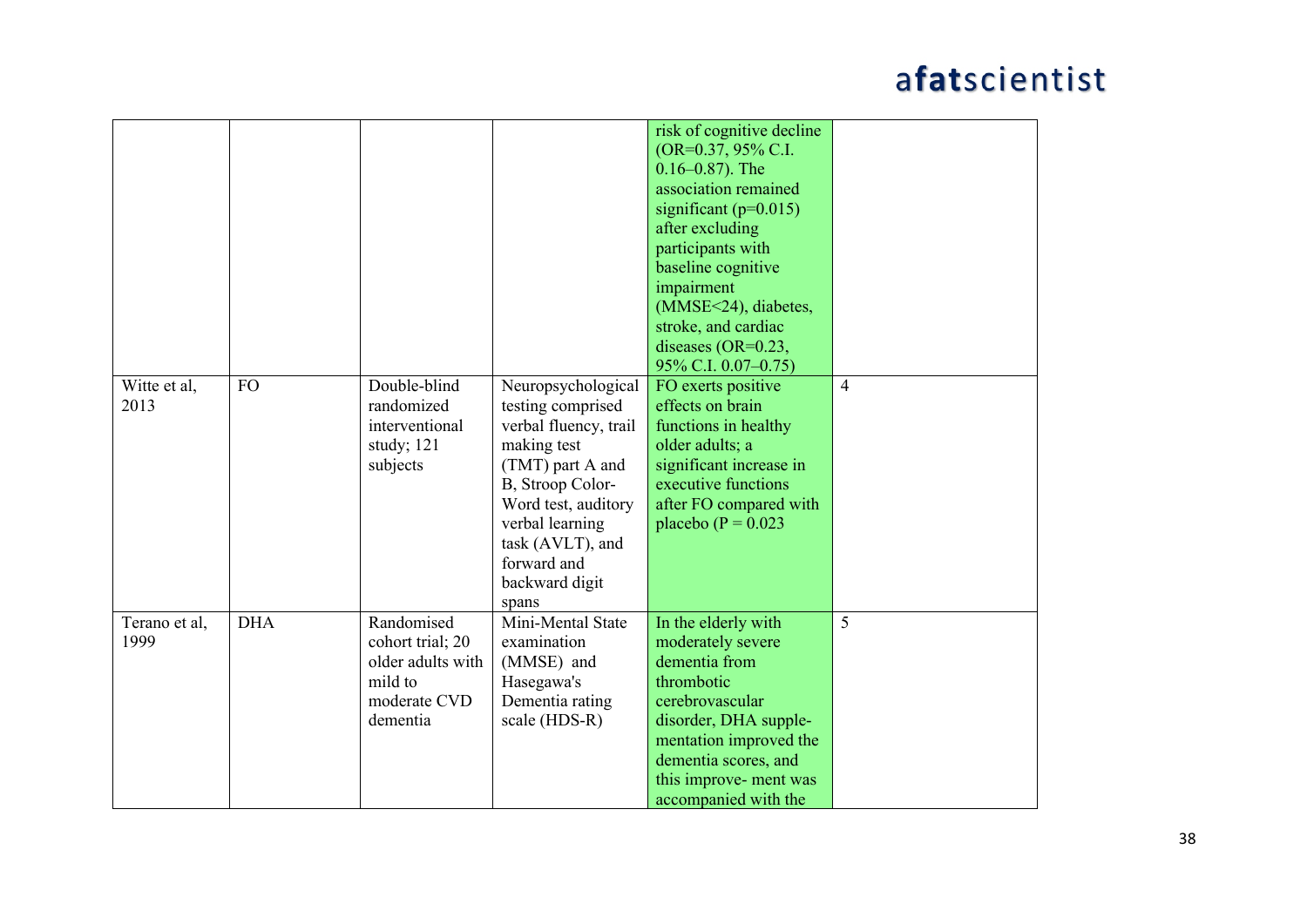|                           |                |                                                                                                                           |                                                                                                                                                                        | increase in the content<br>of DHA                                                                                                                                                                                                                                                                                                                                                                                          |                |
|---------------------------|----------------|---------------------------------------------------------------------------------------------------------------------------|------------------------------------------------------------------------------------------------------------------------------------------------------------------------|----------------------------------------------------------------------------------------------------------------------------------------------------------------------------------------------------------------------------------------------------------------------------------------------------------------------------------------------------------------------------------------------------------------------------|----------------|
| Devore et al,<br>2009     | Dietary recall | Prospective<br>cohort study;<br>5395 people                                                                               | Relative risk of<br>dementia and<br>Alzheimer disease<br>$(AD)$ across<br>categories of<br>typical fish intake                                                         | In this Dutch cohort,<br>who had a moderate<br>consumption of fish and<br>omega-3 PUFAs, these<br>dietary factors do not<br>appear to be associated<br>with long-term<br>dementia risk.                                                                                                                                                                                                                                    | $\overline{3}$ |
| Kroger et al,<br>2009     | Dietary recall | Prospective<br>cohort study;<br>663 people                                                                                | Relative risk of<br>dementia and<br>Alzheimer disease<br>$(AD)$ across<br>categories of<br>typical fish intake                                                         | No associations<br>between n-3 PUFAs and<br>dementia or AD were<br>found                                                                                                                                                                                                                                                                                                                                                   | $\overline{4}$ |
| Lee et al,<br>2012        | <b>FO</b>      | 12-month<br>randomised,<br>Double-blind,<br>placebo-<br>controlled trial;<br>36 low income<br>patients with<br><b>MCI</b> | The changes of<br>memory,<br>psychomotor speed,<br>executive function<br>and attention, and<br>visual-constructive<br>skills were assessed<br>using cognitive<br>tests | The fish oil group<br>showed significant<br>improvement in short-<br>term and working<br>memory ( $F = 9.890$ ; np<br>$2 = 0.254$ ; p < 0.0001),<br>immediate verbal<br>memory ( $F = 3.715$ ; np<br>$2 = 0.114$ ; p < 0.05) and<br>delayed recall capability<br>$(F = 3.986; \eta p)$<br>$2 = 0.121$ ; p < 0.05). The<br>12-month change in<br>memory ( $p < 0.01$ ) was<br>significantly better in<br>the fish oil group | 5              |
| Chiang Chu et<br>al, 2008 | <b>FO</b>      | A 24-week,<br>randomized,<br>Double-blind                                                                                 | Alzheimer's<br>Disease<br><b>Assessment Scale</b>                                                                                                                      | The treatment group<br>showed better<br>improvement on the                                                                                                                                                                                                                                                                                                                                                                 | $\overline{2}$ |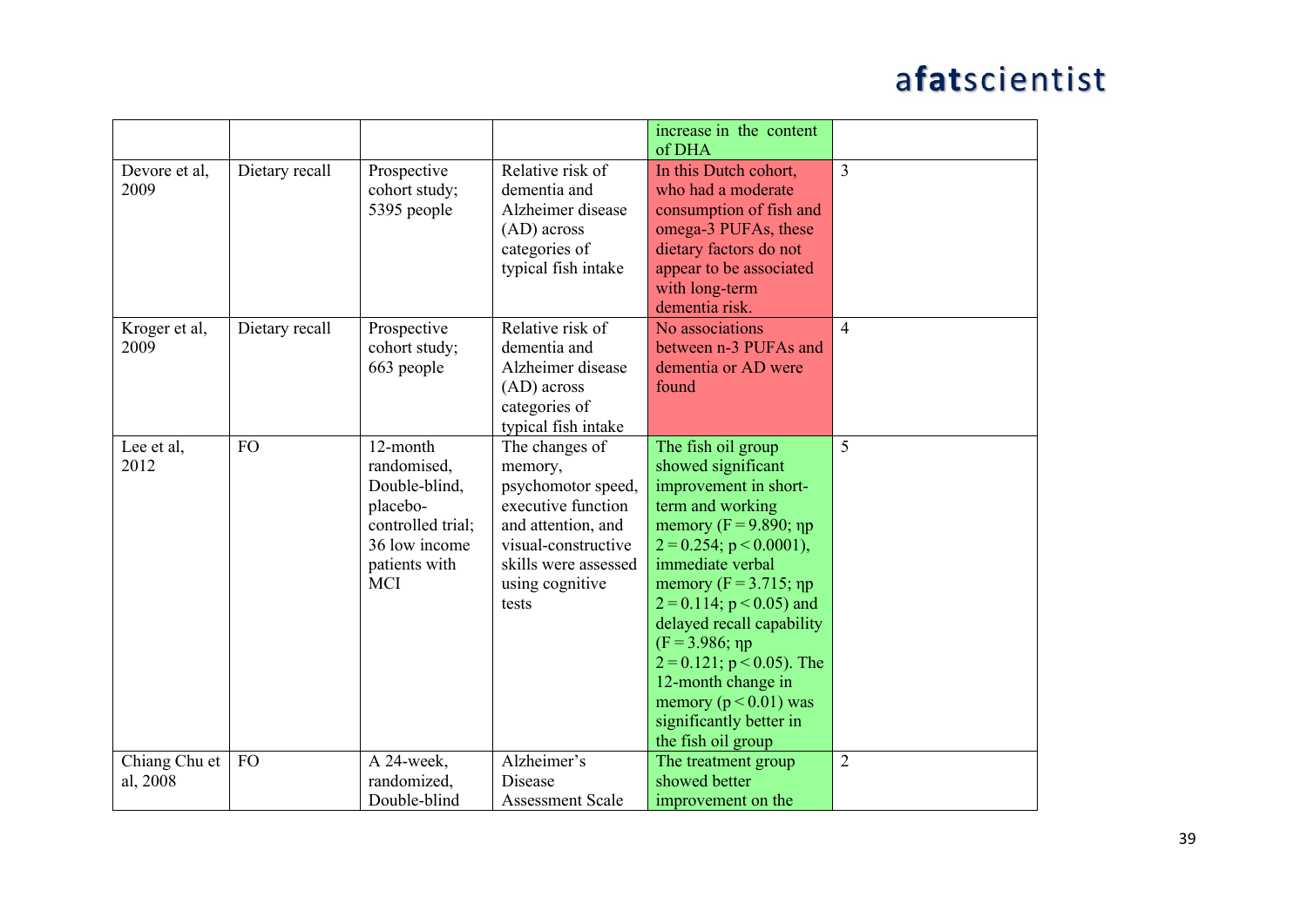|               |            | study; 46 people | $(ADAS-cog);$       | Clinician's Interview-    |                          |
|---------------|------------|------------------|---------------------|---------------------------|--------------------------|
|               |            | with MCI or AD   | Clinician's         | Based Impression of       |                          |
|               |            |                  | Interview-Based     | Change Scale (CIBIC-      |                          |
|               |            |                  | Impression of       | plus) than those in the   |                          |
|               |            |                  | Change scale which  | placebo group over the    |                          |
|               |            |                  | included caregiver- | 24 week follow-up ( $p =$ |                          |
|               |            |                  | supplied            | $0.008$ ). the omega-3    |                          |
|               |            |                  | information         | fatty acids group         |                          |
|               |            |                  | (CIBIC-plus)        | showed significant        |                          |
|               |            |                  |                     | improvement in ADAS-      |                          |
|               |            |                  |                     | cog compared to the       |                          |
|               |            |                  |                     | placebo group in          |                          |
|               |            |                  |                     | participants with mild    |                          |
|               |            |                  |                     | cognitive impairment (p   |                          |
|               |            |                  |                     | $= 0.03$                  |                          |
| Kotani et al, | <b>DHA</b> | Randomised       | Repeatable battery  | MCI-A group showed a      | $\overline{\mathcal{A}}$ |
| 2006          |            | group design; 40 | for the assessment  | significant improvement   |                          |
|               |            | patients with    | of                  | of the immediate          |                          |
|               |            | AD or MCI        | neuropsychological  | memory and attention      |                          |
|               |            |                  | status (RBANS)      | score - DHA               |                          |
|               |            |                  |                     | supplementation can       |                          |
|               |            |                  |                     | improve the cognitive     |                          |
|               |            |                  |                     |                           |                          |
|               |            |                  |                     | dysfunction due to        |                          |
|               |            |                  |                     | organic brain damages     |                          |
|               |            |                  |                     | or aging                  |                          |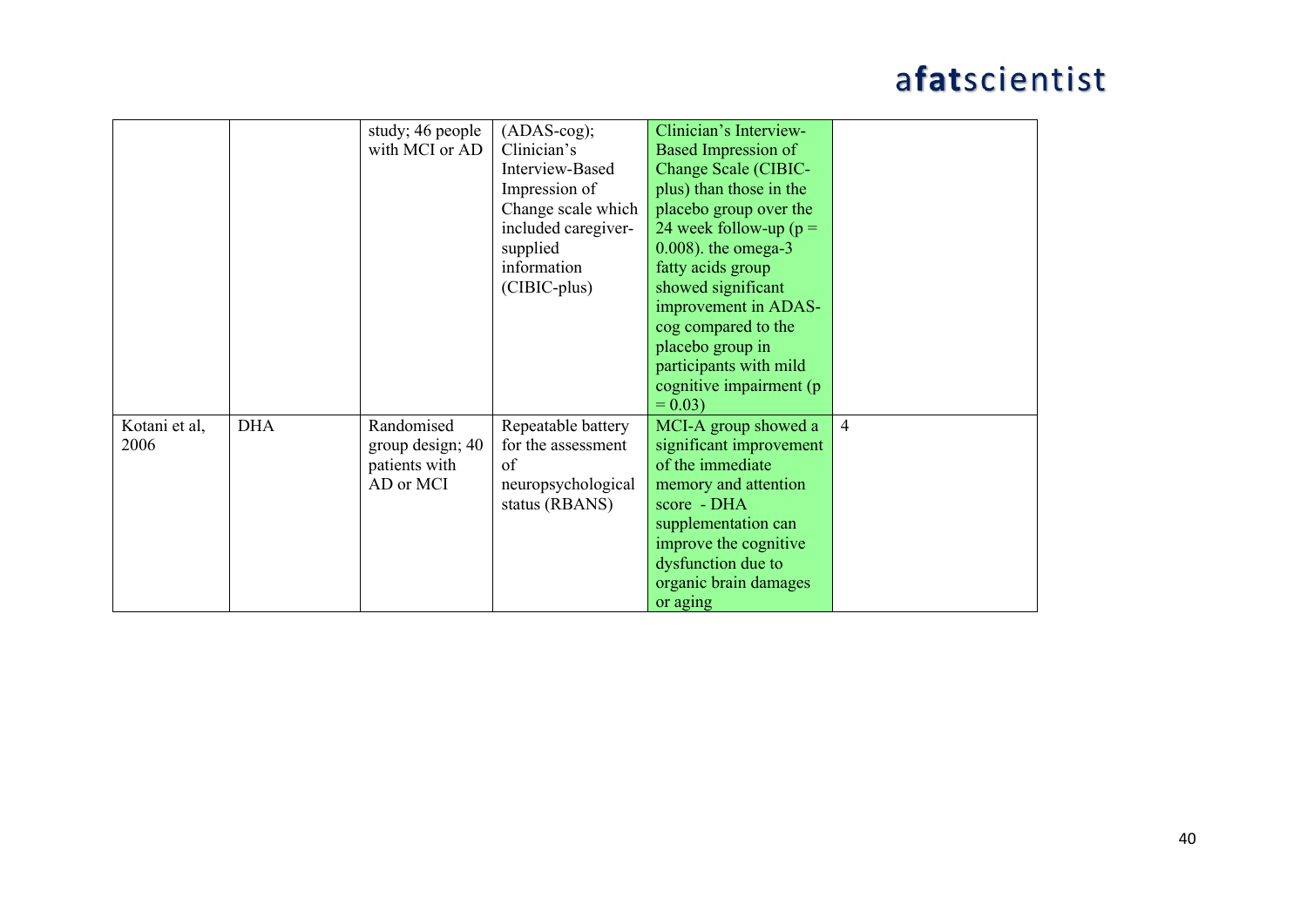#### Appendix IV CLO/Omega-3 and joint pain

#### **Table 4.1 Studies reporting on CLO and Joint Pain/rheumatic issues**

| <b>Study</b>     | <b>Trial design</b> | <b>Outcomes</b>     | <b>Results</b>                | Quality        |
|------------------|---------------------|---------------------|-------------------------------|----------------|
| Brunborg et al,  | Cohort;             | joint pain          | CLO causes significant        | 5              |
| 2008             | comparison of       | intensity;          | improvement ( $p=0.02$ ) and  |                |
|                  | seal oil and CLO    | rheumatic           | global rheumatic complaints   |                |
|                  | in 38 IBD           | complaints          | $(p=0.007)$                   |                |
|                  | patients            |                     |                               |                |
| Galarraga et al, | Dual centre,        | Daily NSAID         | Primary outcome (NSAIDs)      | $\overline{3}$ |
| 2008             | Double blind        | requirement;        | reduced by $>30\%$ in 59% of  |                |
|                  | placebo             | disease activity,   | patients in CLO arm. No       |                |
|                  | controlled RCT;     | CRP, pain, grip     | significant effects for other |                |
|                  | 97 patients with    | strength            | outcomes                      |                |
|                  | <b>RA</b>           |                     |                               |                |
| Stammers et al,  | Double blind,       | Pain; daily         | No significant effect of CLO  | $\overline{3}$ |
| 1992             | placebo             | activities          | on pain or daily activities   |                |
|                  | controlled RCT;     |                     |                               |                |
|                  | 86 OA patients      |                     |                               |                |
| Gruenwald et al, | Multi centre,       | Pain score;         | CLO plus glucosamine          | $\overline{4}$ |
| 2009             | Double blind        | WOMAC pain          | reduced pain by 44%           |                |
|                  | comparison study    | scores; stiffness   | $(p=0.044)$ , OA symptoms by  |                |
|                  | of CLO vs CLO       | and function        | 48-56%.                       |                |
|                  | plus                |                     |                               |                |
|                  | glucosamine; 182    |                     |                               |                |
|                  | patients with       |                     |                               |                |
|                  | severe OA.          |                     |                               |                |
| Gruenwald et al, | Pilot study; 43     | Unclear (no link to | Decrease in morning stiffness | 5              |
| 2002             | RA patients         | full text)          | $(52\%, p<0.001)$ , painful   |                |
|                  |                     |                     | joints $(40\%, p<0.001)$ and  |                |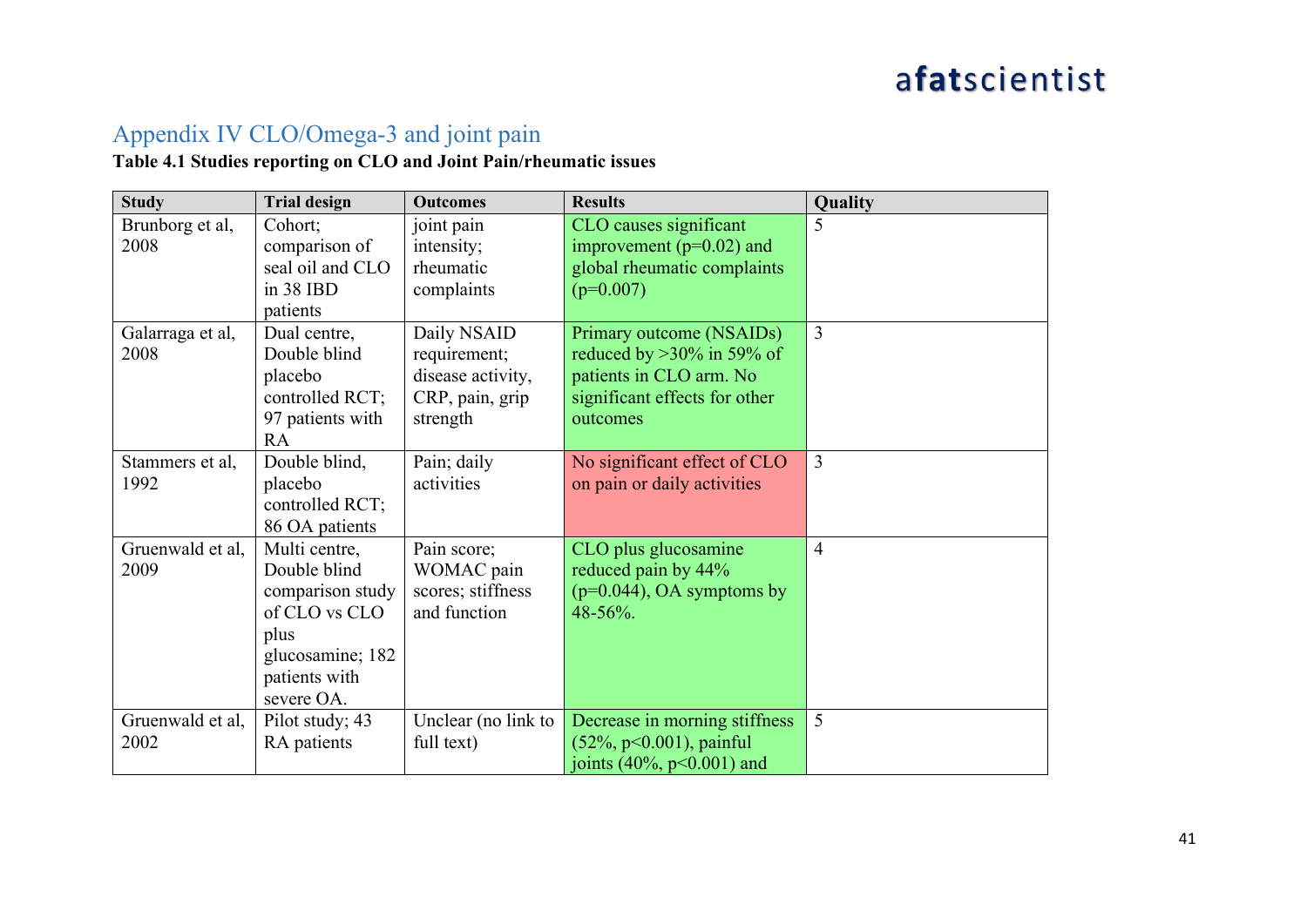|  | $-5\%$ .<br>nair<br>THILE<br>$\sim$ $\sim$ |  |
|--|--------------------------------------------|--|
|--|--------------------------------------------|--|

#### **Table 4.2 Studies reporting on FO/Omega-3 and Joint Pain/rheumatic issues**

| Geusens et al, | <b>FO</b> | Randomised          | Physicians inspection,  | Significant                 | $\overline{2}$ |
|----------------|-----------|---------------------|-------------------------|-----------------------------|----------------|
| 1994           |           | controlled trial    | self-reported pain,     | improvement in the          |                |
|                |           |                     | NSAID use               | patient's global            |                |
|                |           |                     |                         | evaluation and in the       |                |
|                |           |                     |                         | physician's assessment      |                |
|                |           |                     |                         | of pain was observed        |                |
|                |           |                     |                         | only in those taking        |                |
|                |           |                     |                         | $2.6$ g/day of omega-3.     |                |
|                |           |                     |                         | The proportions of          |                |
|                |           |                     |                         | patients who                |                |
|                |           |                     |                         | improved and of those       |                |
|                |           |                     |                         | who were able to            |                |
|                |           |                     |                         | reduce their                |                |
|                |           |                     |                         | concomitant anti-           |                |
|                |           |                     |                         | rheumatic medications       |                |
|                |           |                     |                         | were significantly          |                |
|                |           |                     |                         | greater with 2.6 $g/day$    |                |
| Kremer et al,  | <b>FO</b> | Double-blind,       | Physician's evaluation, | In the group taking         | $\overline{2}$ |
| 1995           |           | placebo-controlled, | self-reported pain.     | fish oil, there were        |                |
|                |           | prospective study;  |                         | significant decreases       |                |
|                |           | 60 RA patients      |                         | from baseline in the        |                |
|                |           |                     |                         | mean $(+/-$ SEM)            |                |
|                |           |                     |                         | number of tender            |                |
|                |           |                     |                         | joints $(5.3 + -0.835; P)$  |                |
|                |           |                     |                         | $\leq 0.0001$ , duration of |                |
|                |           |                     |                         | morning stiffness (-        |                |
|                |           |                     |                         | $67.7 + - 23.3$ minutes;    |                |
|                |           |                     |                         | $P = 0.008$ , physician's   |                |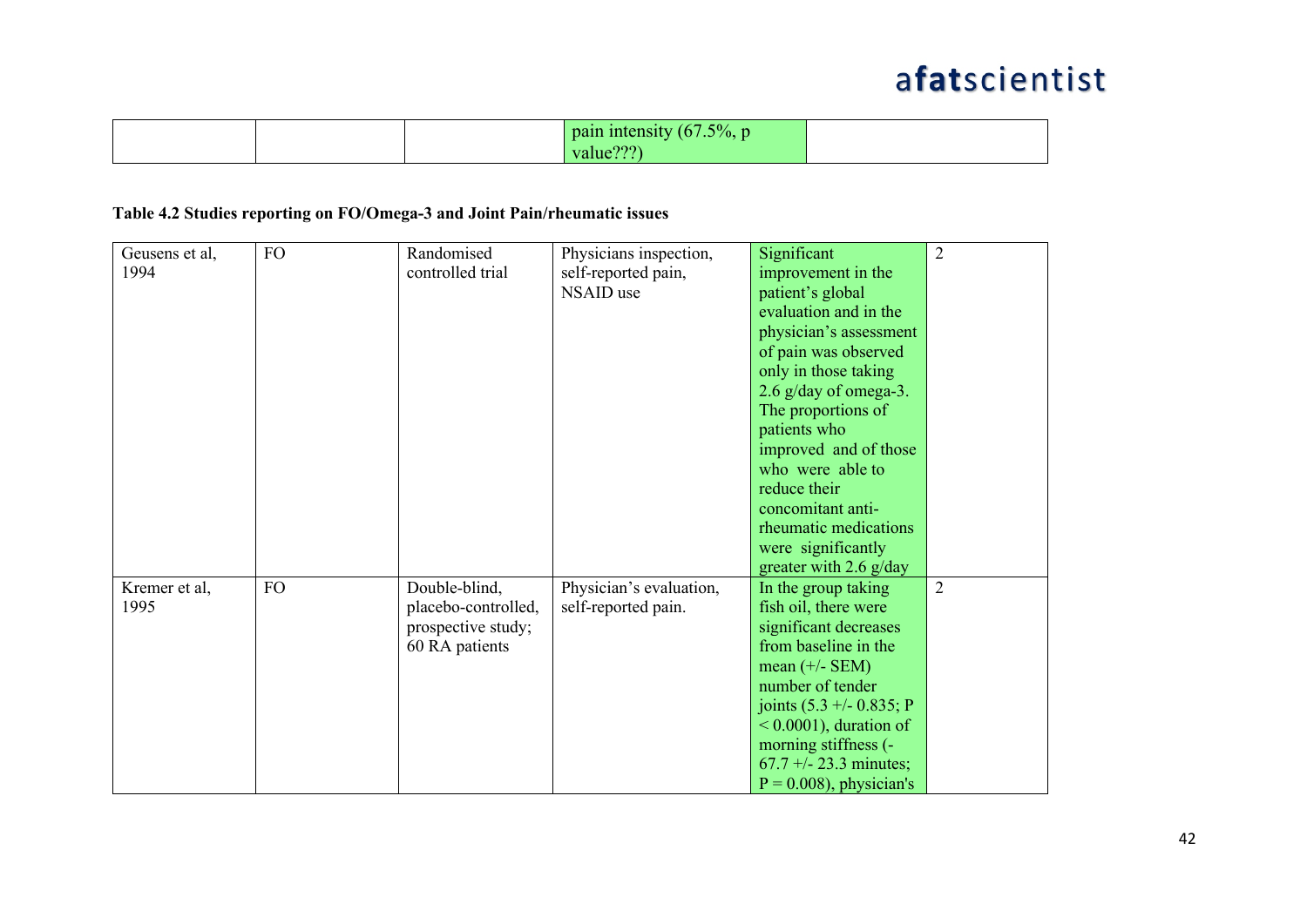|                          |           |                                                                                     |                                                                                                                                                                                                      | and patient's<br>evaluation of global<br>arthritis activity (-0.33<br>$+/-$ 0.13; P = 0.017 and<br>$-0.38 + -0.17$ ; P =<br>0.036, respectively),<br>and physician's<br>evaluation of pain (-<br>$0.38 + -0.12$ ; P =                                                                                                                                                                         |                |
|--------------------------|-----------|-------------------------------------------------------------------------------------|------------------------------------------------------------------------------------------------------------------------------------------------------------------------------------------------------|-----------------------------------------------------------------------------------------------------------------------------------------------------------------------------------------------------------------------------------------------------------------------------------------------------------------------------------------------------------------------------------------------|----------------|
| Maroon and Bost,<br>2006 | <b>FO</b> | Prospective cohort<br>study; 250 patients<br>with non-surgical<br>neck or back pain | Pain questionnaire                                                                                                                                                                                   | 0.004)<br>Fifty-nine percent<br>discontinued to take<br>their prescription<br><b>NSAID</b> medications<br>for pain. Sixty percent<br>stated that their overall<br>pain was improved,<br>and 60% stated that<br>their joint pain had<br>improved. Eighty<br>percent stated they<br>were satisfied with<br>their improvement,<br>and 88% stated they<br>would continue to take<br>the fish oil. | $\overline{3}$ |
| Alfaddagh et al,<br>2018 | <b>FO</b> | A Secondary<br>Analysis of a<br>Randomized<br>Clinical Trial; 291<br>subjects       | Change in pain, stiffness,<br>and physical function was<br>assessed by the Western<br>Ontario and McMaster<br>Universities Arthritis<br>Index. Minutes of<br>exercise per week were<br>recorded, and | In the intention-to-<br>treat analysis,<br>compared with<br>controls, those on<br>Lovaza had better<br>physical function<br>(mean difference, -<br>11.0%, 95%<br>confidence interval                                                                                                                                                                                                          | $\overline{2}$ |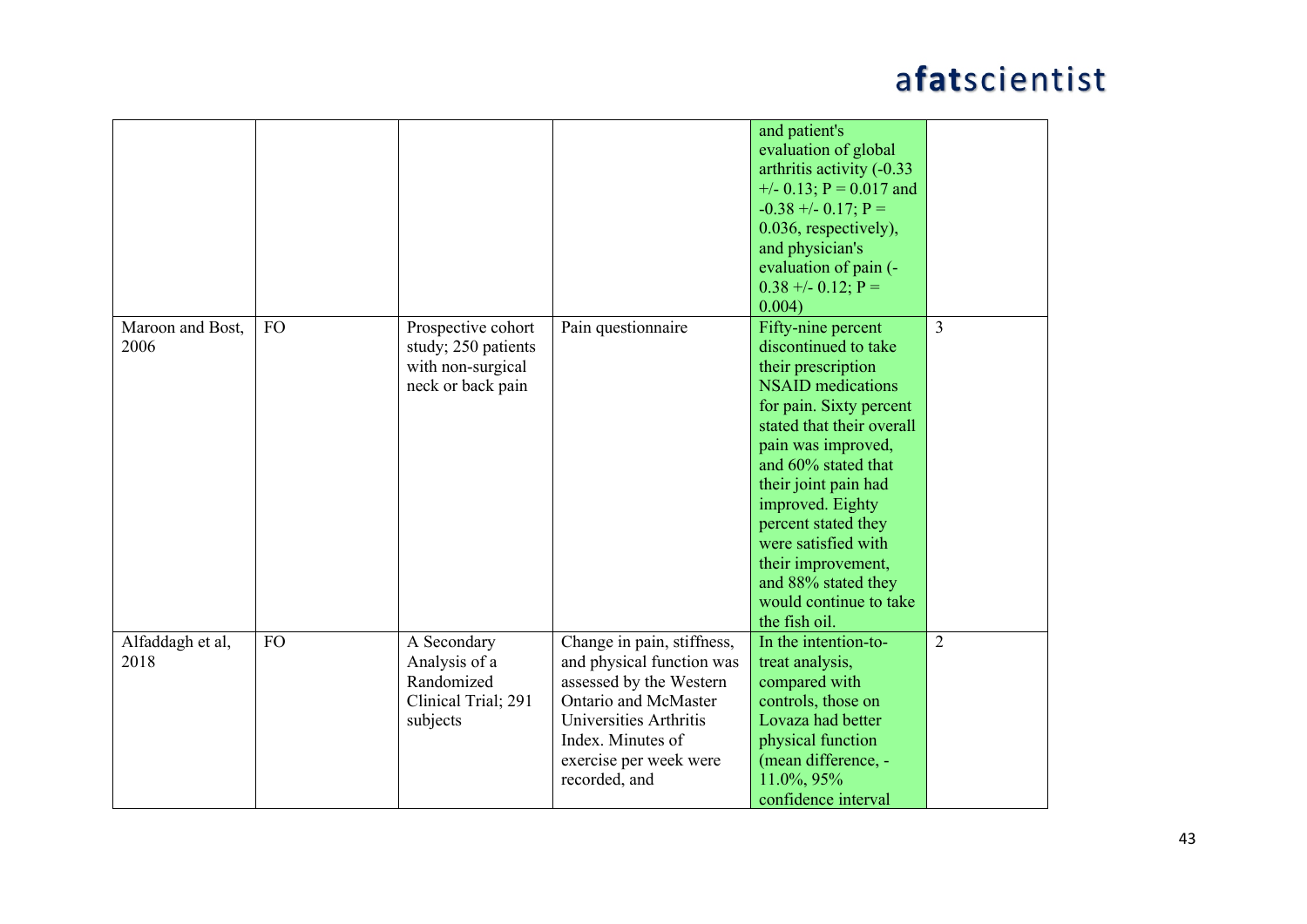|                  |           |                    | musculoskeletal events       | [CI] -18.5% to -3.5%,        |                |
|------------------|-----------|--------------------|------------------------------|------------------------------|----------------|
|                  |           |                    | were reported.               | $P = .004$ , better total    |                |
|                  |           |                    |                              | <b>Western Ontario and</b>   |                |
|                  |           |                    |                              | <b>McMaster Universities</b> |                |
|                  |           |                    |                              | Arthritis Index scores       |                |
|                  |           |                    |                              | (mean difference, -          |                |
|                  |           |                    |                              | 9.8%, 95% CI -16.6%          |                |
|                  |           |                    |                              | to $-3.0\%$ , P = .005),     |                |
|                  |           |                    |                              | more exercise per            |                |
|                  |           |                    |                              | week (135 minutes vs         |                |
|                  |           |                    |                              | 197 minutes,                 |                |
|                  |           |                    |                              | respectively, $P = .028$ ),  |                |
|                  |           |                    |                              | and less joint               |                |
|                  |           |                    |                              | replacement (11 vs 1,        |                |
|                  |           |                    |                              | respectively, $P = .002$ .   |                |
|                  |           |                    |                              | The per-protocol             |                |
|                  |           |                    |                              | analysis also showed         |                |
|                  |           |                    |                              | less stiffness compared      |                |
|                  |           |                    |                              | with controls (mean          |                |
|                  |           |                    |                              | difference, $-11.5\%$ ,      |                |
|                  |           |                    |                              | 95% CI-22.9% to -            |                |
|                  |           |                    |                              | $0.1\%$ , P = .048           |                |
| Hill et al, 2016 | <b>FO</b> | A randomised,      | Low dose vs high dose        | Although there was           | $\mathbf{1}$   |
|                  |           | Double-blind,      | FO; he primary endpoints     | improvement in both          |                |
|                  |           | multicentre trial; | were Western Ontario and     | groups, the low-dose         |                |
|                  |           | 202 patients       | <b>McMaster Universities</b> | fish oil group had           |                |
|                  |           |                    | Arthritis Index              | greater improvement          |                |
|                  |           |                    | (WOMAC) pain score at        | in WOMAC pain and            |                |
|                  |           |                    | 3, 6, 12 and 24 months,      | function scores at 2         |                |
|                  |           |                    | and change in cartilage      | years compared with          |                |
|                  |           |                    | volume at 24 months          | the high-dose group          |                |
| Bahadori et al,  | <b>FO</b> | Double-blind,      | A decrease in swollen and    | Swollen joint count          | $\overline{2}$ |
| 2010             |           | randomized,        | tender joint counts was      | was significantly            |                |
|                  |           | placebo-controlled | the primary efficacy         | lower in the omega-3         |                |
|                  |           | study; 23 patients | measure                      | FA group compared            |                |